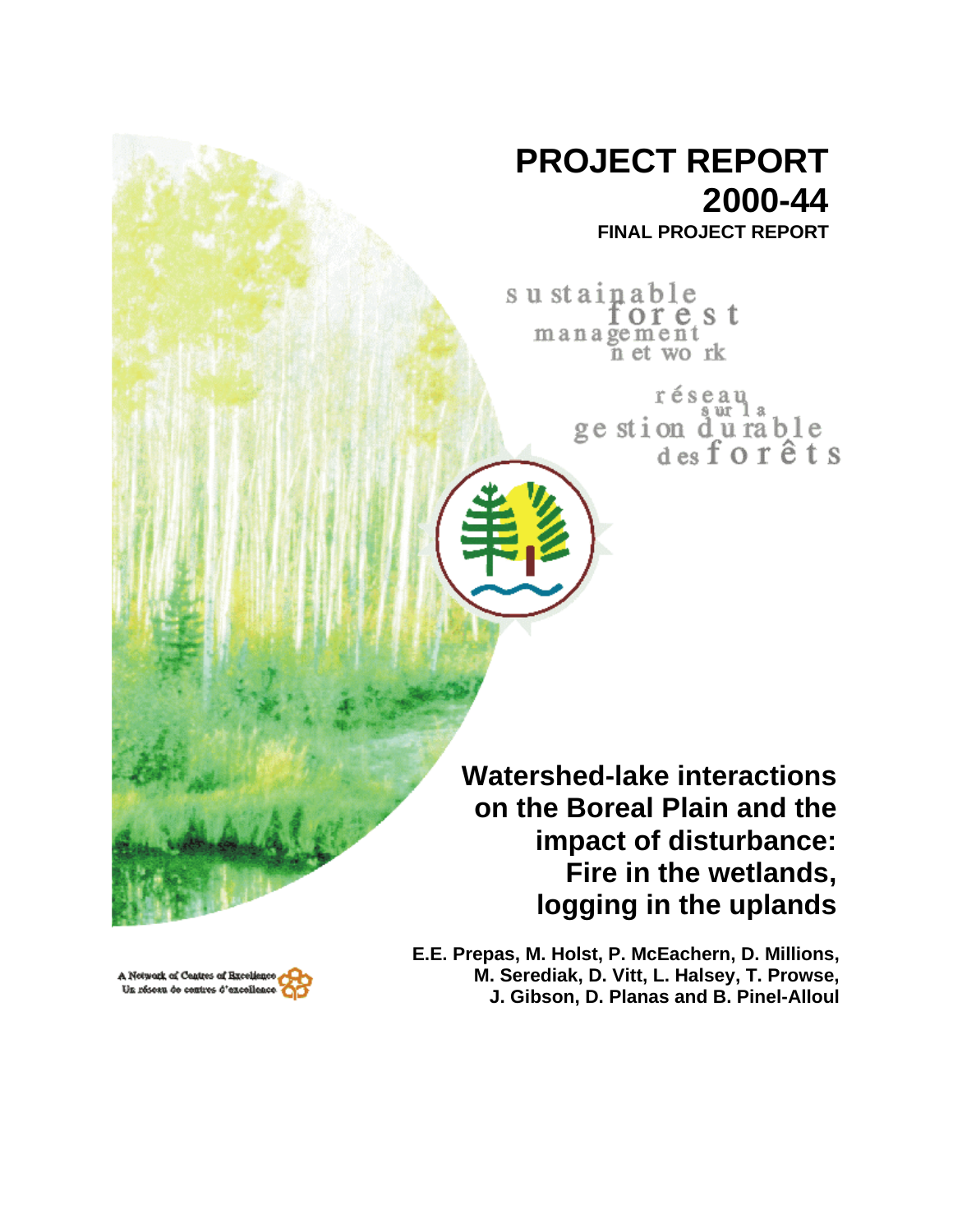For copies of this or other SFM publications contact:

Sustainable Forest Management Network G208 Biological Sciences Building University of Alberta Edmonton, Alberta, T6G 2E9 Ph: (780) 492 6659 Fax: (780) 492 8160 http://www.ualberta.ca/sfm/

ISBN 1-55261-106-X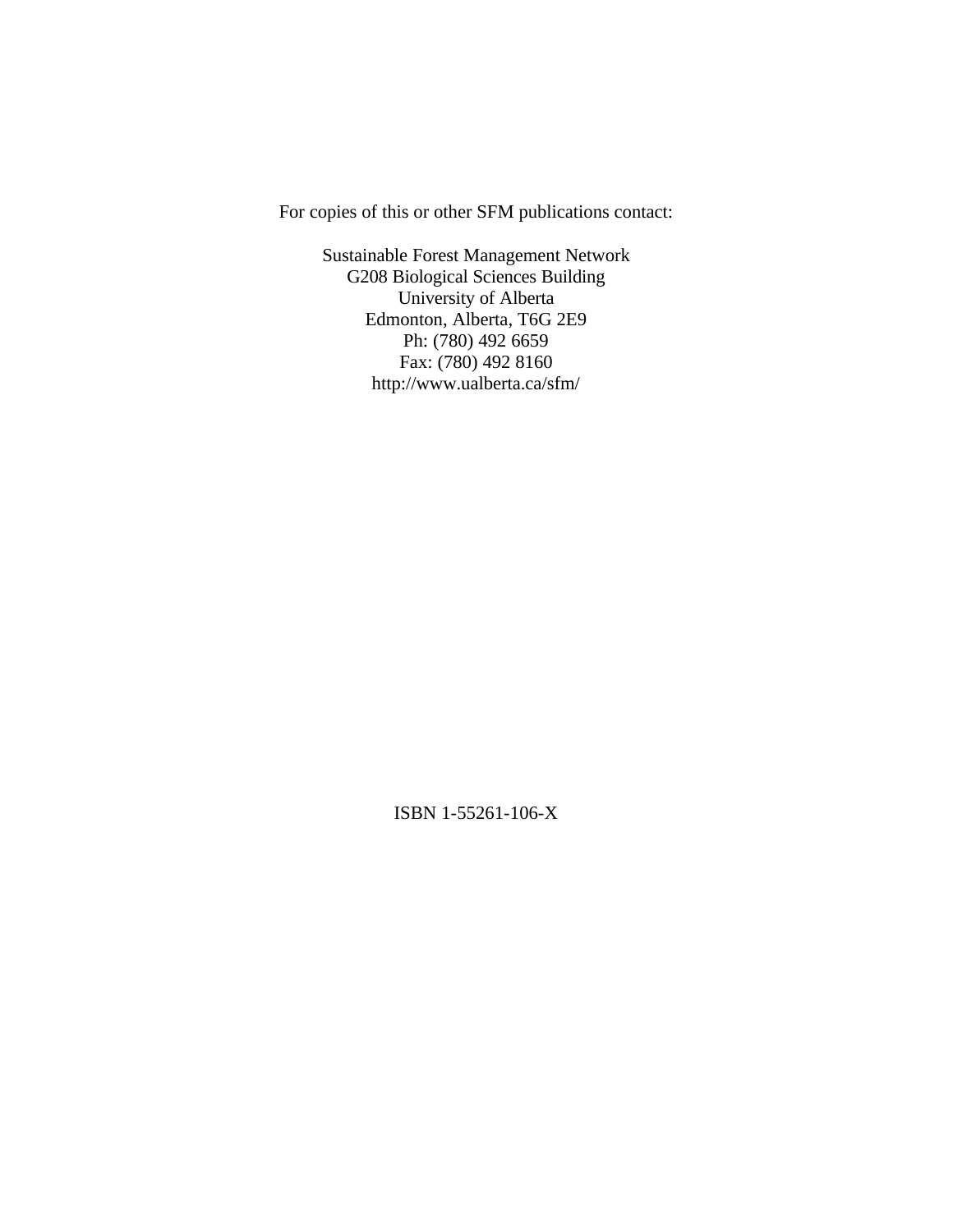# **Watershed-lake interactions on the Boreal Plain and the impact of disturbance: fire in the wetlands, logging in the uplands**

**Impacts of natural disturbance and forest harvesting on water quality, primary producers and invertebrate communities in lakes of the Boreal Plain**

**By: E.E. Prepas, M. Holst, P. McEachern, D. Millions and M. Serediak**

Department of Biological Sciences, University of Alberta, Edmonton, AB, T6G 2E9

**With: D. Vitt, L. Halsey,**

Department of Biological Sciences, University of Alberta, Edmonton, AB, T6G 2E9

#### **T. Prowse,**

Environment Canada, National Water Research Institute, 11 Innovation Boulevard, Saskatoon, SK, S7N 3H5

#### **J. Gibson**

Wetlands Research Centre, University of Waterloo, Waterloo, ON, N2L 2G1

#### **D. Planas,**

Département de Sciences Biologiques, Université du Québec à Montréal Montréal, PQ, H3C 3P8

#### **and B. Pinel-Alloul**

Département de Sciences Biologiques, Université de Montréal, C.P. 6128 Succursale Centre-ville, Montréal, PQ, H3C 3J7

## **December 2000**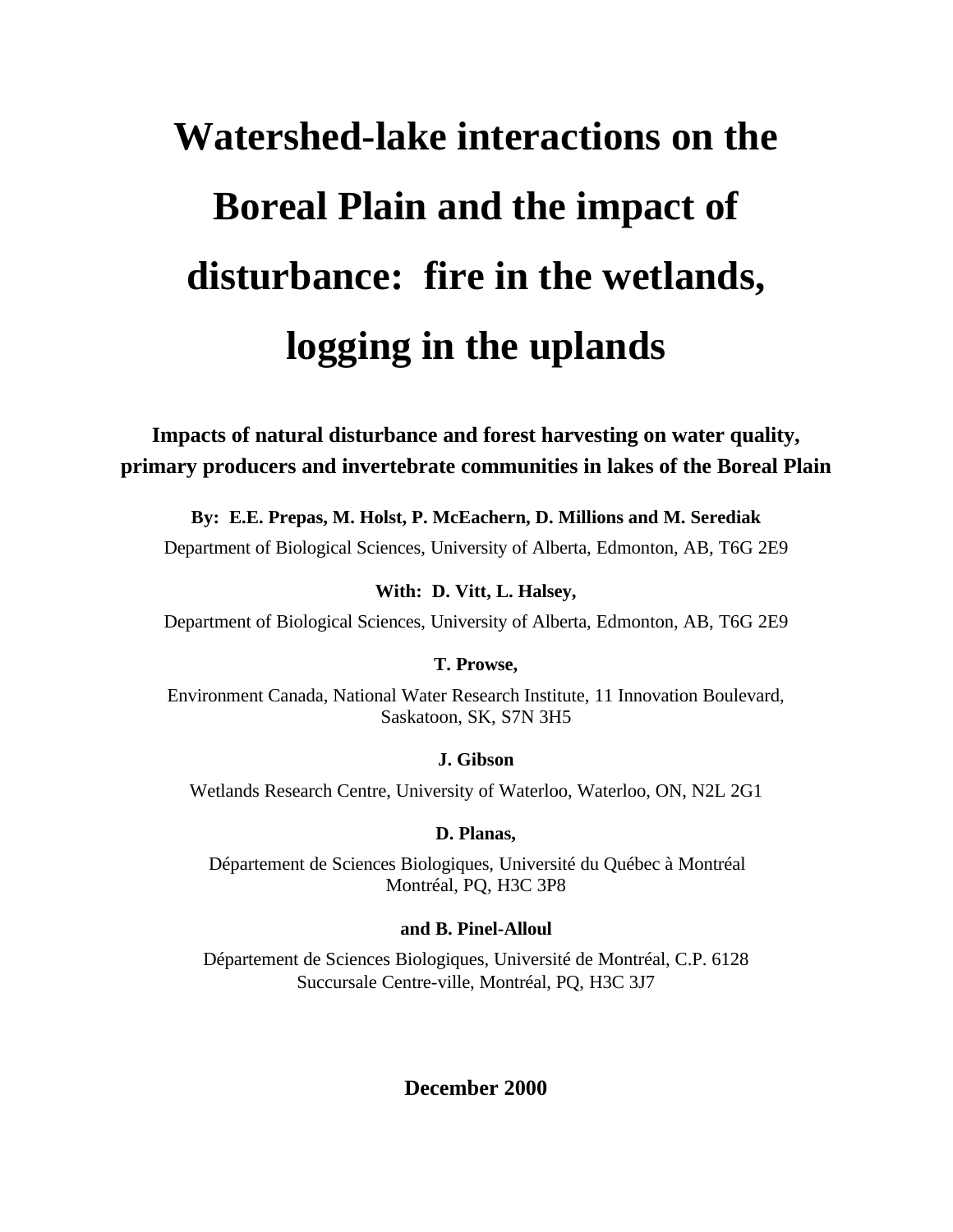#### **ABSTRACT**

Water quality in lakes on the Boreal Plain was examined pre- and/or post disturbance by fire or logging. Indirect gradient analyses of chemical data from headwater lakes in undisturbed watersheds on the Boreal Plain, indicated a clear separation between those in wetland-dominated watersheds (57 to 100% wetland with variable proportions of bog, fen, swamp and marsh cover) and upland-dominated watersheds (0 to 44% wetland cover). In the former, percentage wetland cover in the watershed was positively correlated with total phosphorus (TP,  $r^2 = 0.78$ , primarily bog), total nitrogen (TN,  $r^2 = 0.46$ ) and dissolved organic carbon (DOC,  $r^2 = 0.74$ ) concentrations. In undisturbed settings, rich fens appeared to sequester both total phosphorus and total nitrogen. In upland-dominated lakes, the ratio of catchment area to lake volume (CA/LV) was the strongest watershed correlate of total phosphorus concentration ( $r^2 = 0.57$ ) while most limnetic nitrogen and dissolved organic carbon were generated *in situ*. Colour concentration, being highest in wetland lakes, was correlated with isotopically defined effective drainage basin area (eDBA)/LV ( $r^2 = 0.66$ ). Higher Chlorophyceae and Cryptophyta biomasses in wetland- than in upland-dominated systems may coincide with greater NH<sup>4</sup> availability.

Eleven headwater lakes in Alberta's Boreal Plain were monitored for nutrients and phytoplankton, two years before and two years after variable watershed harvesting (harvesting mean 16%, range 0-38%), as part of the Terrestrial and Riparian Organisms, Lakes and Streams (TROLS) program. After harvesting, variations in annual precipitation resulted in lake water residence times that differed by an order of magnitude from one year to the next. During the first post-treatment year, total phosphorus concentrations increased (overall 40%) in most lakes; however response was most consistent in lakes that were shallow, and the water column mixed or weakly thermally stratified. Chlorophyll *a*, cyanobacteria (*Aphanizomenon-Anabaena*), and cyanotoxins (MCLR) increased after harvesting, primarily in shallow lakes. Post-treatment change in TP concentration was strongly related to weather (greatest response in wet year) and relative drainage basin size (drainage basin area to lake volume,  $r^2 = 0.82$ ,  $P \ll 0.01$ ). There was no evidence that buffer strip width (20 m, 100 m, 200 m) influenced lake response. IN lakes with relatively large watersheds (catchment area to lake volume ratio  $\geq$  4) logging in or near rich fens linked with the lake appears to enhance lake TP concentration. These results suggest that activities within the entire watershed should be the focus of catchment-lake interactions.

In addition, biogeochemistry of ten headwater lakes in burnt peatland-conifer catchments and 14 in unburnt catchments, was evaluated throughout a summer two years following forest fire in a boreal sub-arctic region of northern Alberta. Cation exchange within burnt catchments resulted in proton flux and a 9% reduction in mean pH. Lakes in burnt catchments contained > 2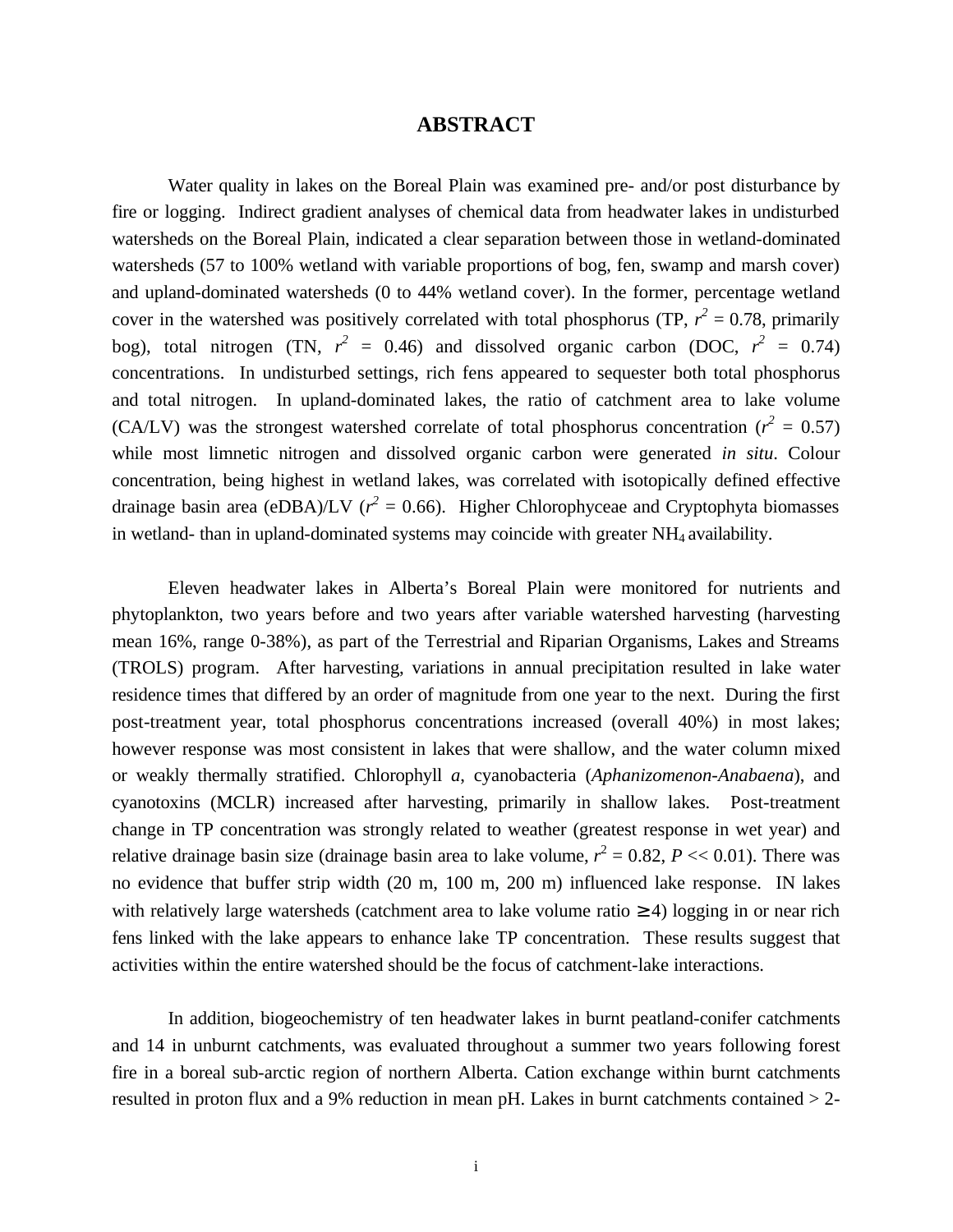fold higher  $(P \ll 0.01)$  mean concentrations of total, total dissolved and, soluble reactive phosphorus, 1.5-fold higher dissolved organic carbon ( $P \ll 0.01$ ), and more than 1.2-fold higher  $(P < 0.05)$  concentrations of total and total dissolved nitrogen, nitrate/nitrite and ammonium compared to reference lakes. Total phosphorus (TP) concentration explained 86% of the variance in reference lake chlorophyll concentration (CHL) but was not related to CHL in burnt lakes. Analysis of CHL-TP residuals suggested algae in burn-impacted lakes were light-limited. With the addition of five lakes burnt between 1961 and 1985, time-since-disturbance and percent disturbance, combined, explained 74% of variance in TP among burnt lakes. Fire caused increased flux of materials to the study lakes with slow recovery over decades. Overall, burnt lakes had increased TP levels over reference lakes in the Caribou Mountains. Caribou Mountain reference lakes had overall lower TP concentrations than wetland-dominated watersheds in central Alberta. In upland dominated watersheds, TP concentrations changed similarly to the Caribou Mountains. In upland vs wetland dominated sites, other ions and forms of phosphorus responded differntly.

#### **ACKNOWLEDGEMENTS**

Funding was provided by Sustainable Forest Management Network (SFMN; NSERC/SSHRC) grants to E. Prepas, W. Tonn, C. Paszkowski and T. Prowse. Additional funding was provided from Natural Sciences and Engineering Research Council (NSERC) research grants to E. Prepas, D. Planas and B. Pinel-Alloul, a NSERC Collaborative Special Projects grant and University-Industry Cooperative Research and Development grant to E. Prepas for the Terrestrial and Riparian Organisms, Lakes and Streams (TROLS) program, and a NSERC postgraduate scholarship to P. McEachern. We acknowledge support by Ainsworth Lumber Company Ltd., Alberta Government, Alberta-Pacific Forest Industries Ltd., Daishowa-Marubeni International Ltd., Little Red River/Tallcree First Nations, Manning Diversified Forest Products, National Research Council of Canada Industrial Research Assistantship Program, Syncrude Canada Ltd., Vanderwell Contracting Ltd. and Weyerhaeuser Canada Ltd. Water sample analyses were conducted at the Meanook Biological Research Station (MBRS) and at the Limnology Service Unit. Air transportation was supplied by B. Allison Flying Services, Slave Air and Voyage Air.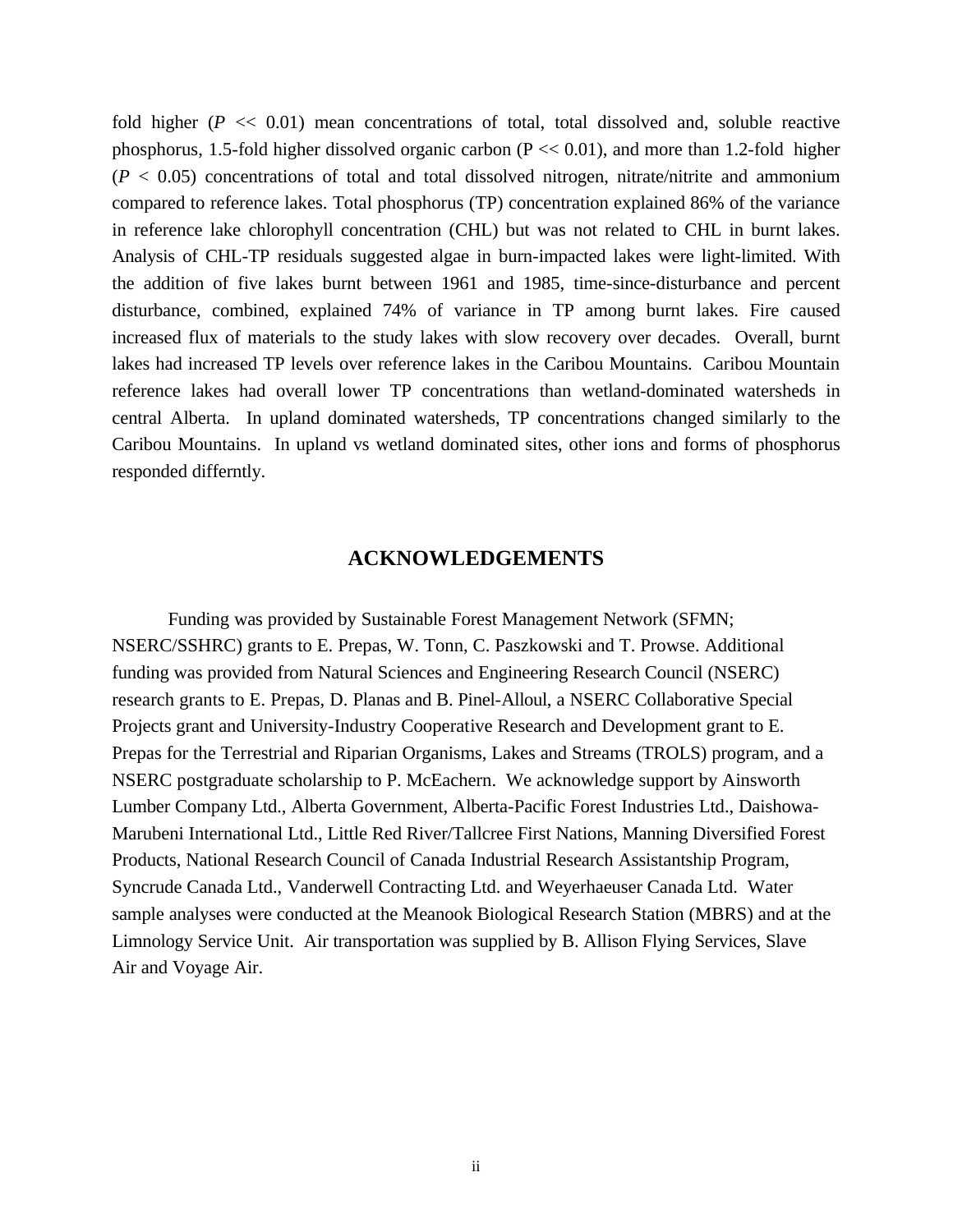#### **INTRODUCTION**

As elsewhere, surface water quality and aquatic ecosystems within the Boreal Plain ecozone of western Canada are influenced by inputs (suspended and dissolved) of terrestrial origin entering via surface and subsurface runoff. Drainage basin vegetation is an important contributor to runoff chemistry (Engstrom 1987). Wetland cover in particular may have a large impact on Boreal Plain water quality, as a source of dissolved organic carbon (DOC) and, under certain circumstances, of much higher concentrations of nitrogen and other ions relative to upland ecosystems (Richardson 1989; Halsey et al. 1997). Disruption of drainage basin vegetation cover and soils by natural and human-derived processes can potentially influence groundwater and surface runoff water quality and ultimately the limnology of receiving water bodies (Dillon and Kirchner 1975; Likens 1984; Byron and Goldman 1989; Bayley et al. 1992).

During the past 50-100 years, accelerated eutrophication (excessive phytoplankton and macrophyte growth) coincided in many Boreal Plain lakes with agricultural and urban development in their drainage basins (Cooke and Prepas 1998; Manning et al. 1999), with negative consequences for water quality (Prepas et al. 1997) and aquatic biodiversity (Schindler 1987). Timber harvesting, which has also significantly increased external nutrient loading patterns to lakes in other regions (Likens et al. 1970; Keenan and Kimmins 1993; Rask et al. 1993), has undergone substantial expansion in northern Alberta during the past decade (CCFM 1997). In light of this recent development, there is an understandable demand for information on the impact of timber harvesting and other land uses on surface water quality in the Boreal Plain. However, at the onset of this study, no information existed on drainage basin-surface water interactions for this region, with the exception of recent studies focusing on streams (Munn and Prepas 1986; Cooke and Prepas 1998) and wetlands (Halsey et al. 1997).

Knowledge of drainage basin-water quality interactions in the absence of disturbance is a prerequisite for aquatic resource management in the Boreal Plain ecozone. Starting in 1995, SFMN researchers undertook a widely-based field program to determine how drainage basin disturbance (fire and timber harvesting) might influence water quality and biotic responses in headwater lakes and streams in the boreal mixed-wood forests of western Canada. The objectives of this project were to:

i) assess the land-aquatic interactions for lakes in undisturbed drainage basins on the Boreal Plain, specifically the relationship between wetlands (defined as bogs, fens, swamps and marshes), relative catchment (drainage basin + lake) area, drainage basin slope,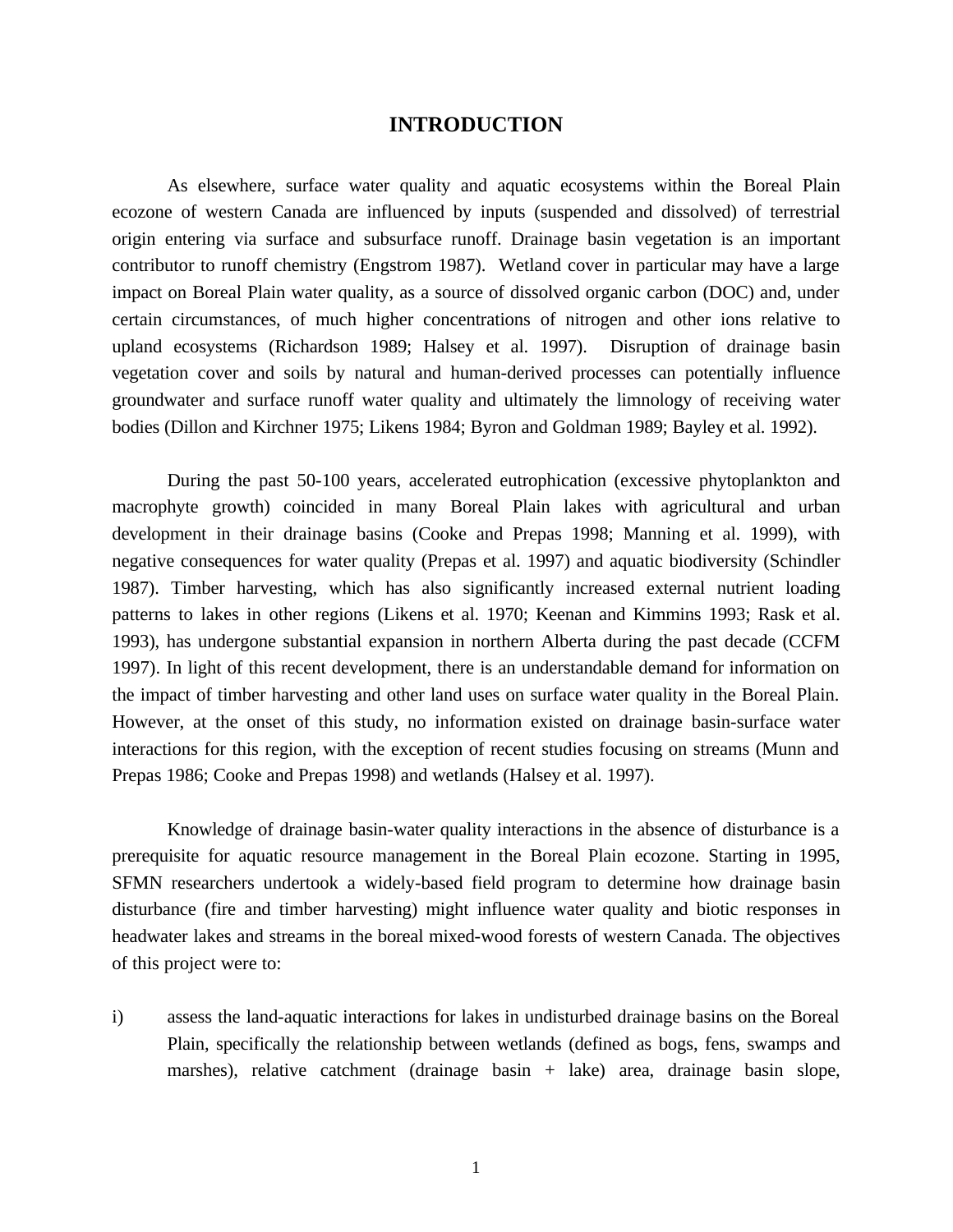deciduous and conifer cover, and water quality variables such as nutrients (e.g., total phosphorus (TP), DOC and  $NH_4^+$  concentrations) and dominant ions;

- ii) use the above relationships to develop models describing the influences of forest harvesting and natural disturbance on water quality and aquatic biodiversity and community structure; and to
- iii) compare and contrast effects documented for eutrophic Boreal Plain lakes in Alberta with a similar project in Québec focusing on less productive Boreal Shield lakes.

This report focuses on lake physical-chemical relationships; hydrological, wetlands and phytoplankton data are also provided where appropriate.

The selection of lakes in western Canada turned out to raise major challenges. There were no background data for our study on drainage basin-lake interactions for the Boreal Plain ecozone, although ample data have been assembled over the past two decades for the Boreal Shield. Timber harvesting is a very recent phenomenon for the Boreal Plain, relative to other regions of North America; thus, no data on long-term disturbance impacts are available. It may take many years of chronic disturbance before water quality impacts are assembled for the Boreal Plain lakes; eutrophication in Alberta lakes with agricultural and residential perturbation was often not evident until several decades after settlement (Mitchell and Prepas 1990). Although large areas of Boreal Shield and Boreal Plain forests were burnt in 1995, the Boreal Shield fires included merchantable timber, while the Boreal Plain fires were generally in wetland areas with less commercial importance. We were challenged with identifying patterns in lakes where drainage basins ranged from  $>50\%$  wetland to white spruce/trembling aspen- (upland) dominated, and where the two forms of disturbance of interest were almost completely segregated between wetlands (fire) and uplands (harvesting). We chose to study small (mean surface area ~100-200 ha) headwater lakes within recent or projected fire- and harvest-impact sites in order to:

- i) maximise the potential for large proportions of fire or harvest disturbance within small relative to large drainage basins;
- ii) minimise variation in water quality associated with the relatively more complex morphometry of large lakes and the moderating influence of upstream lakes on drainage basin runoff; and
- iii) allow comparisons between water quality trends documented for Boreal Plain systems with similar disturbance studies on the Boreal Shield that are also surveying small headwater lakes.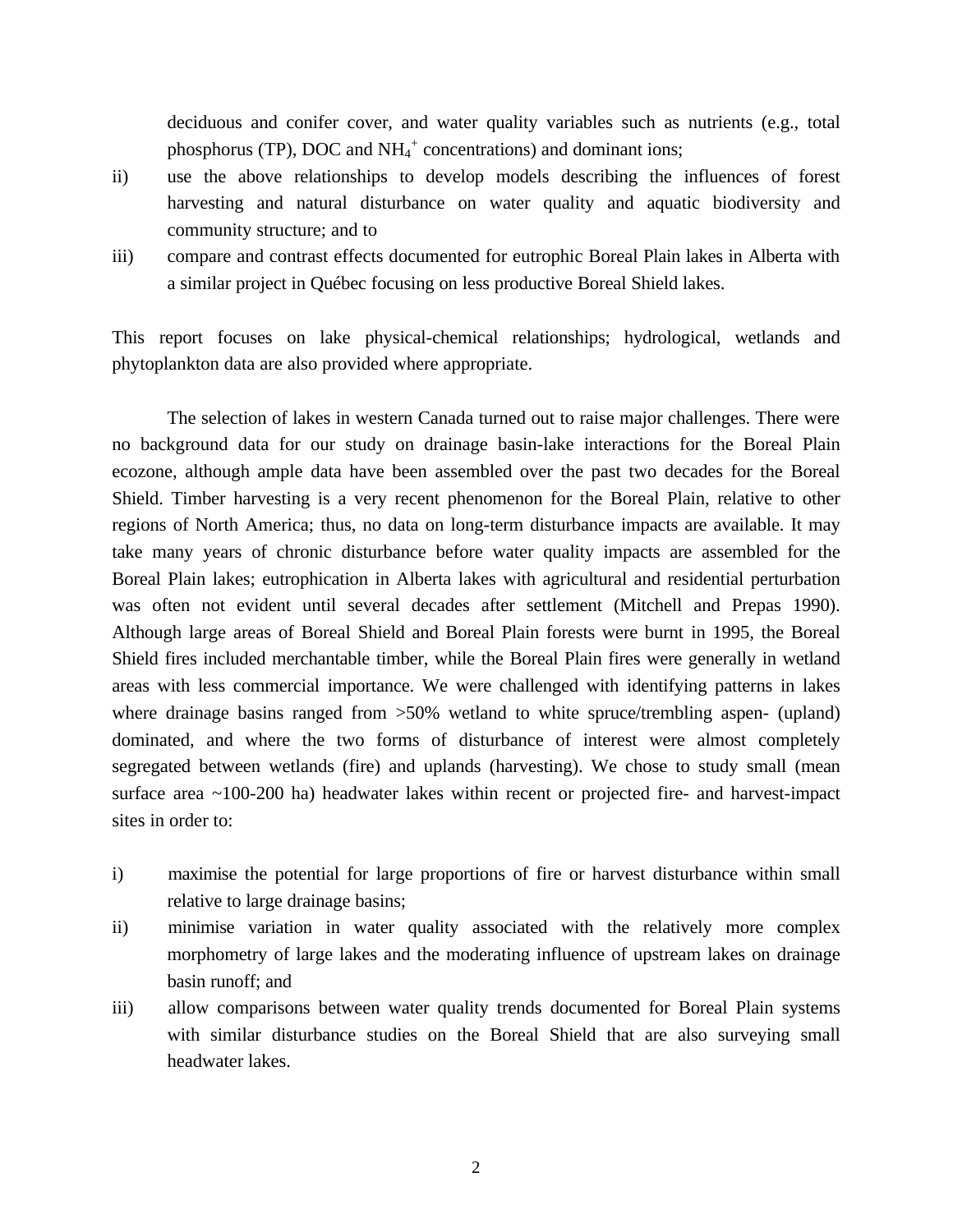We were limited in the number of these lakes, particularly with burnt and harvested drainage basins, which could be landed safely by floatplane. Originally, we could only land on lakes with a minimum longitudinal axis of 1 km in length. During 1998, we began a working partnership with a small Alberta-based charter company with appropriate aircraft and personnel that enabled us to select lakes with longitudinal axes as short as 500 m. Still, the size of the area of the Boreal Plain that we could economically access by air  $(109\,600\,km^2)$  excluded many potential study lakes.

To help address these challenges, the Boreal Plain water quality project within SFMN was linked to the TROLS (Terrestrial, Riparian, Organisms, Lakes & Streams) project, as well as its partner, CMRP (Caribou Mountains Research Partnership) project. These projects focus in part on the effects of forest harvesting (TROLS), and fire (CMRP) on water quality and biota in boreal lakes. We have compiled data for 67 remote lakes in northern Alberta (28 this study, 11 TROLS and 28 CMRP), making it the most extensive study of its kind in western Canada. As outlined in the original SFM Network proposal, we include water quality data generated by TROLS, CMRP and, as the partnership evolved, with Little Red River and Tallcree First Nations within this study because:

- i) the Boreal Plain ecozone includes drainage basins with large variations in topography, soil types and proportions of coniferous, deciduous and wetlands vegetative cover. To concentrate on disturbance effects, a substantial database is necessary to identify and partition out the background factors related to drainage basin characteristics that influence water quality;
- ii) our data set facilitates comparisons of disturbance impacts on lakes from aspen- (TROLS), coniferous- and permafrost- (CMRP), and mixedwood-dominated drainage basins (this study);
- iii) these data enable us to examine how the proportion of drainage basin disturbance influences the magnitude of response within lake ecosystems. Currently, we have water quality data for systems burnt during 1995, ranging from an average of 19% (core lakes, this project) to >80% (CMRP) of mean drainage basin area; and
- iv) these data provide the opportunity to examine the generalities from intensive and processorientated studies (e.g., hydrology, cyanobacteria, nutrient enrichment) initiated by the TROLS project.

We are also working with TROLS researchers in their experimental studies to identify the role of riparian buffer strips in minimising harvesting impacts on water quality and aquatic biota. While all provincial forest practice codes in Canada use riparian buffer strips to manage the land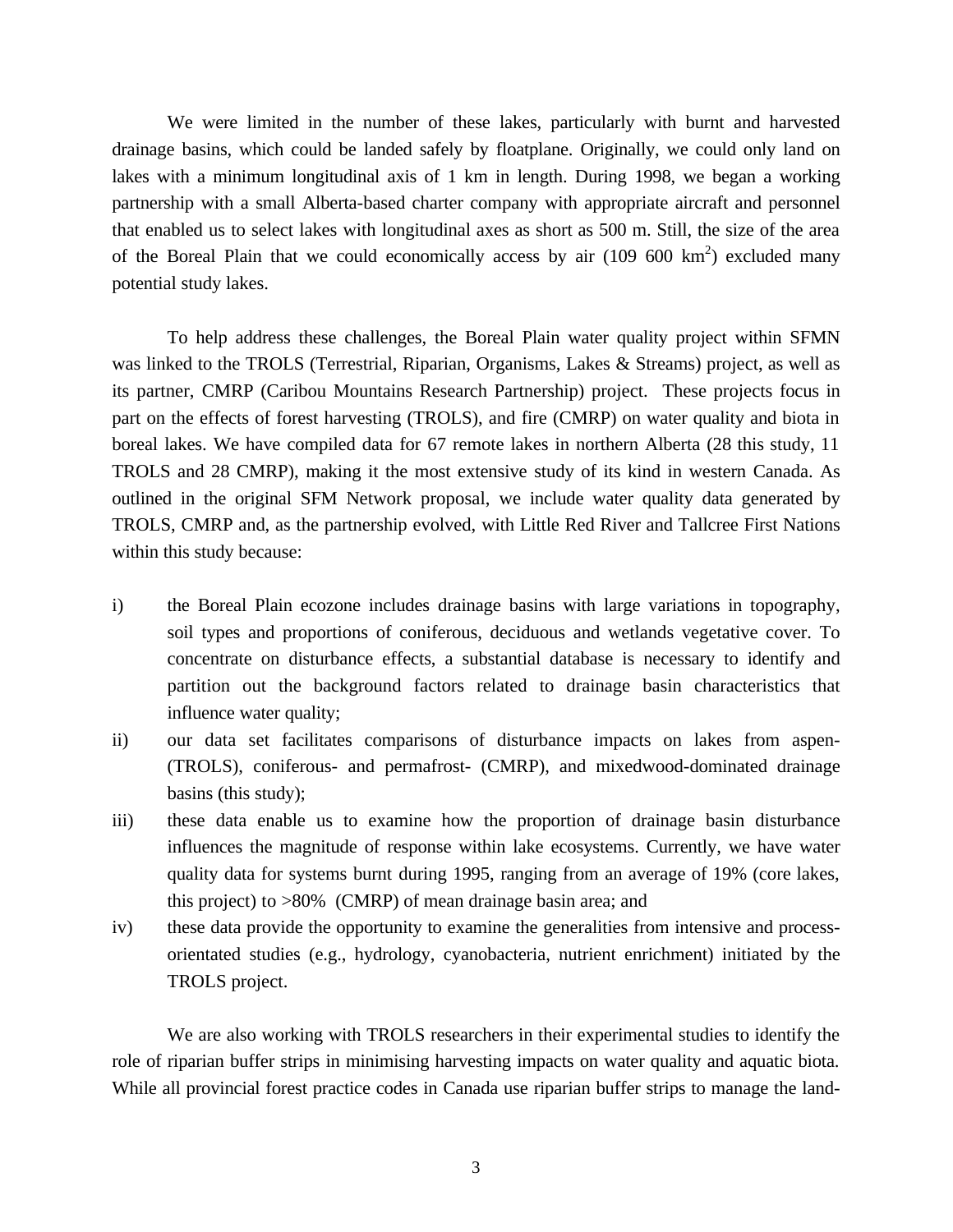water interface, current riparian buffer strip regulations in Alberta were developed outside the Boreal Plain ecozone, and thus are without ecological basis for this region. TROLS, with cooperation from our study, will provide a scientific basis for the design and management of riparian buffer strips for Boreal Plain forest practice codes. Our database is maintained separately from that of TROLS, yet data from each can be combined where appropriate to address specific questions. Our project also co-operated with TROLS personnel on fieldwork logistics.

This report provides an overview of results to date from the Boreal Plain water quality project, covering January 1996 to March 2000:

- results from studies of undisturbed wetland- and upland-dominated catchments on the Boreal Plain;
- results of forest harvesting impacts on Boreal Plain Lakes (TROLS);
- forest fire impacts on Boreal lakes in a permafrost dominated region of northern Alberta.

Appendix I lists the students involved with this project and SFM Network publications.

## **LANDSCAPE VARIABLES INFLUENCING NUTRIENTS AND PHYTOPLANTKON COMMUNITIES: A COMPARISON OF WETLAND-AND UPLAND-DOMINATED CATCHMENTS**

The Boreal Forest covers over one-fifth of Canada's landmass. Geological and climatic variation across this land base result in two major sub regions: the larger, wetter and nutrientpoor Boreal Shield of central and eastern Canada and the drier and nutrient-rich Boreal Plain of western Canada. On the Boreal Shield, differences in lake morphometry, drainage basin topography and land use explain variability in water quality (Schindler 1971; Dillon et al. 1991; D'Arcy and Carignan 1997), while similar relationships have yet to be developed for the Boreal Plain. Lakes on the Boreal Plain are situated on low-relief, often poorly-drained sedimentary tills in contrast to the typically higher relief of Shield drainages (Mitchell and Prepas 1990). Relative to lakes on the Boreal Shield, lakes on the Boreal Plain tend to be phosphorus- (P) and planktonrich (D'Arcy and Carignan 1997; Mitchell and Prepas 1990). On an annual basis, euphotic total phosphorus (TP) in lake water on the western Boreal is derived mainly through internal sediment phosphorus recycling (Shaw and Prepas 1990), atmospheric phosphorus inputs being relatively unimportant compared to Boreal Shield lakes (Shaw et al. 1989; D'Arcy and Carignan 1997). In summer, high cyanobacterial biomass is typical of phytoplankton communities on the Boreal Plain (Zhang and Prepas 1996), while chrysophytes and other flagellates dominate Boreal Shield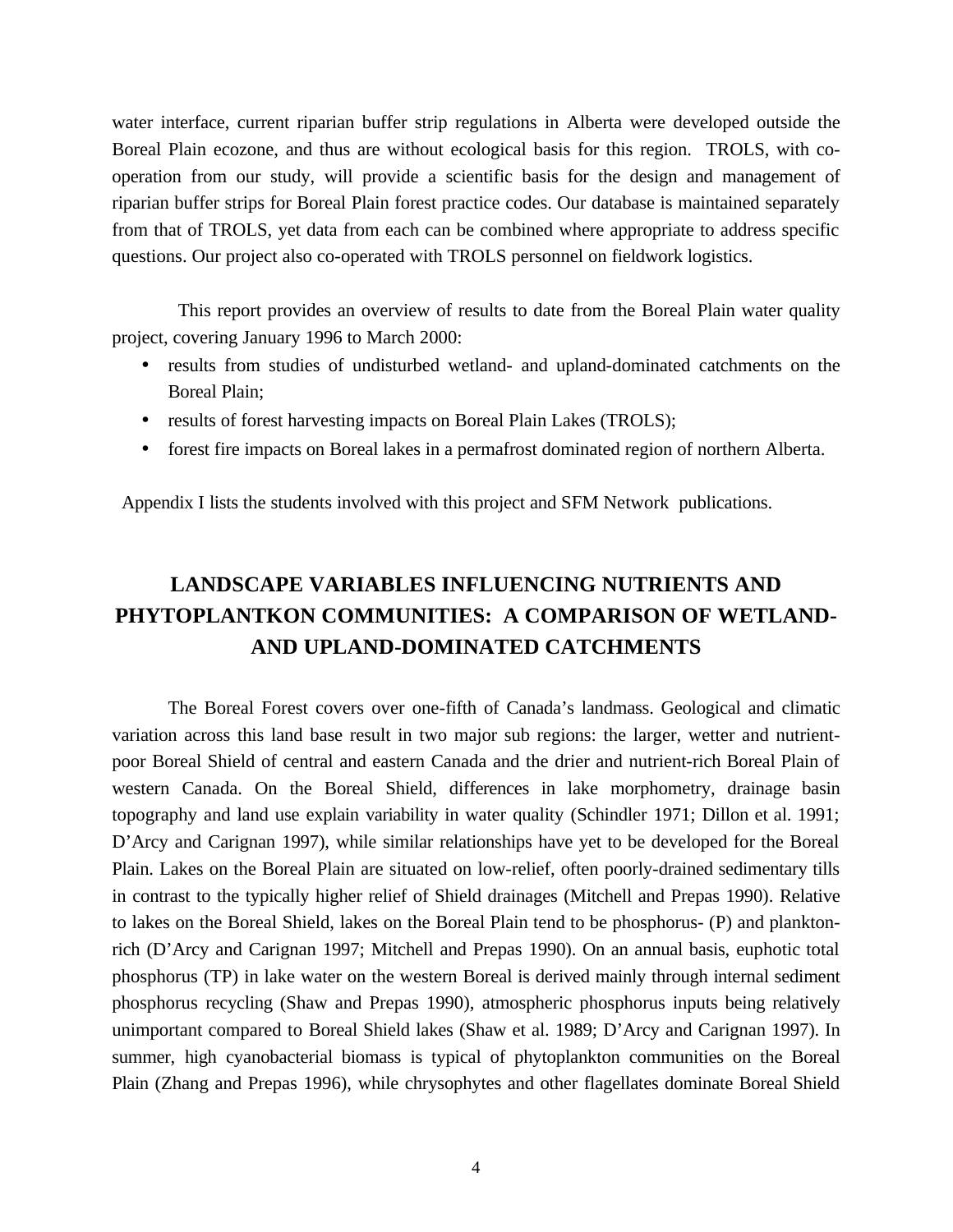communities (Kling and Holgrem 1972). Given differences in drainage basin geomorphology, nutrient dynamics, and phytoplankton communities, *in situ* models developed for drainage basin water quality interactions on the Boreal Shield (e.g., Rasmussen et al. 1989 for colour, dissolved organic carbon) will likely require modifications for the Boreal Plain.

Another feature which distinguishes the two Boreal subregions is the amount and type of wetlands; the Boreal Plain (Alberta) having more than twice the wetland (bogs, fens, marshes, swamps) coverage of the Boreal Shield (Quebec) (NWWG 1998). The extent of peatland, (i.e., bogs and fens), coincides with increased dissolved nitrogen, phosphorus and organic carbon concentrations in lakes on the Boreal Plain (Halsey et al. 1997) and Boreal Shield (Dillon et al. 1991). Peatlands can vary markedly in water discharge and thus in their influence on surface water chemistry (Halsey et al. 1997). The amount of water produced by surface and subsurface flow forms an effective watershed (eDBA, defined with stable isotopes by Gibson and Prowse 1998) within the total drainage basin. The size of an eDBA depends on the resistance water encounters flowing from precipitation to lake and depends on surface storage, soil storage and hydraulic conductivity, groundwater levels and the seasonal water balance (Soranno et al. 1996). Effective DBA may be more closely linked with water quality in regions such as the Boreal Plain where low drainage basin slope and variable runoff are associated with extensive peatland cover.

Data collected from headwater lakes having watersheds with minimal disturbance and that contained a range from near zero to 100% wetland cover in their watersheds were used to test hypotheses generated from studies based primarily on the Precambrian Shield and for peatland-dominated lake basins. These hypotheses were: 1) physical features, such as water residence time, lake depth, drainage basin area to lake area ratio (DBA/LA), slope and vegetation cover are effective predictors of lakewater total phosphorus concentrations; 2) nitrogen concentrations will be higher in wetland-dominated systems; 3) phytoplankton communities within wetland-dominated systems will have higher biomasses of N-dependent taxa than uplanddominated systems; 4) in-lake dissolved organic carbon and colour are related to the extent of wetland coverage within drainage basins; and 5) eDBA is a better predictor of constituent inputs, particularly in wetland-dominated watersheds than DBA or catchment area (CA: the sum of DBA and LA).

#### **Study Area**

Euphotic water quality and phytoplankton samples, and morphometric and watershed characteristics were collected for 26 headwater lakes located within a 109,600-km<sup>2</sup> area (Fig. 1) within the Mixedwood ecoregion of the Boreal Plain ecozone (Strong 1992). Soil types within the study region range from eutric brunisols/gray luvisols in upland to organics/gleysols in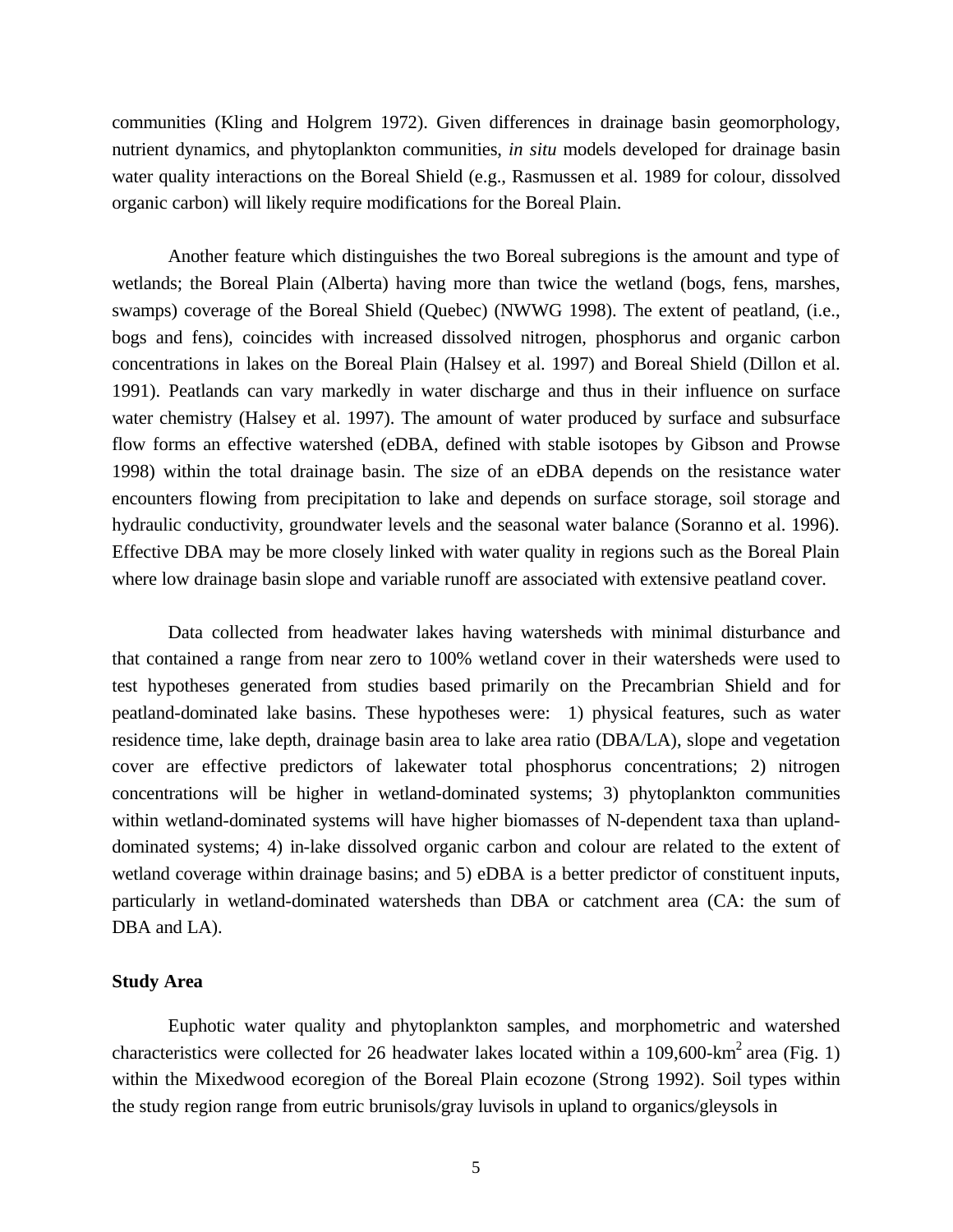

Fig. 1. Locations of Boreal Plain lakes studied by this study (SFMN) and the TROLS project, 1996-1998. The Caribou Mountains study region is also indicated.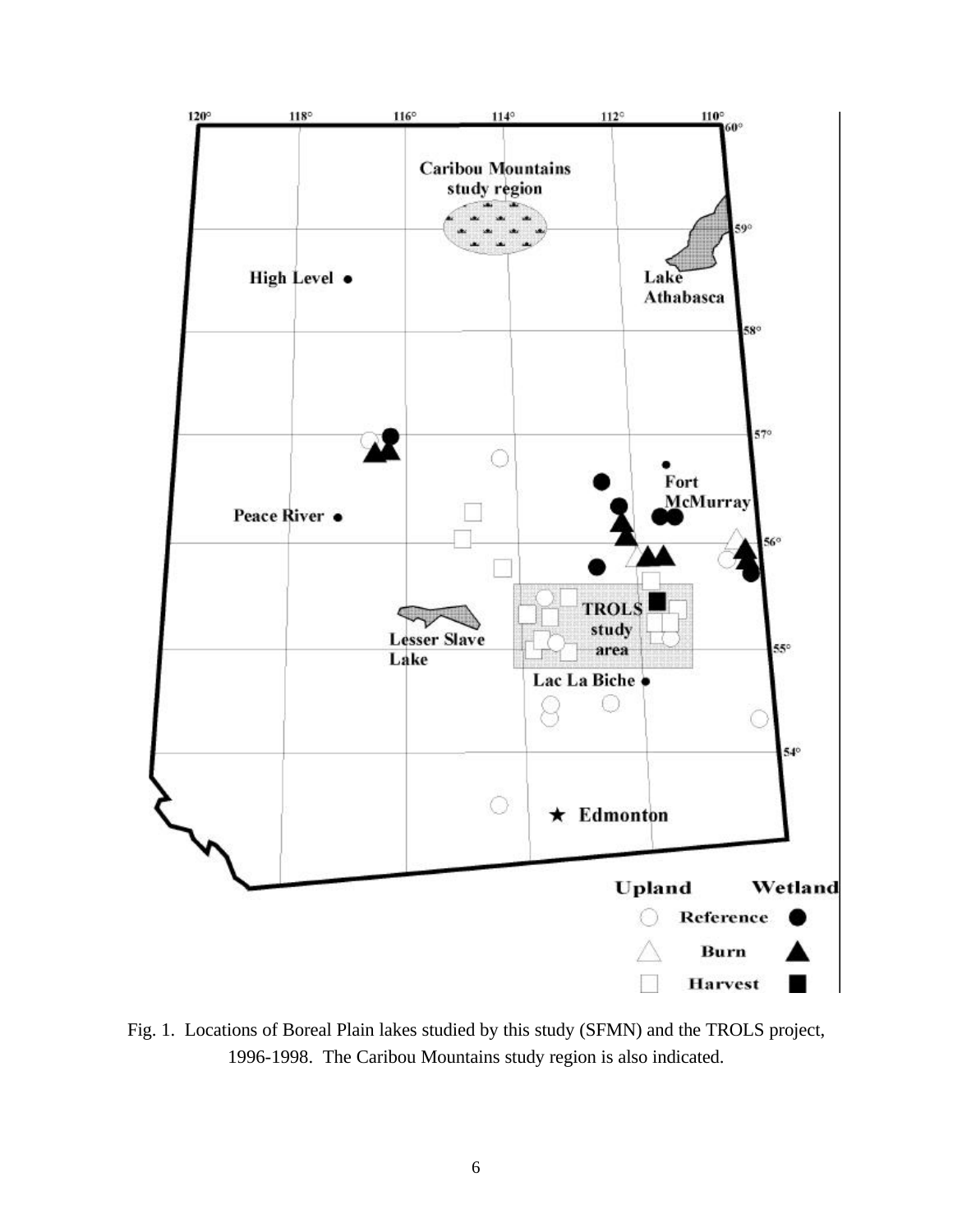wetland areas. Boreal Plain wetlands are categorized as peatland (bogs, poor fens (PFEN), rich fens (RFEN)) and non-peatland (swamps and marshes (SWAMP); Halsey et al. 1997). Bogs are dominated by bryophytes, notably *Sphagnum* while tree cover, when present, is limited to *Picea mariana*. Fens vary in cover from open (dominated by *Carex*, *Scirpus* and *Eriophorum*), shrubby (*Betula* and *Salix*) to wooded (*Picea mariana*, *Larix laricina*, *Betula* and *Salix*). Swamps and marshes are predominately forest/shrub (swamps) and *Carex*/*Scripus*/*Typha* (marshes). Boreal Mixedwood uplands are dominated by *Populus tremuloides*, *Populus balsamifera* (DECID) and *Picea glauca* (CONIF) stands, with a diverse understory of herbs and shrubs (Strong 1992). Thirty-year average annual precipitation for the region ranged from 388 to 432 mm (33% as snow), while mean annual air temperature ranged from 0.7 to 1.4°C. During the main sampling periods (June to September 1996 and 1997), the region received twice the average precipitation compared with the 30-year normal, depending on location (Environment Canada, unpubl. data). The two main sampling years were relatively wet. The lakes were chosen as those which were slated for, or near those slated for, harvesting in or near 1997, or which were near areas burnt in the 1995 wetland-dominated fires. None of the study systems have been disturbed (>5% of vegetation removed) within the past 50 years.

#### **Sampling and Analyses**

Lake selection, sample collection, and data analyses are outlined in Prepas et al. (2000, in prep.). The database for this section includes 38 independent summer observations of water quality on 26 lakes. Each of these 38 independent estimates represents summer mean euphotic water quality based on one ( $n = 4$ ), three ( $n = 22$ ), four to five ( $n = 10$ ) or nine to ten ( $n = 2$ ) sampling dates.

#### **Results and Discussion**

The lakes surveyed during 1996 and 1997 (Prepas et al., 2000, in prep., Table 1) are smaller and shallower (mean LA, and  $Z_{mean}$ : 0.9 km<sup>2</sup> and 2.2 m respectively,  $n = 22$ ) than Boreal Plain lakes from the Atlas of Alberta Lakes (Mitchell and Prepas 1990) (mean LA and Z<sub>mean</sub>: 31  $km^2$ ,  $n = 42$ , and 6.7 m,  $n = 41$  respectively; Prepas et al., 2000, in prep., Table 2). Consequently, four small headwater lakes in undisturbed watersheds, Long, Moore, Narrow and Sauer (mean LA and  $Z_{mean}$ : 4.1 km<sup>2</sup> and 7.8 m respectively,  $n = 4$ ) were added to our survey set to better reflect the range of physical characteristics reported for the Boreal Plain. Mean DBA/LV of these four systems was one-quarter that for the other upland-dominated systems in our data set (1.3 versus 4.9 respectively), but other physical parameters did not differ overall despite noticeable extremes in individual systems (Prepas et al., 2000, in prep., Table 1). The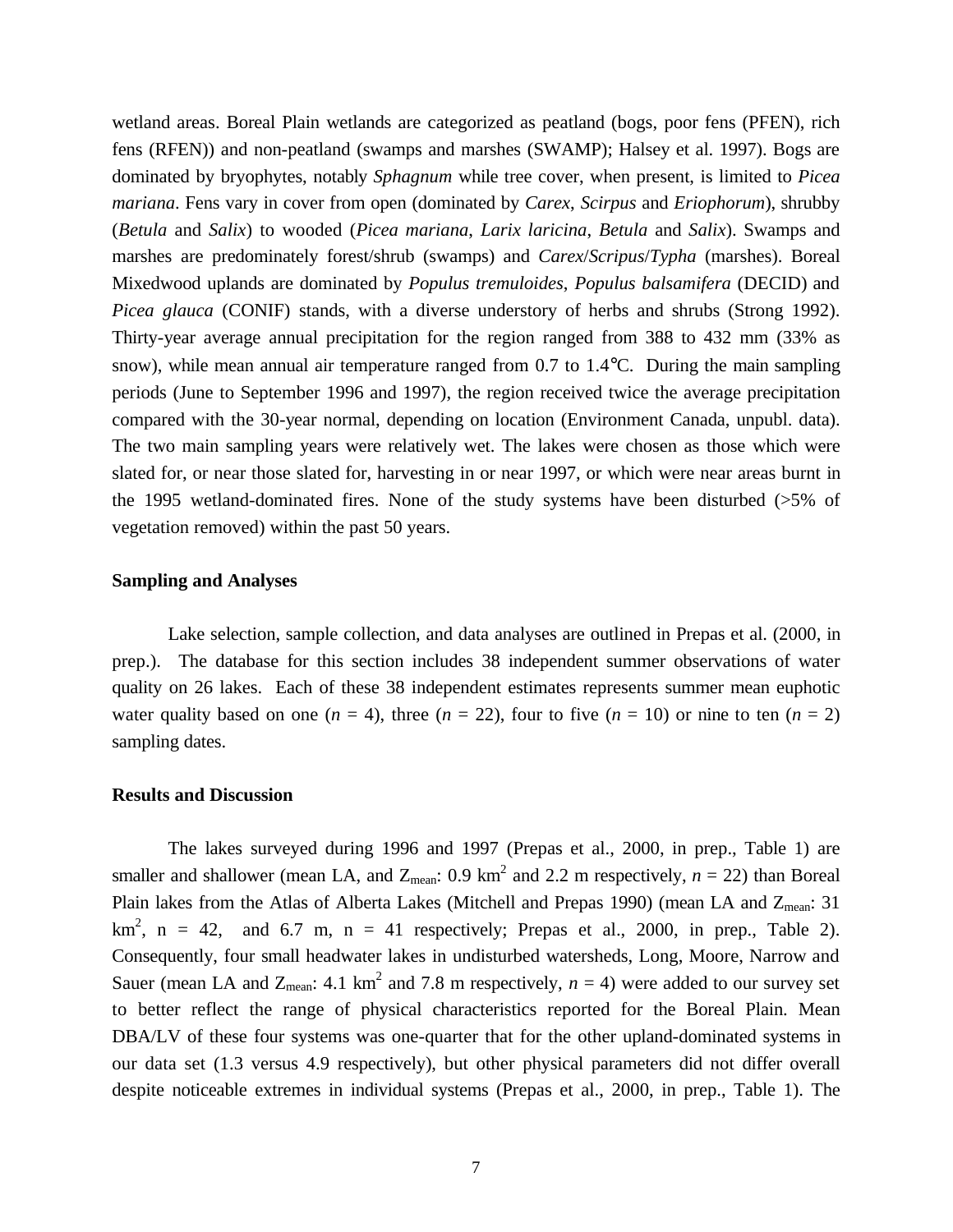inclusion of these lakes allowed us to assemble the best data set available to address our objectives.

Most previously studied Boreal Plain lakes are located in road-accessible, inhabited areas of Alberta, where wetlands were sometimes drained for agricultural or other water management purposes (Mitchell and Prepas 1990). In these lakes, alkalinity, conductivity, pH and base cation concentrations were on average higher (Prepas et al., 2000, in prep., Table 2) than in our study lakes with relatively unperturbed drainages (Table 1). However, our study lakes reflect the range of trophic conditions in the Boreal Plain since ranges in TP, chl  $a$ , NO<sub>3</sub> and DOC concentrations are comparable to data for the region.

Lake productivity indices were up to an order of magnitude higher compared to D'Arcy and Carignan's (1997) Boreal Shield lakes (mean TP: 54 and 8.7 µg· L<sup>-1</sup>; chl *a*: 19 and 2.7 µg· L<sup>-1</sup>, respectively). Although mean DBA in this study is larger than that of the Shield study (10 and 2.3  $\text{km}^2$  respectively), drainage ratios were similar (mean DBA/LA: 8.3 and 7.5 respectively). Wetland coverage per drainage basin in this study was on average 25 times that reported for the Shield study (32 and 1.3% respectively). Upland conifer cover in Boreal Plain systems averaged less than half that of Shield systems (18 and 44% of DBA respectively).

Indirect gradient analysis of chemical data indicated a clear separation between lakes with  $> 50\%$  wetland (range 57% to 100%) and those with  $<50\%$  wetland (range 0 to 44%) in their watershed (Prepas et al., 2000, in prep., Fig. 2). The gradient analysis confirmed that vegetative features of the catchment including % wetland and % upland and physical features related to relative drainage basin area were substantive contributors to water chemistry. This initial data compilation suggested that in addition to relationships with the entire data set (ALL) we should explore those with wetland- and upland-dominated catchments, independently.

When the lakes were divided into wetland- and upland-dominated systems the physical and chemical differences suggested by gradient analyses were apparent (Tables 1 and 2). Mean and maximum depths were over 2.5-times greater as were drainage basin slopes, while eDBA were 2.5 times smaller in lakes with upland-dominated drainage basins, but other morphometric and physical drainage basin parameters were not detectably different. Bogs and deciduous forest were the dominant vegetation in wetland- and upland-dominated drainages respectively. Although mean in-lake TP, chl *a* and TN concentrations were similar ( $P > 0.5$ ), wetlanddominated systems were on average more coloured, with lower pH and conductivity than uplanddominated systems (186 vs. 38 mg· L<sup>-1</sup> Pt, 5.7 vs. 7.6, and 265 vs. 80  $\mu$ S· cm<sup>-1</sup> respectively; *P* < 0.001 for all comparisons).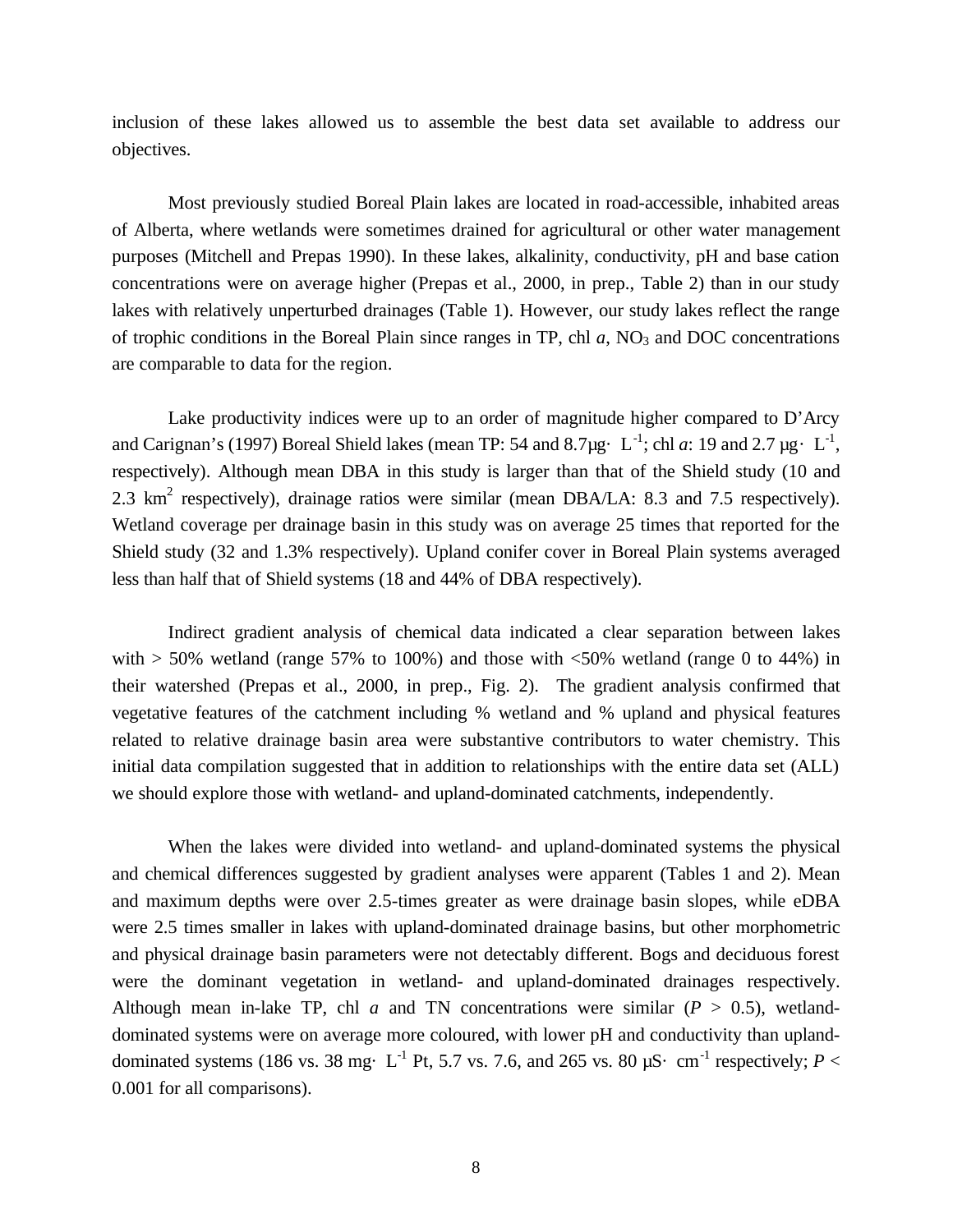Within the combined data set, DBA/LV was strongly linked with chl *a*, TP and colour  $(r = 0.58, 0.62, 0.64, P \ll 0.01$  respectively), less strongly with TDP  $(r = 0.49, P \ll 0.05)$  and not detectably with nitrogen. Associations between CA/LV and DBA/LV were indistinguishable. Water residence was negatively related with TP and DOC (-0.45, -0.46, *P* < 0.05) and negatively related to colour  $(-0.84 \, P \ll 0.01)$ . Presence of wetlands in the drainage, particularly bogs, were positively linked with lakewater DOC concentrations and colour (*r* = 0.58, 0.78 respectively), and negatively associated with lakewater pH, alkalinity, base cation concentrations and conductivity ( $r = -0.42$  (Na)  $P < 0.05$ ;  $-0.55$  to  $-0.71$   $P < 0.001$  for the remainder). Drainage basin slope was not related to nutrient concentration in this study in direct contrast to the Precambrian Shield (D'Arcy and Carignan 1997), probably because slopes were on average lower and covered a smaller range compared with the Shield study (ranges: 0.3 to 11% and 6 to 31% respectively). We removed Long, Moore, Narrow and Sauer lakes to determine if these deep lakes had influenced any of the relationships and re-examined our correlation matrix. Relationships between chl *a*, TP, TDP, DOC and colour, and DBA/LV and water residence time did not change appreciably with the removal of the four deeper lakes.

In the combined data set, TP concentrations were most strongly related to CA/LV  $(r^2 = 0.42, P < 0.001)$ , and almost 60% of TP variability was explained by a combination of CA/LV and rich fen (RFEN) cover (Eq. 1). DBA/LV explained essentially the same variability in TP as CA/LV (39 and 42% respectively). In contrast to our initial hypotheses, TP concentrations in Boreal Plain lakes, all with relatively low watershed slope ( 11%) were unrelated to watershed slope.

ALL: log (TP) = 1.57 + 0.38 log (CA/LV)\*+ -0.48 arcsin (RFEN)\*"; 
$$
r^2 = 0.59
$$
 [1]

In upland-dominated systems, CA/LV alone explained 57% of TP variability, while percent fen cover explained an additional 20% of TP variation (Eq. 2). Schindler (1971) suggests a similar relation between P and CA/LV for Boreal Shield lakes considering phytoplankton (chl *a* concentration and midsummer phytoplankton production and biomass) are positively related to CA/LV. Relative watershed size is a strong driving factor for TP concentration in our upland lakes, producing 10 fold more phosphorus per unit DBA than lakes on the Precambrian Shield (Carignan et al. 2000).

UPLAND: 
$$
log (TP) = 1.54 + 0.56 log (CA/LV)*+ -0.68 arcsin (RFEN)*"; r^2 = 0.77
$$
 [2]

In wetland-dominated systems, percent wetland (WETL) and conifer cover explained most of the TP variance (78% and 87% respectively). Addition of sampling year (YEAR) for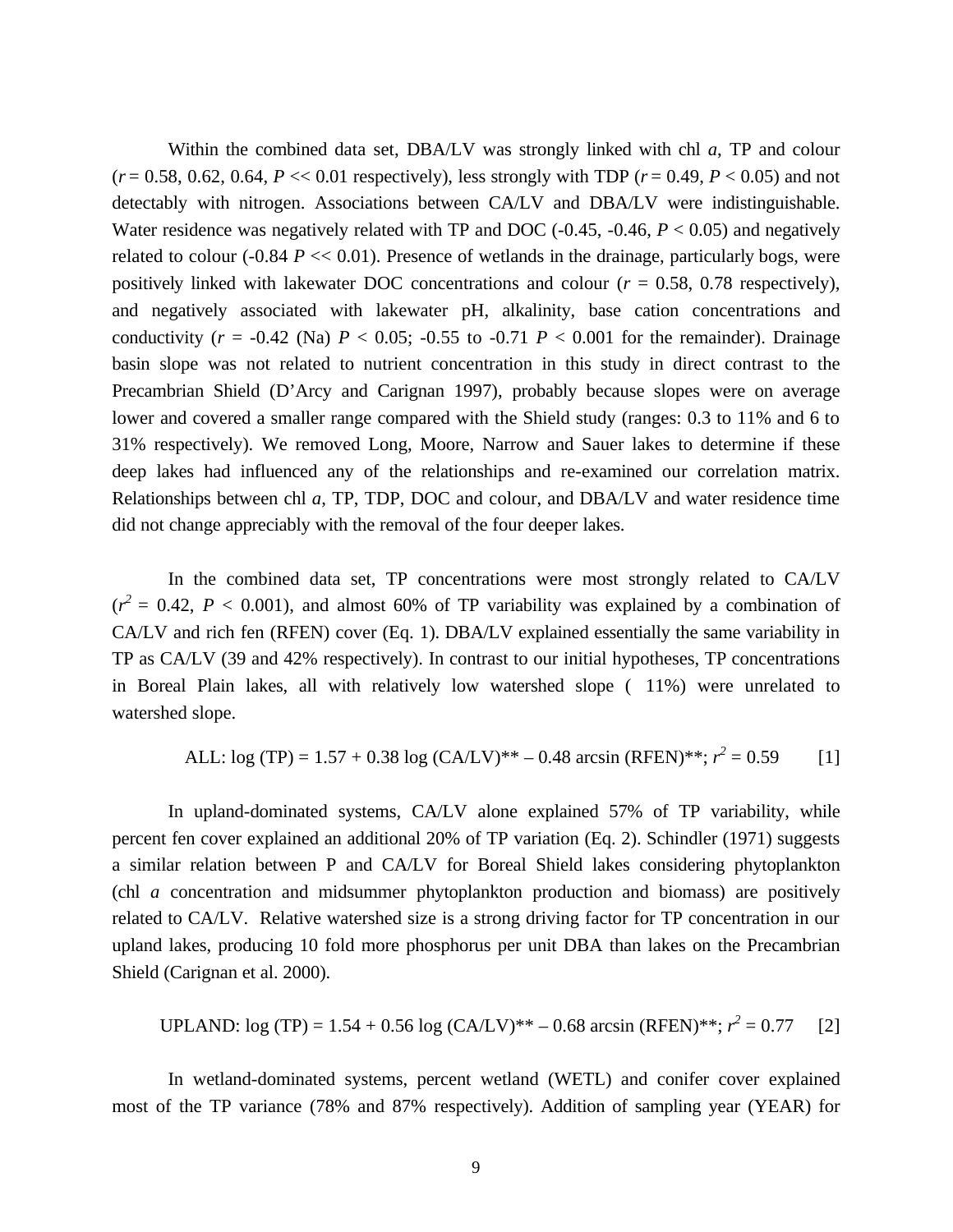lakes in the wetland-dominated drainages added 7% to the TP variability accounted for by % wetland cover (Eq. 3).

**WETLAND:** log (TP) = -222.17 + 0.01 (WETL)\*\* + 0.11 YEAR\*; 
$$
r^2 = 0.85
$$
 [3]

Consistent with our preliminary data review, the relationship between percent wetland coverage and lakewater TP concentration (Prepas et al., 2000, in prep, Fig. 3B) suggests that our systems are from two populations, one with a positive link overall between wetland cover and TP, the other with a TP sequestering aspect associated with rich fens. By separating wetland cover into its three constituents, we see that bogs apparently release TP ( $r = 0.84$ ,  $P \ll 0.01$ ) poor fens play a neutral role  $(P > 0.3)$ , and like our upland-dominated systems, rich fens sequester TP ( $r = -0.88$ ,  $P \ll 0.01$ ). Similarly to bogs in the watersheds of our study lakes, Dillon et al. (1991), D'Arcy and Carignan (1997) and Halsey et al. (1997) also reported positive relationships between wetland coverage and water-column P concentration, despite the relatively low wetland coverage of the first two studies (up to 25 and 6% respectively). Apparently, wetlands with organic soil do not retain P as effectively as forested systems (Halsey et al. 1997).

Consistent with our hypotheses, nitrogen concentrations were related to type and extent of wetland cover. Mean DIN for our upland-dominated lakes was comparable to values reported by D'Arcy and Carignan (1997) for Boreal Shield lakes (40 and 31  $\mu$ g· L<sup>-1</sup> respectively). Yet, most (~80%) DIN was NH<sub>4</sub> in the Boreal Plain lakes, compared to  $NO<sub>3</sub>$  in D'Arcy and Carignan's (1997) Boreal Shield study. The predominance of NH4 in Boreal Plain lakes was due to greater wetland cover and water logged soils which should favour the export of reduced nitrogen species such as NH4 (Dillon et al. 1991). As a result, percent wetland cover explained 40% of NH<sub>4</sub> variability in the wetland-dominated systems ( $r^2 = 0.39$ ,  $P < 0.01$ ).

The TN pool in our study lakes was composed of 75% TDN on average (Table 1), of which  $> 90\%$  was dissolved organic nitrogen. In the combined data set, mean and maximum depth and percent rich fen and upland conifer coverage were inversely related with TN concentrations but explained  $\leq$  35% of the variation. However when watersheds were separated based on  $>$  and  $<$  50% wetland coverage, TN was strongly related with percent upland conifer  $(r = -0.87)$ , wetland  $(r = 0.68)$ , bog  $(r = 0.60)$  and fen cover  $(r = -0.57)$  and eDBA/LV  $(r = 0.66)$ in the former; ( $P < 0.001$  for all), while TN was negatively linked with  $Z_{\text{max}}$  in the latter  $(r = -0.75, P < 0.001)$ . Mean lake depth and wetland parameters together accounted for  $> 70\%$  of TN concentration variation (Eq. 4 and 5):

**WETLAND:** log (TN) = 1.99 + 0.89 arcsin (WETL)\*\* + 0.81 log (Z<sub>mean</sub>)\*\*; 
$$
r^2 = 0.91
$$
 [4]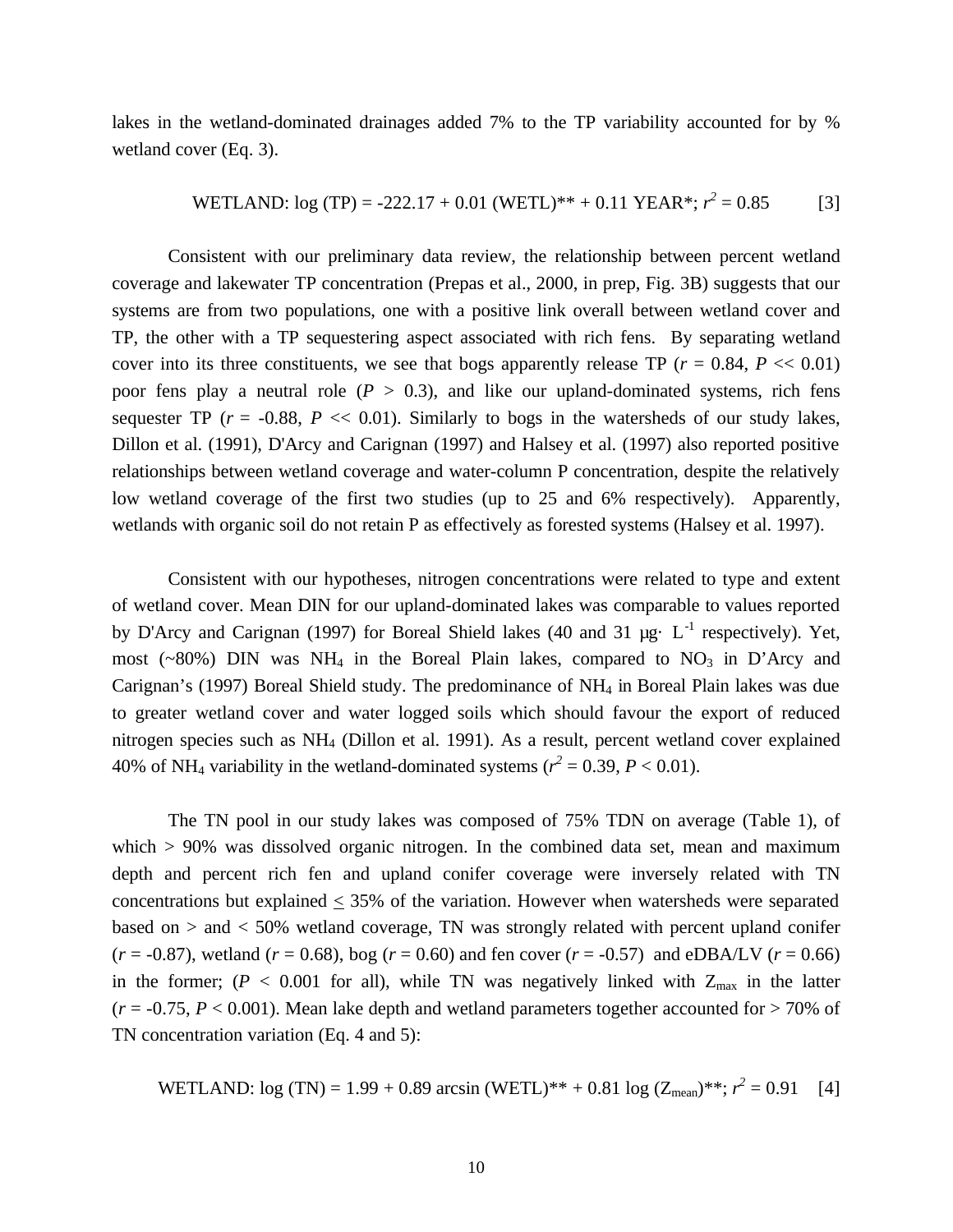UPLAND: 
$$
log (TN) = 3.39 - 0.56 log (Z_{mean})^{**} - 0.53 arcsin (RFEN)^{**}; r^2 = 0.73
$$
 [5]

Wetlands immediately adjacent to our upland-dominated lakes are fens, which appear to retain nitrogen to some degree (Halsey et al. 1997). Whereas bogs that form the majority of total wetland area export nitrogen similar to the bogs elsewhere in Alberta (Halsey et al. 1997) and on the Shield (Dillon et al. 1991). The connection, although weaker than for TP, between watershed variables and lake TN concentrations is strongest in wetland-dominated systems. Denitrification and other *in situ* processes related to mean depth were the dominant forces controlling nitrogen concentration in lakes in upland-dominated watersheds.

Mean summer chl *a* concentrations covered 1.5 orders of magnitude (Table 1), and as expected, TP and TN concentrations were the best overall predictors of chl *a* ( $r^2 = 0.70, 0.43$ ; *P* << 0.01). The chl *a*/TP relationship did not vary detectably among the combined, wetland- and upland-dominated data sets and was not enhanced by the addition of other independent variables. Total phytoplankton biomass (BIOM) was most closely related to TP concentration in both wetland- and upland-dominated systems but these relationships were weaker than those for chl *a*   $(r^2 = 0.42, 0.52)$ . In a survey of 208 temperate upland-dominated lakes, chl *a* and mean depth were inversely related  $(r = -0.60;$  Duarte and Kalff 1989). We found a similar relationship within our upland-  $(r = -0.62, P < 0.001)$ , but not wetland-dominated systems ( $P > 0.6$ ) which may be related to higher colour and consequently reduced light penetration in the latter systems (Table 1).

Cyanobacteria were the dominant phytoplankton in all study lakes, followed by Peridineae and Cryptophyceae within wetland- and upland-dominated systems respectively (Prepas et al., 2000, in prep., Fig. 4). Within wetland-dominated systems, Chlorophyta and Chrysophyceae biomasses were equally represented, but Chrysophyceae exceeded Chlorophyta in upland-dominated systems. Diatoms were scarce during the July to September study period, relative to lakes on the Boreal Shield. We detected no differences in total phytoplankton biomasses between wetland- and upland-dominated systems, but Chlorophyta and Peridineae biomasses were higher in wetland- than in upland-dominated systems (Prepas et al., 2000, in prep., Fig. 4) and compared to data collected on other lakes in the region (Mitchell and Prepas 1990). Higher Chlorophyta biomasses in wetland- than in upland-dominated systems, despite equivalent TP concentrations, may coincide with greater DIN availability in the former. In contrast, Cryptophyceae biomass was higher in lakes with upland-dominated catchments. Thus consistent with our original hypothesis and patterns in DIN, N-dependent Chlorophyta were higher in lakes in wetland- rather than upland-dominated drainages.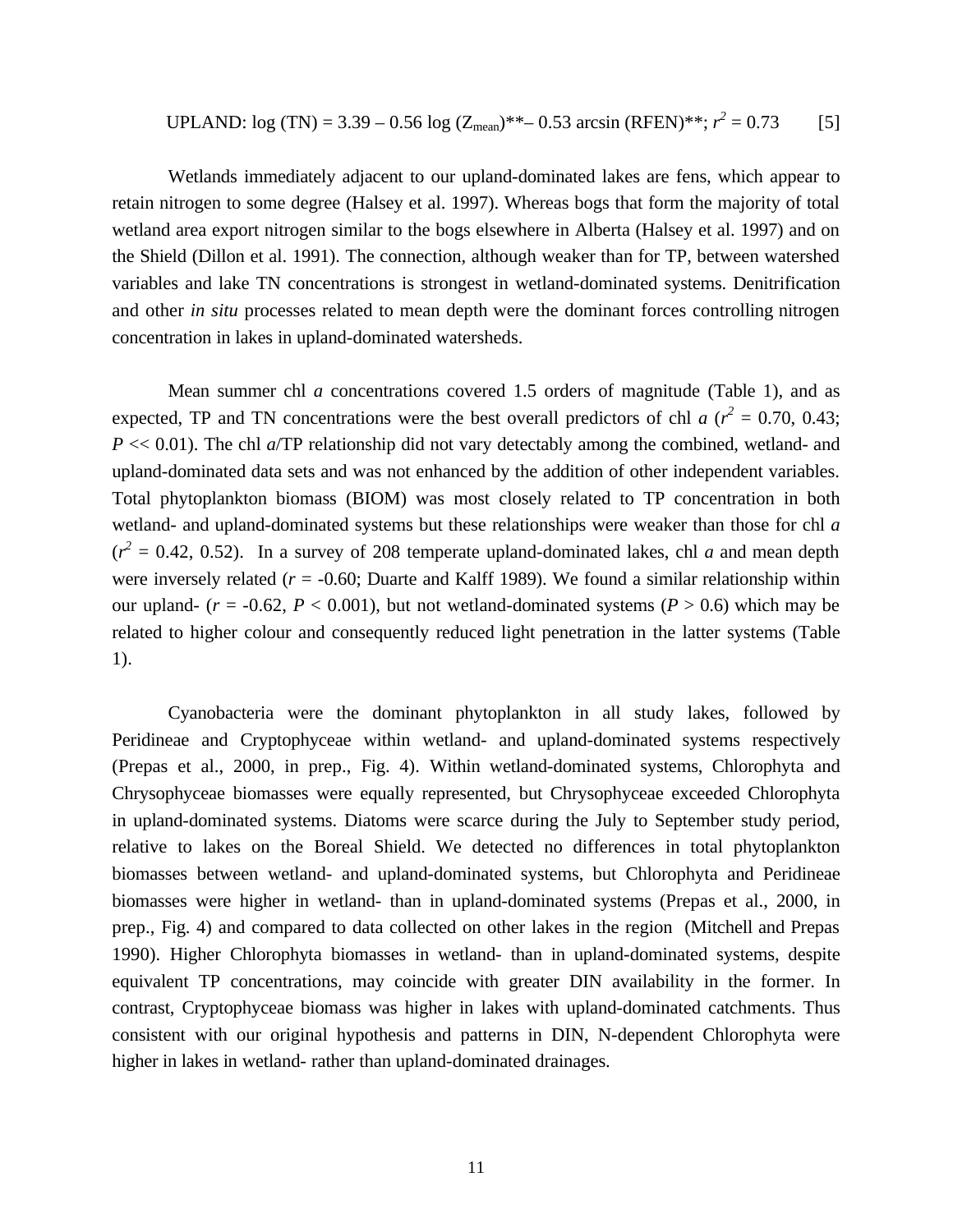Table 1. Summary water quality data for the 26 Boreal Plain study lakes. Data consist of independent annual estimates collected during the study period (1996-1998), or are from Mitchell and Prepas (1990). Water quality parameters in wetland- and upland-dominated systems were compared with two-tailed *t*-tests; probabilities (*P*) are included.  $SE = \pm 1$  standard error, Min. = minimum, Max. = maximum. Extinction coefficient data were unavailable for N37 (1997 only), Narrow, Sauer, Long and Moore lakes.

|                                            |                         |      | Wetland-dominated $(n = 14)$ |      |      | Upland-dominated $(n = 24)$ |         | $\boldsymbol{P}$ | Total $(n = 38)$ |         |      |       |
|--------------------------------------------|-------------------------|------|------------------------------|------|------|-----------------------------|---------|------------------|------------------|---------|------|-------|
| Variable                                   | Abbreviation            | Mean | $S\hspace{-0.08em}E$         | Min. | Max. | Mean                        | SE      | Min.             | Max.             |         | Mean | SE    |
| TP ( $\mu$ g. $L^{-1}$ )                   | ${\rm TP}$              | 57   | 9.4                          | 26   | 162  | 52                          | 6.8     | 12               | 160              | 0.67    | 54   | 5.5   |
| TDP ( $\mu$ g· L <sup>-1</sup> )           | <b>TDP</b>              | 19   | 2.5                          | 5.3  | 42   | 17                          | 2.0     | 5.2              | 44               | 0.54    | 17   | 1.6   |
| Chl a ( $\mu$ g· L <sup>-1</sup> )         | <b>CHLA</b>             | 21   | 4.6                          | 2.0  | 57   | 18                          | 3.4     | 2.0              | 76               | 0.67    | 19   | 2.7   |
| $NH_4^+$ (µg. $L^{-1}$ )                   | NH <sub>4</sub>         | 136  | 90                           | 6.4  | 1271 | 35                          | 8.3     | 2.5              | 149              | 0.27    | 72   | 34    |
| $NO_3$ (µg. $L^{-1}$ )                     | NO <sub>3</sub>         | 11   | 6.7                          | 1.1  | 99   | 5.5                         | 0.6     | 1.1              | 13               | 0.38    | 7.7  | 2.5   |
| DIN ( $\mu$ g· L <sup>-1</sup> )           | <b>DIN</b>              | 148  | 92                           | 7.5  | 1281 | 40                          | 8.6     | 5.2              | 154              | 0.26    | 80   | 34    |
| TDN $(\mu g \cdot L^{-1})$                 | <b>TDN</b>              | 858  | 123                          | 373  | 2177 | 899                         | 90      | 212              | 2129             | 0.79    | 884  | 72    |
| TN $(\mu g \cdot L^{-1})$                  | <b>TN</b>               | 1227 | 194                          | 604  | 3297 | 1208                        | 126     | 279              | 2825             | 0.94    | 1215 | 106   |
| TN:TP                                      | TN:TP                   | 23   | 2.1                          | 13   | 38   | 26                          | 2.0     | 8.1              | 39               | 0.30    | 25   | 1.5   |
| $SO_4^2$ <sup>2</sup> (mg· $L^{-1}$ )      | $SO_4$                  | 4.2  | $2.2\,$                      | 0.2  | 25   | $7.2\,$                     | 3.1     | 0.1              | 74               | 0.44    | 6.0  | 2.1   |
| $CI^{(}$ (mg. $L^{-1}$ )                   | Cl                      | 0.3  | 0.03                         | 0.1  | 0.6  | 1.5                         | 0.8     | 0.1              | 20               | 0.18    | 1.0  | 0.5   |
| $Na^{+}(mg \cdot L^{-1})$                  | Na                      | 2.4  | 0.7                          | 0.3  | 8.8  | 10                          | 4.6     | 1.0              | 113              | 0.09    | 6.3  | 2.3   |
| DOC (mg. $L^{-1}$ )                        | <b>DOC</b>              | 20   | 2.1                          | 10   | 33   | 15                          | 1.0     | 10               | 29               | 0.05    | 17   | 1.1   |
| Extinction coefficient                     | $\boldsymbol{\epsilon}$ | 3.8  | 0.5                          | 1.3  | 8.7  | 2.3                         | 0.3     | 0.9              | 5.9              | 0.02    | 2.9  | 0.3   |
| $(m^{-1})$ , base e                        |                         |      |                              |      |      |                             |         |                  |                  |         |      |       |
| Colour (mg. $L^{-1}$ Pt)                   | <b>COL</b>              | 186  | 29                           | 29   | 358  | 38                          | 5.2     | 8.0              | 125              | < 0.001 | 92   | 16    |
| Alkalinity (mg. $L^{-1}$ )                 | $\mbox{ALK}$            | 28   | 8.4                          | 2.9  | 95   | 110                         | 14      | 40               | 389              | < 0.001 | 80   | 11    |
| $HCO3- (mg· L-1)$                          | HCO <sub>3</sub>        | 34   | 10                           | 3.6  | 116  | 125                         | 15      | 49               | 379              | < 0.001 | 91   | 12    |
| PH                                         | pH                      | 5.7  | -----                        | 4.9  | 7.4  | 7.6                         | $--- -$ | 6.9              | 8.7              | < 0.001 | 7.3  | ----- |
| Si $(\mu g \cdot L^{-1})$                  | Si                      | 703  | 194                          | 40   | 2750 | 1563                        | 235     | 56               | 4383             | < 0.001 | 1246 | 177   |
| $Ca^{2+}$ (mg. $L^{-1}$ )                  | Ca                      | 10   | 3.2                          | 0.9  | 37   | 24                          | 1.9     | 10               | 52               | < 0.001 | 19   | 2.0   |
| $Mg^{2+}$ (mg· $L^{-1}$ )                  | Mg                      | 2.3  | 0.6                          | 0.3  | 7.1  | 11                          | 1.7     | 3.7              | 48               | < 0.001 | 7.4  | 1.2   |
| $K^{+}$ (mg· $L^{-1}$ )                    | $\rm K$                 | 0.6  | 0.2                          | 0.2  | 2.4  | 3.6                         | 0.5     | 0.7              | 11               | < 0.001 | 2.3  | 0.3   |
| Conductivity ( $\mu$ S· cm <sup>-1</sup> ) | <b>COND</b>             | 80   | 23                           | 11   | 271  | 265                         | 33      | 100              | 910              | < 0.001 | 197  | 27    |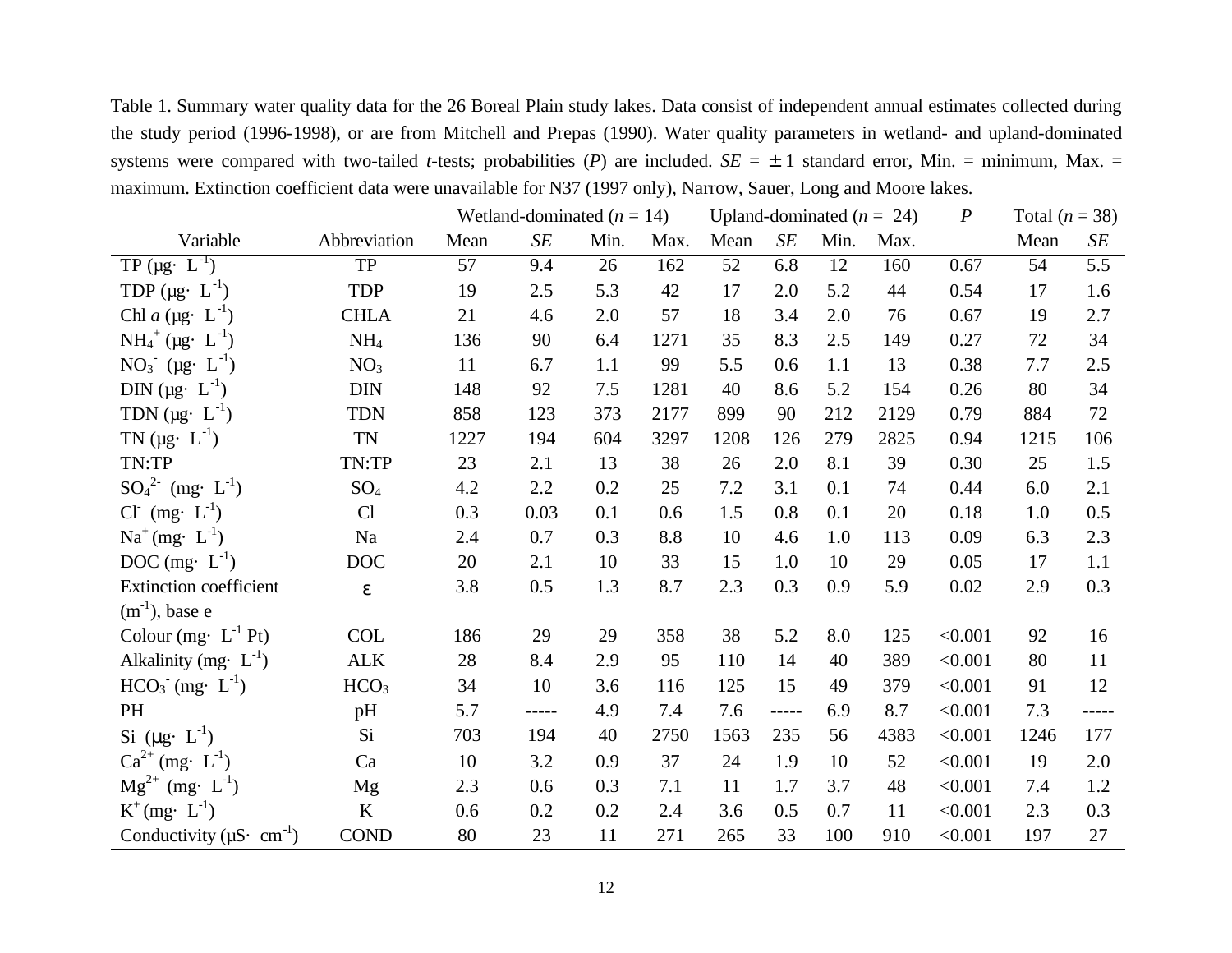Although total cyanobacterial biomasses were similar, absolute and relative biomasses of Oscillatoriales were greater in upland- than in wetland-dominated systems (Prepas et al., 2000, in prep., Fig. 5). Oscillatoriales are abundant in other upland-dominated systems in northern Alberta (E. Prepas. D. Planas, unpubl. data). *Microcystis* spp. was positively linked with NO<sup>3</sup> concentrations in wetland-dominated systems ( $r^2 = 0.61$ ,  $P \ll 0.01$ ) and to a lesser extent, so were non-nitrogen fixing cyanobacteria as a group ( $r^2 = 0.29$ ,  $P < 0.05$ ). Of all the groupings we reviewed, biomass of *Microcystis* spp. was most strongly associated with TP concentrations particularly in wetland-dominated systems  $(r^2 = 0.71, P \ll 0.1)$ .

Colour concentrations are dependent on dissolved humic matter and negatively influence underwater light penetration, limiting colonization depths for primary producers (Chambers and Prepas 1988). Colour was strongly associated with wetland and bog and less so with fen cover in the combined data set  $(r = 0.81, 0.78$  ( $P \ll 0.01$ ) and 0.44 ( $P \ll 0.05$ ) respectively). In contrast to relationships with TP, TN and DOC, eDBA/LV was more strongly linked with colour (COL) than CA/LV and DBA/LV  $(r = 0.81, 0.69$  and 0.64 respectively); eDBA/LV combined with drainage basin slope (SLOPE) explained 74% of colour variability (Eq. 6). Colour also coincided negatively with water residence time  $(r = -0.84)$ , which is consistent with in-lake degradation of humic matter (Rasmussen et al. 1989).

ALL: log (COL) = 1.82 + 0.51 log (eDBA/LV)\*+ - 0.06 SLOPE\*\*; 
$$
r^2 = 0.76
$$
 [6]

Drainage basin slope in Eq. 6 could represent the transition from organic peatlands towards mineral soils, which export less humic matter or distinct drainage patterns between upland- and wetland- dominated watersheds. Although catchment slopes are low in our study ( $\lt$  11%), they explained one-quarter of colour variability as a single predictor. Based on a study focused on the Precambrian Shield in Labrador Rasmussen et al. (1989) interpreted the absence of a relationship between colour and wetland cover as due to the overriding influence of slope. In the Labrador study and peatland-dominated subarctic plateau (McEachern et al. 2000), DOC and colour were highly correlated ( $r^2$  = 0.86 and 0.89 respectively) while in our study the relationship was much weaker  $(r^2 = 0.48)$ . Much of the DOC in Boreal Plain lakes may be produced *in situ* (Curtis and Prepas 1993). As expected, within the combined data set, colour and chl *a* concentration accounted for most of the variability in light extinction ( $r^2 = 0.80$ ,  $P \ll 0.01$ ). As predicted, wetland (primarily bog) coverage in the drainage, along with the variable eDBA/LV, were strongly associated with colour concentrations in all our lake water.

Studies based in Labrador, Finland and northern Alberta with relatively high wetland coverage (up to 25, 58 and 85% respectively) noted strong relationships between wetland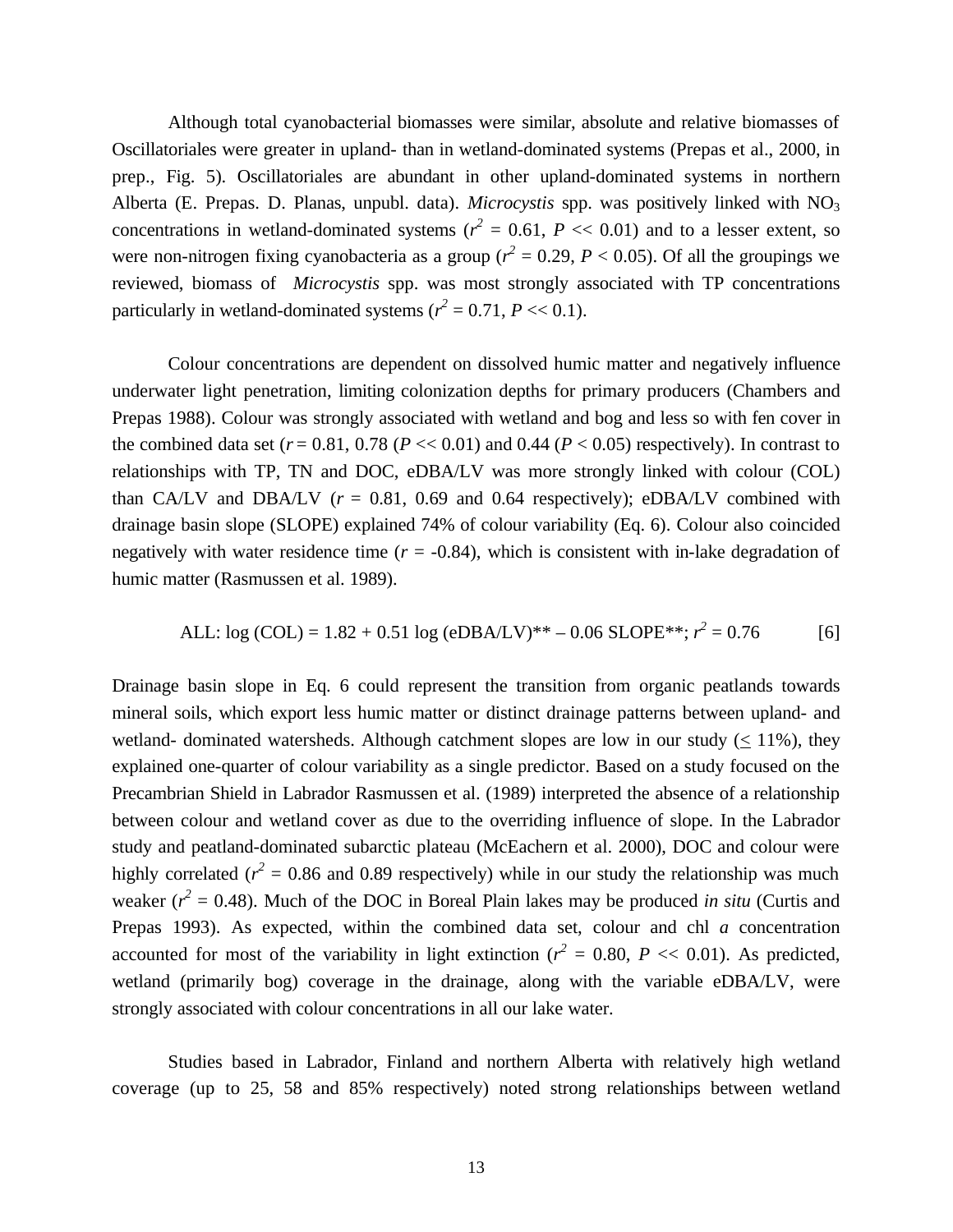coverage and in-lake organic carbon concentrations (Engstrom 1987; Kortelainen 1993; Halsey et al. 1997). While in the peatland dominated systems of the Caribou Mountains, DBA/LA explained up to 70% of DOC variability (McEachern et al. 2000). DOC concentrations in our combined data set were positively associated with percent wetland cover and CA/LV, but given the strong autochthonous input relationships were relatively weak  $(r^2 = 0.32$  and 0.28 respectively). The latter was strongest within the upland-dominated systems, where CA/LV and mean depth explained 24 and 38% of DOC variability respectively.

In contrast, in the wetland-dominated subset, percent wetland cover and eDBA explained considerably more DOC variability  $(r^2 = 0.74$  and 0.64 respectively). Engstrom (1987) predicted that DOC and water residence time are strongly related in systems where DBA/LA is  $> 4$ . In our study, DOC was inversely related to water residence time  $(r = -0.46)$  and not detectably related to DBA/LA (mean = 8.0). DOC concentration and watershed slope were weakly related  $(r^2 = 0.16, P < 0.02)$  while this relationship was much stronger  $(r^2 = 0.40)$  in lakes on the Boreal Shield (D'Arcy and Carignan 1997). In sharp contrast to colour, the connection between vegetative cover and DOC concentrations in lakewater on the Boreal Plain was stronger in wetland-dominated drainages than upland-dominated drainages. *In situ* generation of DOC was likely the prevailing force in upland-dominated drainages.

Mean water residence time  $(\tau)$  was more than 20-fold longer for upland- than for wetland-dominated lakes (11 and 0.5 yr respectively, Table 2), attributable to the deeper lake basins and smaller eDBAs within the upland-dominated systems. Positive associations (*r* 0.65) between lakewater residence time and alkalinity, conductivity,  $HCO_3$ ,  $Mg^{2+}$  and  $K^+$  suggest the influence of hydrologic setting, specifically lake flushing rates for some but not all dominant ions. Differences between estimated isotopically defined eDBA and topographically defined DBA were less pronounced within wetland- compared to upland-dominated catchments. On average, wetland- and upland-dominated eDBAs were about  $\frac{3}{4}$  and  $\frac{1}{4}$  of the DBA, respectively (Table 2); the former reflecting a relatively higher wetted-fraction or contributing area within the drainage basin and the latter reflecting lower overall runoff contributions from upland areas consistent with loss to groundwater. Within the 26-lake data set, runoff was positively related to bog area ( $r^2 = 0.87$ ;  $P < 0.001$ ), but was not detectably linked with DBA, suggesting that bogs play a key role in influencing surface runoff in our study region. Effective DBA is positively related with colour and percentage bog cover  $(r^2 = 0.40$  and 0.37;  $P < 0.001$ ) and negatively related with drainage basin slope and percent upland cover  $(r^2 = 0.30$  and 0.47;  $P < 0.001$ ). In wetland-dominated lakes, eDBA is a stronger correlate with DOC and TN than DBA. With the whole data set, eDBA was more strongly associated with lakewater colour than DBA, suggesting a connection with colour producing wetlands.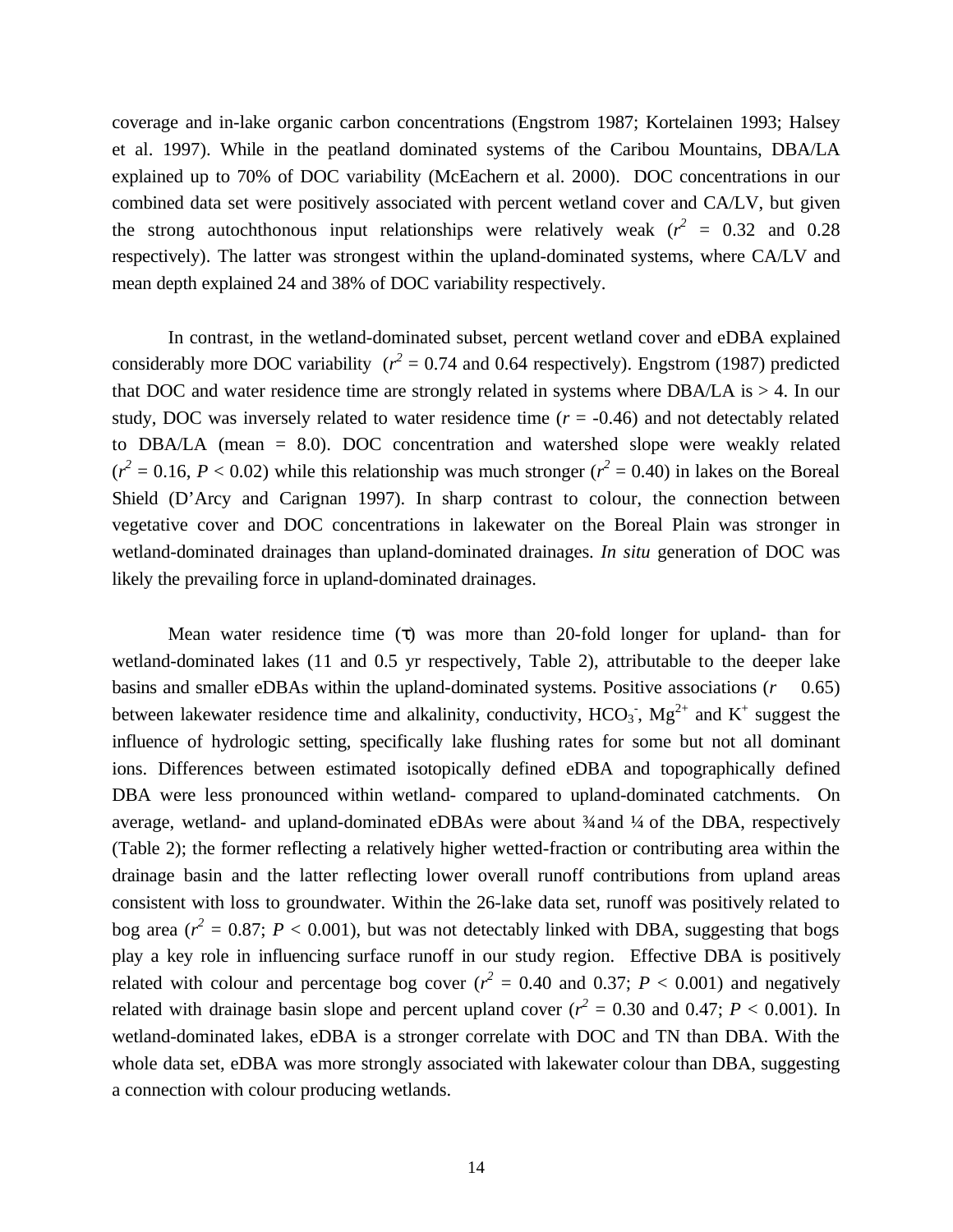Table 2. Drainage basin and lake morphometry summary data for the 26 study lakes; data are from this study and Mitchell and Prepas (1990). Physical parameters in wetland- and upland-dominated systems were compared with two-tailed *t*-tests; probabilities (*P*) are included.  $SE = \pm 1$ standard error, Min. = minimum, Max. = maximum. Data for eDBA, eDBA/LV and  $\tau$  consist of independent annual estimates collected during 1996 and 1997, or were taken from Mitchell and Prepas (1990). Other parameters were assumed constant over the study period (1996-1998). eDBA and eDBA/LV were unavailable for Narrow, Sauer, Long and Moore lakes.

|                                 |               |      | Wetland-dominated $(n = 7)$ |                  |       |       | Upland-dominated $(n = 19)$ |                  |       | $\boldsymbol{P}$ | Total $(n = 26)$ |      |
|---------------------------------|---------------|------|-----------------------------|------------------|-------|-------|-----------------------------|------------------|-------|------------------|------------------|------|
| Parameter                       | Abbreviation  | Mean | SE                          | Min.             | Max.  | Mean  | $\cal SE$                   | Min.             | Max.  |                  | Mean             | SE   |
| Catchment area $(km^2)$         | CA            | 9.41 | 2.82                        | 0.75             | 20.42 | 12.23 | 4.78                        | 0.58             | 88.24 | 0.62             | 11.47            | 3.55 |
| Drainage basin area $(km^2)$    | <b>DBA</b>    | 8.27 | 2.64                        | 0.56             | 18.80 | 10.81 | 4.37                        | 0.49             | 82.40 | 0.62             | 10.13            | 3.25 |
| Effective DBA $(km^2)$          | eDBA          | 6.30 | 1.15                        | 2.63             | 15.88 | 2.46  | 0.52                        | 0.10             | 9.45  | 0.007            | 4.04             | 0.65 |
| Slope $(\%)$                    | <b>SLOPE</b>  | 1.1  | 0.5                         | 0.3              | 3.9   | 4.1   | 0.5                         | 1.1              | 11    | < 0.001          | 3.3              | 0.5  |
| Upland conifer (% of DBA)       | <b>CONIF</b>  | 21   | 6.7                         | $\boldsymbol{0}$ | 43    | 17    | 2.8                         | 1.2              | 42    | 0.53             | 18               | 2.7  |
| Upland deciduous (% of DBA)     | <b>DECID</b>  | 3.1  | 2.8                         | $\boldsymbol{0}$ | 20    | 64    | 4.0                         | 30               | 85    | < 0.001          | 47               | 6.1  |
| Wetlands (% of DBA)             | <b>WETL</b>   | 76   | 7.1                         | 57               | 100   | 17    | 2.3                         | $\boldsymbol{0}$ | 44    | < 0.001          | 33               | 5.8  |
| Bogs (% of DBA)                 | <b>BOG</b>    | 44   | 11                          | 11               | 85    | 2.4   | 1.1                         | $\boldsymbol{0}$ | 20    | < 0.001          | 14               | 4.7  |
| Total fens (% of DBA)           | <b>FEN</b>    | 30   | 5.6                         | 7.8              | 45    | 8.8   | 1.9                         | $\boldsymbol{0}$ | 30    | < 0.001          | 15               | 2.7  |
| Rich fens (% of DBA)            | <b>RFEN</b>   | 12   | 6.8                         | $\boldsymbol{0}$ | 39    | 8.8   | 1.9                         | $\boldsymbol{0}$ | 30    | 0.56             | 9.8              | 2.2  |
| Poor fens (% of DBA)            | <b>PFEN</b>   | 17   | 7.3                         | $\boldsymbol{0}$ | 45    | 0.01  | 0.01                        | $\boldsymbol{0}$ | 0.2   | 0.004            | 4.7              | 2.4  |
| Swamps & marshes (% of DBA)     | <b>SWAMP</b>  | 1.9  | 1.0                         | $\boldsymbol{0}$ | 7.0   | 5.4   | 0.9                         | $\boldsymbol{0}$ | 12    | 0.003            | 4.4              | 0.7  |
| Lake elevation (m)              | <b>ELEV</b>   | 613  | 36                          | 505              | 730   | 633   | 11                          | 549              | 740   | 0.44             | 625              | 12.5 |
| Lake area $(km^2)$              | LA            | 1.15 | 0.24                        | 0.19             | 2.00  | 1.42  | 0.52                        | 0.09             | 9.28  | 0.65             | 1.34             | 0.39 |
| Mean depth (m)                  | $Z_{mean}$    | 1.3  | 0.3                         | 0.7              | 2.5   | 3.6   | 0.7                         | 0.9              | 14    | 0.004            | 3.0              | 0.6  |
| Maximum depth (m)               | $Z_{\rm max}$ | 3.1  | 0.7                         | 1.8              | 5.8   | 8.5   | 2.0                         | 1.8              | 38    | 0.02             | 7.1              | 1.6  |
| Lake volume $(m^3 x 10^6)$      | LV            | 1.80 | 0.70                        | 0.19             | 5.72  | 8.00  | 4.19                        | 0.27             | 77.40 | 0.17             | 6.31             | 3.09 |
| Water residence time (years)    | τ             | 0.5  | 0.2                         | 0.1              | 2.3   | 10.8  | 5.7                         | 0.2              | 100   | 0.08             | 7.0              | 3.65 |
| Drainage basin area/lake volume | DBA/LV        | 6.49 | 2.49                        | 1.28             | 19.66 | 3.71  | 0.89                        | 0.50             | 16.7  | 0.32             | 4.47             | 0.94 |
| Effective DBA/lake volume       | eDBA/LV       | 6.68 | 1.41                        | 0.58             | 18.34 | 2.28  | 0.51                        | 0.13             | 7.65  | 0.01             | 4.09             | 0.75 |
| Drainage basin area/lake area   | <b>DBA/LA</b> | 6.69 | 1.66                        | 1.86             | 13.21 | 8.93  | 1.17                        | 1.52             | 21.29 | 0.29             | 8.33             | 0.97 |
| Catchment area/lake volume      | CA/LV         | 7.37 | 2.59                        | 1.96             | 21.15 | 4.13  | 0.94                        | 0.60             | 17.80 | 0.29             | 5.05             | 0.99 |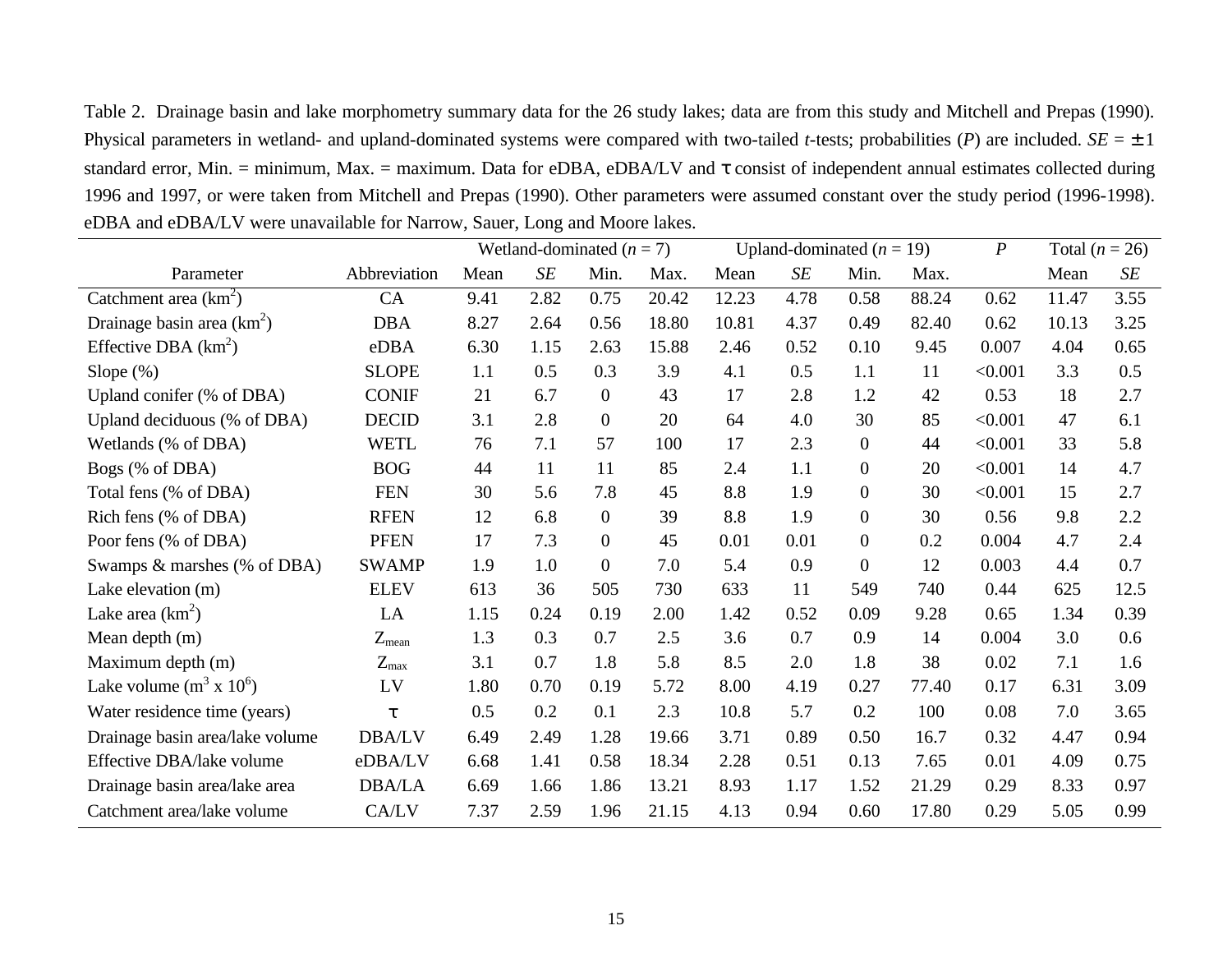## **FOREST HARVEST IMPACTS ON WATER QUALITY AND AQUATIC BIOTA: INTRODUCTION TO THE TROLS LAKE PROGRAM**

Water quality in lakes is a function of both internal and external processes. Disturbances in a watershed (e.g., agriculture, deforestation) can alter external nutrient inputs and runoff (Cooke and Prepas 1998; Lamontagne et al. 2000), thereby changing water quality. Internal recycling of added nutrients through biogeochemical processes (Riley and Prepas 1984) can be a concern, particularly in lakes within sedimentary basins (Shaw and Prepas 1989). Relatively small disturbance in the watershed may be sufficient to disrupt the P-binding potential of the bottom sediments (Manning et al. 1999), thereby increasing the chance of internal P release, and subsequent eutrophication, in lakes on the Boreal Plain.

Post-harvest changes in nutrient concentrations have been documented in streams (Holopainen and Huttunen 1998) and occasionally in lakes (Rask et al. 1998). Impacts at many trophic levels (primary producers to vertebrates) have been attributed to these changes (Rask et al. 1998). Buffer strips, unharvested areas left around lakes and streams, may be effective in moderating water quality changes in disturbed watersheds through retention of runoff and water-soluble nutrients (Ahtiainen 1992). Some information exists on the effectiveness of buffer strips on the Canadian Boreal Shield and west coast of Canada (Newbold et al. 1980), however there is no information on the Boreal Plain. Given differences in forest composition, till depth, precipitation patterns and forestry practices, there is little possibility to extrapolate from studies in other regions to the Boreal Plain of western Canada.

Lakes on the Boreal Plain have algal communities characterized by a relatively high proportion of cyanobacteria (Trimbee and Prepas 1987). Relative or absolute changes in available nutrient concentrations, particularly as it impacts on P and/or N, may create conditions conducive to further proliferation of cyanobacteria (Kotak et al. 1995). Cyanobacteria and their associated toxins may impact aquatic food-webs (Ghadouani et al. 1998). In oligo-mesotrophic lakes of the Boreal Forest in Eastern Canada, recent studies also indicate that harvesting may impact planktonic communities through changes in nutrients and organic matter in lake water (Planas et al. 2000). Primary productivity and biological oxygen demand increase together, often resulting in habitat restriction and/or loss of oxygen sensitive fauna (Dinsmore et al. 1999). The TROLS program was created to evaluate the effects of forest harvesting and buffer strips on Terrestrial and Riparian Organisms, Lakes and Streams.

Here, we present a summary of the TROLS lake program results and the deviation of lakes in the Western Aquatic Group which were sampled following logging (11 to 30% cut in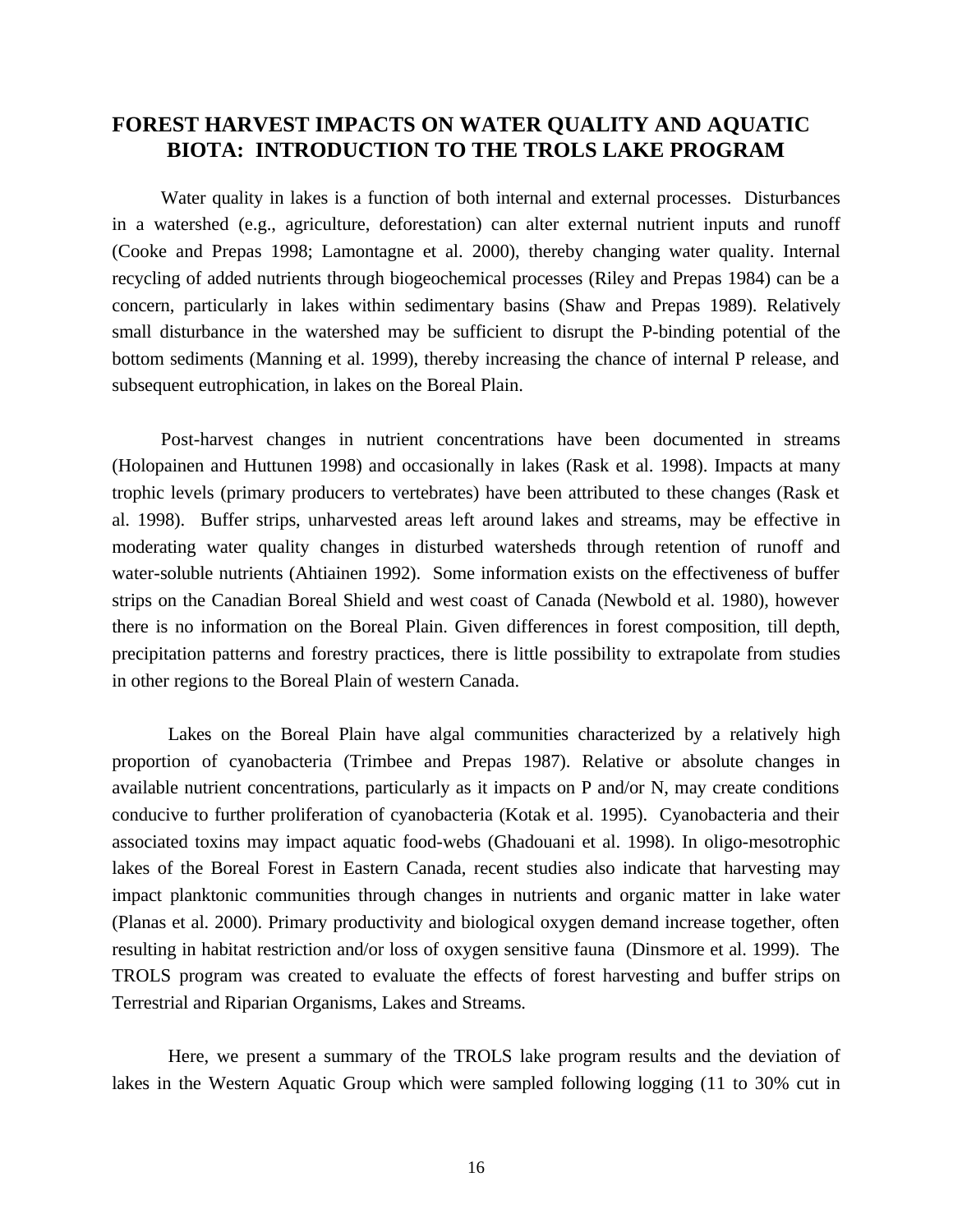drainage basin area). We focus on annual trends and examine the hypotheses that: (1) changes in TP and IN concentrations in lakes on the Boreal Plain can be predicted from a combination of external and internal features, (2) there is no evident increase in nitrogen with cutting, (3) increased TP concentration following disturbance will be mirrored in chlorophyll *a* concentrations and a proportional increase in cyanobacteria and associated cyanotoxins.

#### **Materials and Methods**

The 12 TROLS lakes are clustered in three regional blocks of four lakes each: South Pelican Hills (SPH), South Calling Lake (SCL) and Lac La Biche (LLB) (Fig. 1). Each block had a lake designed as: reference (no cutting within 800 m, the maximum width feasible given timber requirements), 20 m, 100 m, or 200 m buffer strip. Following lake selection, accidental harvesting occurred in one of the reference drainage basins (LLB800; February 1994; 11% within the drainage basin, Prepas et al., 2000, in press, Table 1). Most forest harvesting was conducted between October 1996 and February 1997. A few trees were removed around SCL20 to connect cutblocks in February 1998. Although the original plan was to result in 30% harvesting within 800 m of the treatment lakes, the overall percent cut in the targeted watersheds was 23% within 800 m and 13% within the drainage basin. In 1997 the economic climate precluded correcting the discrepancies. The locations, watershed characteristics and selection criteria for the lakes are described by Prepas et al. (2000, in press).

Water samples were prepared, stored and analyzed as described by Prepas et al. (2000, in press) for total phosphorus (TP), total dissolved phosphorus (TDP), nitrate + nitrite ( $NO<sub>3</sub>$  + NO2), ammonium (NH4), total dissolved nitrogen (TDN), particulate nitrogen (PN), major cations and anion, dissolved organic carbon (DOC), chlorophyll *a*, and colour. Samples for chl *a* analyses for the TROLS lakes were filtered through a 20 ìm Nitex™ mesh and thus we could separate edible (EP:  $< 2-20$  ìm) and non-edible (NEP:  $> 20$  ìm) fractions calculated from total chl *a* – EP. Samples for microcystin (MCLR) analyses were collected from a depth of 2 m to the surface at the main site (Kotak et al. 1995), and analyzed following Zurawell et al. (1999). Assignment of dramatic increases ( ) in euphotic zone TP to internal and external sources is outlined in Prepas et al. (2000, in press).

Lakes were divided into two categories, stratified  $(z_{max}$  6 m) and weakly or nonstratified or shallow (for headwater  $z_{max} < 6$  m), based on thermal profiles from June through August (i.e. summer) over this four-yr study. The water column of the former was thermally stratified (i.e., temperature changed  $1 \text{ °C}$  at some depth changes of 1 m) for most ( $75\%$ ) observations, while for the latter the water column was mixed most sampling days. Within the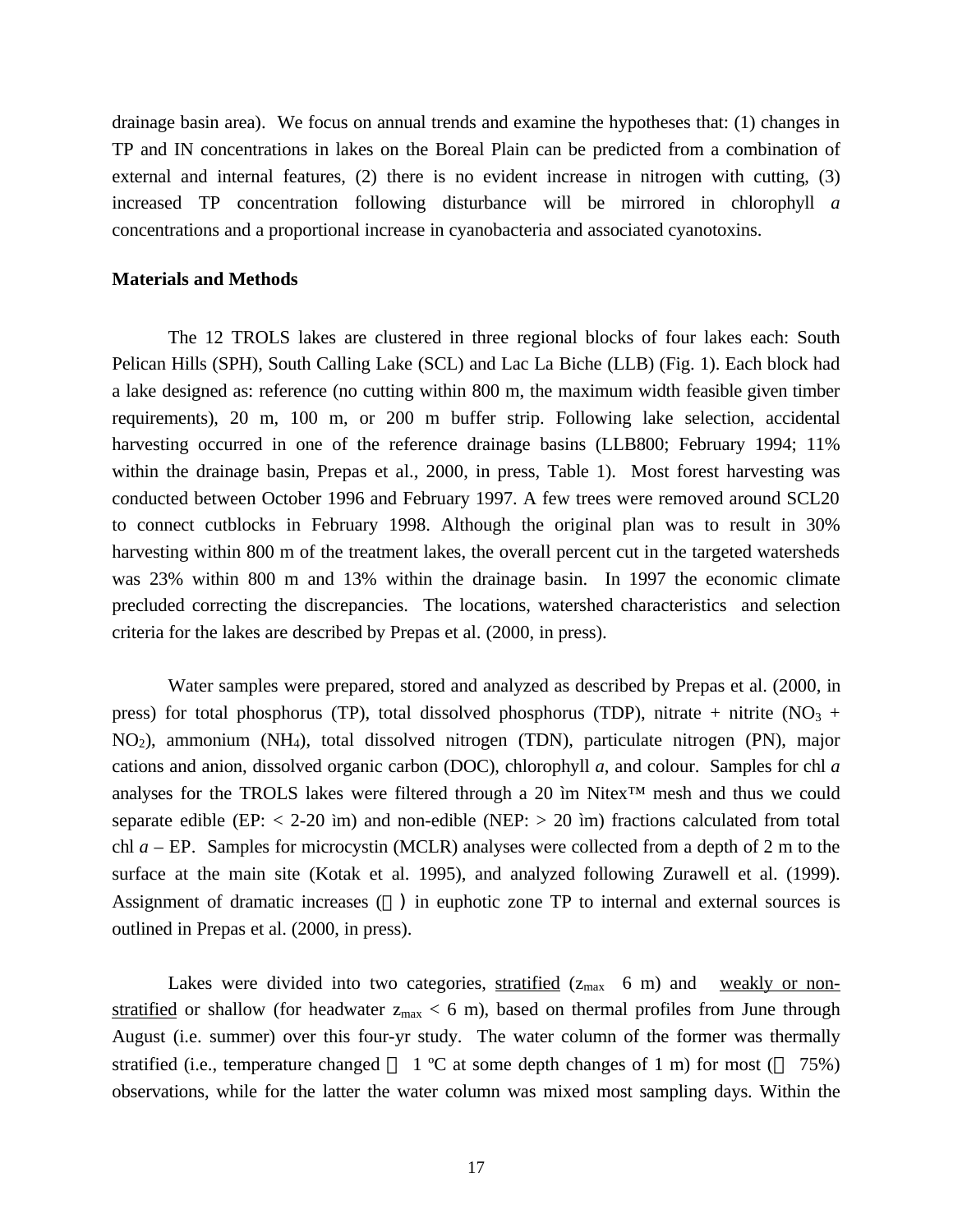two categories and following patterns in lake nutrient concentrations in undisturbed lakes on the Boreal Plain (Prepas et al., 2000, in prep.), data presentations were organized from largest to smallest ratio of drainage basin area to lake volume or relative drainage basin area (DBA/V). Four lakes were added from the harvested lakes sampled by Western Aquatic Group (reference report done summer 1999). The average amount harvested in those watersheds was 20%, from 1994 to 1996.

#### **Results and Discussion**

The TROLS lakes are situated in an endorheic region in which annual long-term (1970 to 1994) lake evaporation exceeds precipitation by 11% (529 mm·  $yr^{-1}$ , 477 mm·  $yr^{-1}$  respectively), and runoff is low  $(25 \text{ mm} \cdot \text{ yr}^{-1})$  to  $208 \text{ mm} \cdot \text{ yr}^{-1}$ ). Evaporation is relatively constant year-to-year, and small changes in precipitation have a large influence on runoff (Prepas et al., 2000, in press, Fig. 1), which during this study varied over 10-fold (27 mm·  $yr^{-1}$  to 274 mm·  $yr^{-1}$ ). The study consisted of two dispersed relatively dry (1995, 1998 up to 33% less than 25-yr mean precipitation) and two consecutive wet (1996, 1997 up to 28% more than 25-yr mean) years, and two consecutive 2-yr periods with summer air temperatures less than (1995, 1996) and greater than (1997, 1998) the long-term average (Prepas et al., 2000, in press, Fig. 1). The study area has low relief (average watershed slope 1.1% to 8%) and the lakes are relatively shallow (mean depth  $< 5$  m; Prepas et al., 2000, in press, Table 1). The drainage to lake basin area ratios (DBA/Ao) of the headwater lakes varied from 5 to 22, typical of headwater lakes in the boreal forest (Lamontagne et al. 2000; Prepas et al., 2000, in prep.). Average 4-yr WRT for these lakes varied from 1.8 yr to  $> 17$  yr (Prepas et al., 2000, in press, Table 1), while estimates for individual years in individual lakes ranged from  $0.36$  yr to  $> 50$  yr (Prepas et al., 2000, in press, Fig. 2). Lake years when WRT 1 yr, provide the best opportunity to evaluate external impacts in a short-term study such as this one.

Percent cut in the DBA of the study lakes varied from 0% to 32%, and within 800 m from 0% (SCL800, SPH800) to 37% (SPH20) and was not consistent with the buffer width treatment (Prepas et al., 2000, in press, Table 1). In these low relief areas, drainage basin boundaries may vary year-to-year (previous section). For example, during wet years some drainage basins can become joined, whereas in dryer years they remain distinct. Because of this variability, all the study lakes, particularly SCL800 (the only lake with 0% cut in the drainage basin and lowest (1.1%) watershed slope likely incurred inputs from nearby harvesting activity during wet years.

Although relatively shallow, the water column of all lakes was at least occasionally thermally stratified during summer. Thermal stratification increased in the post-treatment years,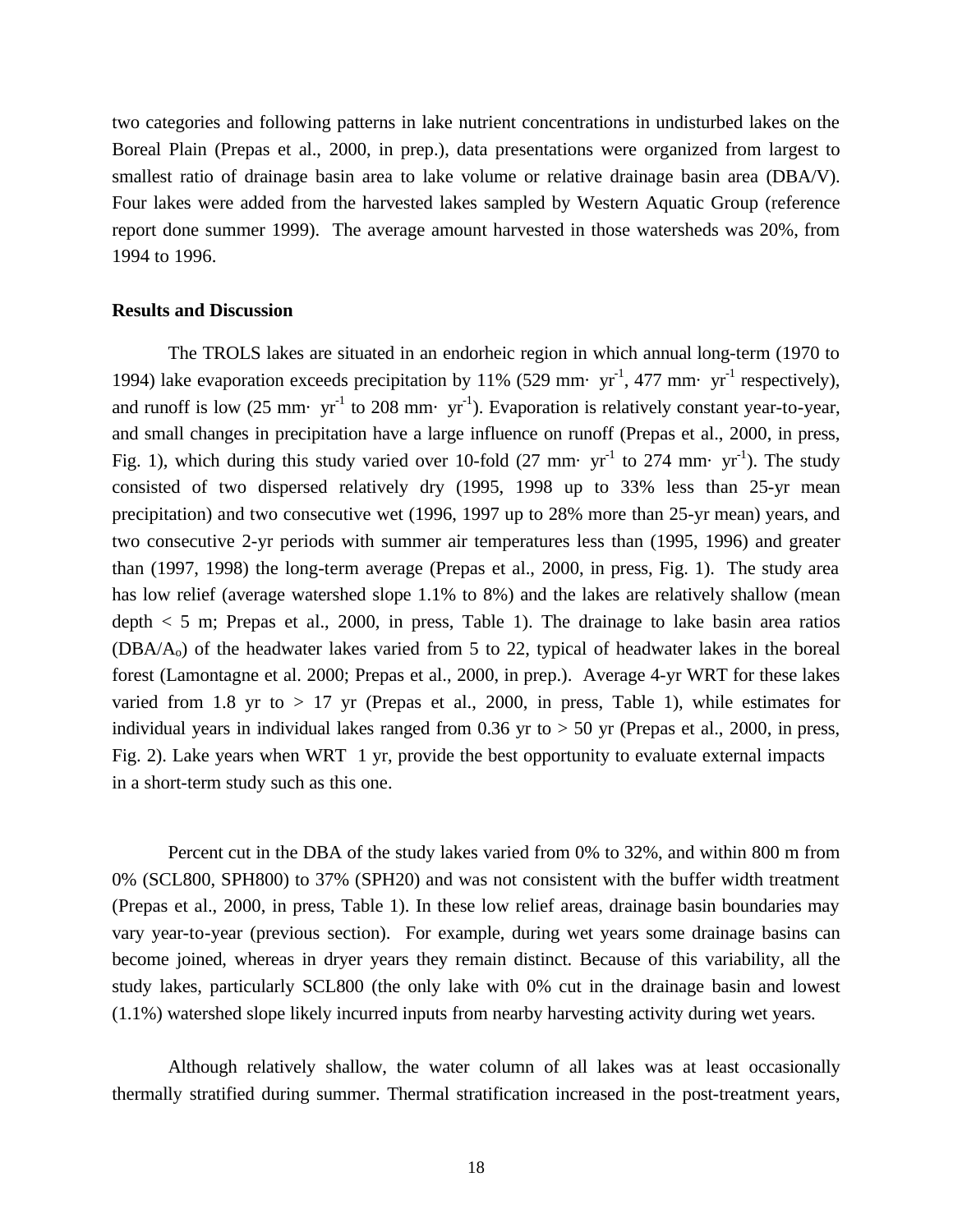relative to the cooler pre-treatments years (illustrated with SPH100, Fig 2b). Dissolved oxygen (DO) profiles indicated strong chemical stratification in all lakes, with persistent anoxic conditions ( $DO < 1$  mg·  $L^{-1}$ ) over the bottom sediments in the deeper lakes (illustrated with SPH20, Fig 2a). Thermal and chemical stratification was strongest in 1998, a relatively dry and warm year. Following thermal stratification then mixing, these lakes have a high probability of enhanced surface water P concentrations from internal sources (e.g., Riley and Prepas 1984).

Euphotic zone mean specific conductivity ranged from 110  $\mu$ S· cm<sup>-1</sup> to 383  $\mu$ S· cm<sup>-1</sup> in these CaHCO<sub>2</sub> dominated lakes (Prepas et al., 2000, in press, Table 2). pH was consistently high; 4-yr means ranged from 7.8 to 9.1. The pH of the riverine SCL200 was an average full unit higher, averaging 9.7, likely from an abundant macrophyte or attached algal population. Overall, the lake water was weakly coloured, with all but one of the headwater lakes having mean colour  $\leq$  48 mg· L<sup>-1</sup> Pt. LLB200 had coloured water (84 mg· L<sup>-1</sup> Pt), as well as the highest SO<sub>4</sub>, NH<sub>4</sub> and DOC concentrations (average 60 mg·  $L^{-1}$ , 583 µg·  $L^{-1}$  and 28 mg·  $L^{-1}$ , respectively) (Prepas et al., 2000, in press, Table 2). As the highest values were recorded in the dry pre-treatment year, they were likely from internal sources.

In the two pre-treatment years, TP concentrations in the study lakes were consistent (49.6  $\pm$  5.7 µg· L<sup>-1</sup> and 52.8  $\pm$  7.8 µg· L<sup>-1</sup> yr 1 and 2, respectively; mean of 51.2  $\pm$  4.7 µg· L<sup>-1</sup>). In the first post-harvest year, TP concentrations increased overall ( $\chi^2 = 38$ ,  $P < 0.05$ ) to 73 ( $\pm$  17)  $\mu$ g· L<sup>-1</sup>, whereas in the drier yr 4, mean TP dropped to 48 ( $\pm$  9)  $\mu$ g· L<sup>-1</sup> (Prepas et al., 2000, in press, Table 3). Particularly in the post-treatment years, within lake category TP concentration increased with increased DBA/V. Buffer width was not related to changes in pre- and post-TP concentration (Fig. 3a). Preliminary data from cut lakes in other areas (discussed in section 1), show that logging near or adjacent to rich fens increases TP release.

Overall TP concentrations in the stratified lakes were about 2/3 of the weakly and nonstratified lakes (Prepas et al., 2000, in press, Table 3). In the pre-treatment years, mean summer TP concentration remained fairly consistent overall in the stratified lakes  $(43.9 \pm 7.7 \text{ µg} \cdot \text{L}^{-1})$ ,  $42.4 \pm 6.8$  µg· L<sup>-1</sup>), while in the weakly or non-stratified lakes a small increase in yearly means  $(56.4 \pm 8.2 \,\mu\text{g} \cdot \text{L}^{-1} \text{ to } 65.3 \pm 14.0 \,\mu\text{g} \cdot \text{L}^{-1})$  was not significant ( $P \ge 0.05$ ). Mean TP increased in both lake categories after harvesting likely due to increased saturation of the organic layer in near shore areas (Evans et al. 2000), although the increase was only detectable in the shallow lakes ( $\chi$ 2 = 20, *P* < 0.05). As similar runoff conditions in yr 4 (Prepas et al., 2000, in press, Fig. 1) produced a much reduced response compared to this first post-treatment year (overall change  $3 \mu$ g· L<sup>-1</sup> vs. 23  $\mu$ g· L<sup>-1</sup>), our results are consistent with a harvest enhanced wet-year response. The post-treatment TP increase in the shallow lakes lasted only one year. In contrast, in the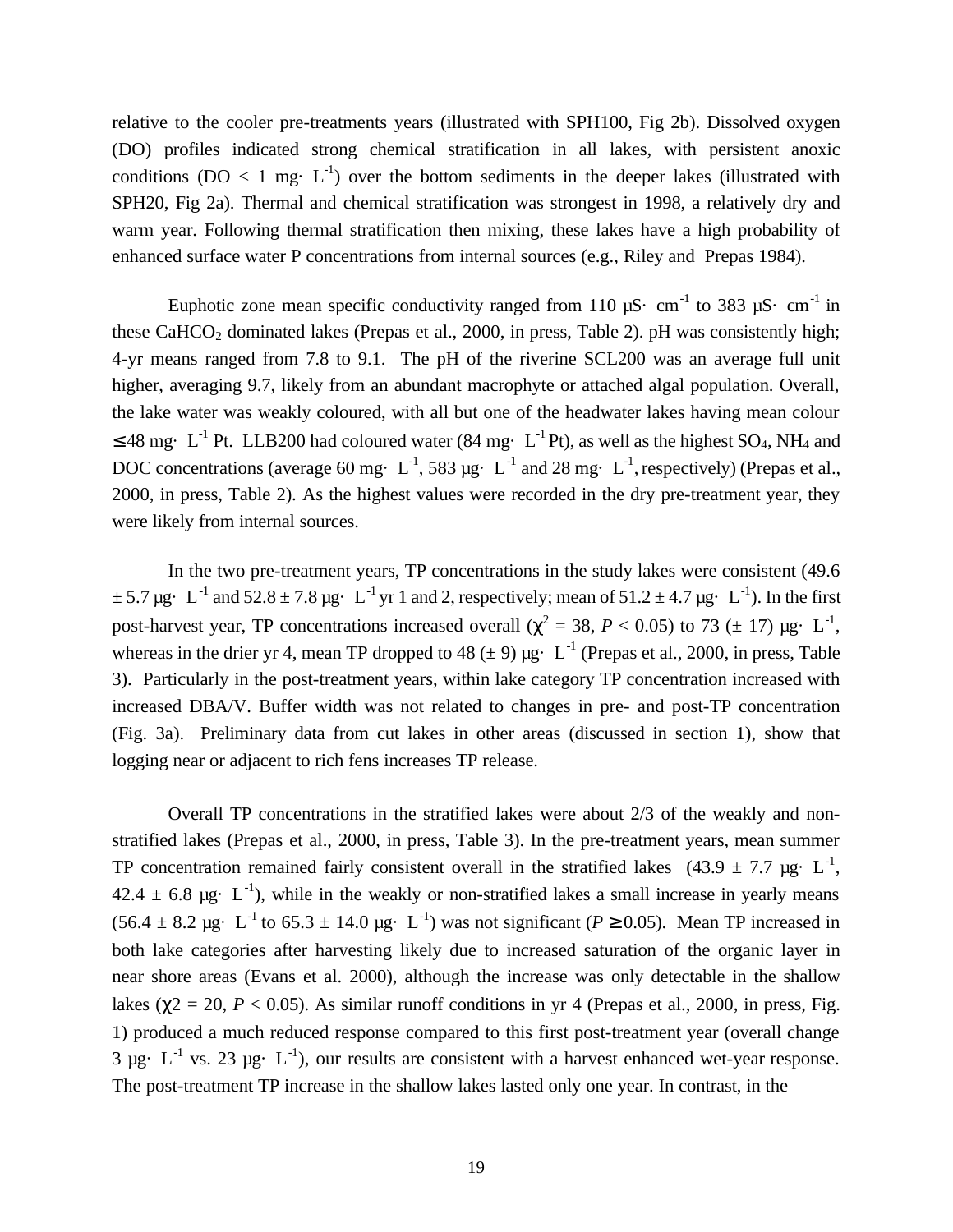

Figure 2 a & b: Thermal (°C) and chemical (dissolved oxygen) data organized over time (4-yr study) and depth in a deep (SPH20:a) upper part) and shallow (SPH100: b) lower part) study lake. Euphotic zone total phosphorus (TP) concentrations presented for the same time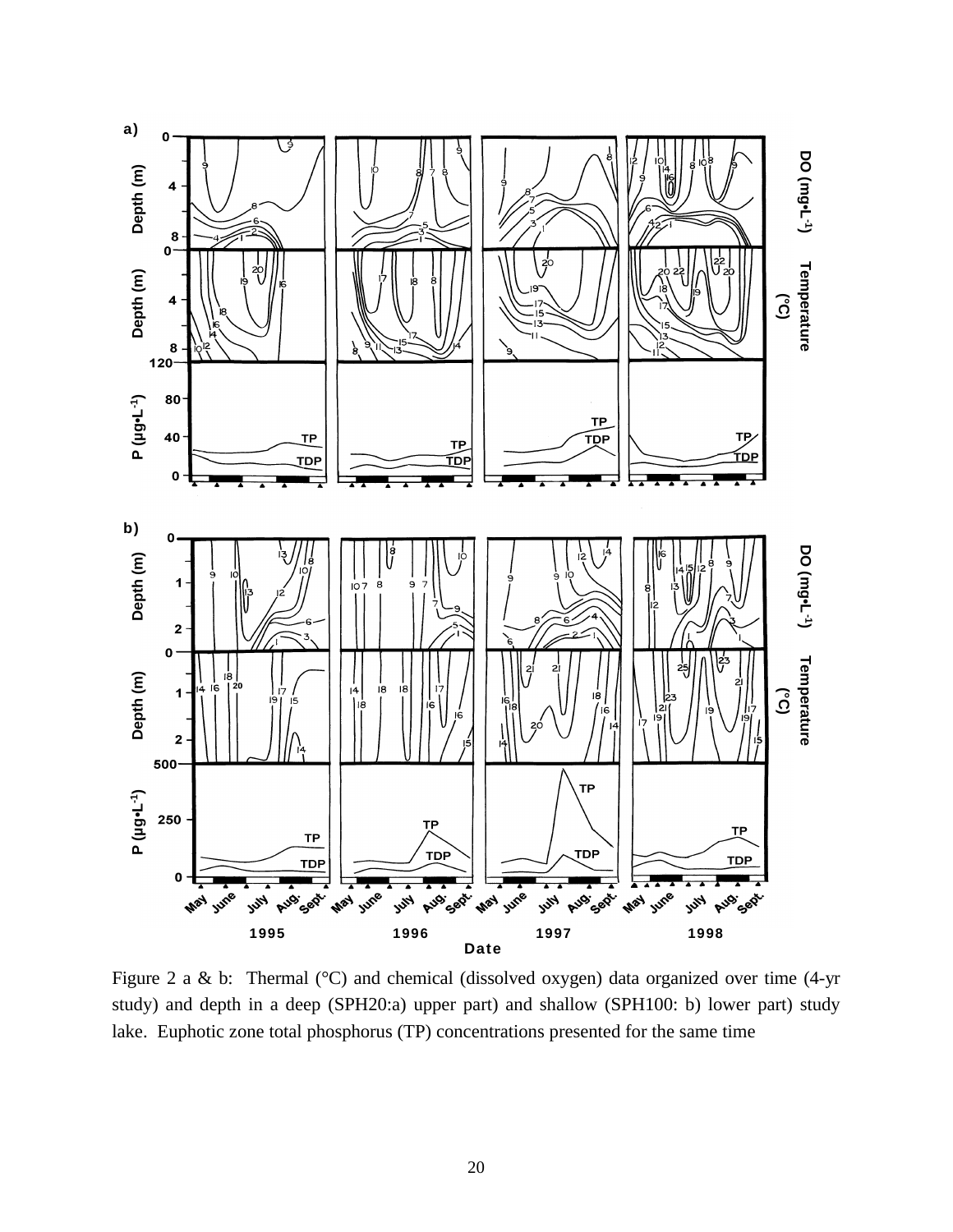

Figure 3. a) TP, b) DIN, and c) DOC concentrations during pre-harvest (1995-96 combined: in black) and post harvest years (1997 and 1998; white and hatched, respectively). Lakes are organized according to thermal stability (first six are well stratified lakes while last six are weakly or non-stratified lakes), and in each sub-set arranged in order of decreasing water residence time. Bars represent means ( SE) for euphotic zone samples collected between June and August of each year.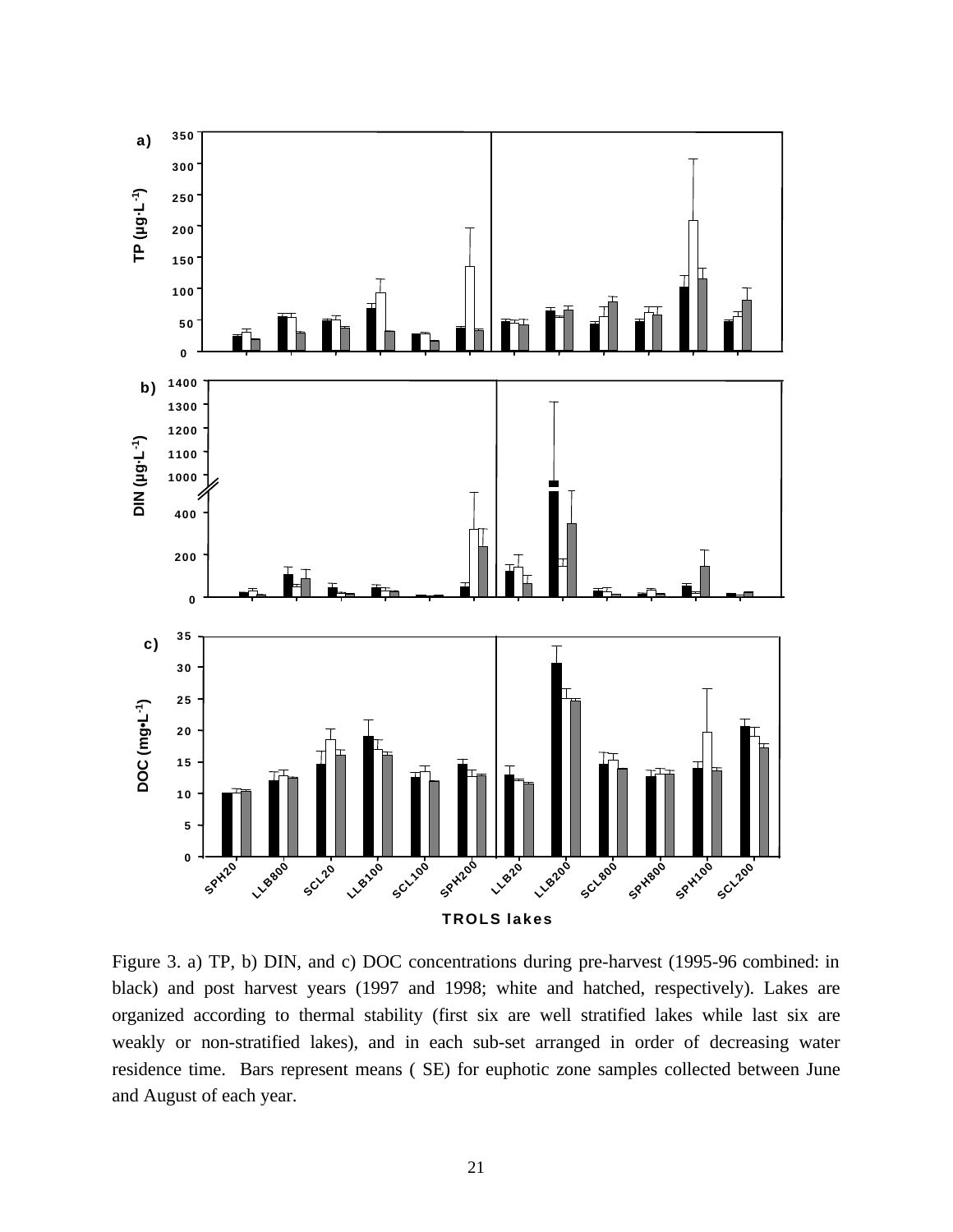stratified lakes, TP concentrations dropped ( $\chi$ 2 = 45, *P* < 0.05) in the second post-treatment year (Prepas et al., 2000, in press, Table 3). When TP concentration data from the two pre-treatment years were pooled and compared to similar post-treatment data and related to physical features, relative drainage basin area (DBA/V) was the strongest correlate ( $r^2 = 0.82$ ,  $P \ll 0.01$ ).

The first section of this report illustrated that in headwater lakes such as the TROLS, the DBA/V or relative catchment area is the physical feature which explained the most variation in lake water TP concentration. In the TROLS lakes, DBA/V and WRT are highly correlated  $(r<sup>2</sup> = 0.89, P \ll 0.01)$ . In the wetter first post-treatment year, log-transformed changes in TP concentration were best related to DBA/V ( $r^2 = 0.58$ ,  $P < 0.01$ ) and WRT ( $r^2 = 0.47$ ,  $P < 0.02$ ). When percent harvested in the drainage basin was added as a second independent variable to the regression, it contributed a non-detectable 9% to the change in TP concentration ( $P > 0.05$ ). Thus, in the wetter first post-treatment year, overall increase in TP concentration, although variable, was best related to relative drainage basin area ( $\chi^2 = 44$ ,  $P < 0.01$ ). In the drier second post-treatment year when the shortest lake WRT was 4.1 yr (Prepas et al., 2000, in press, Fig. 2), a small overall decrease in TP was registered relative to pre-treatment conditions (Prepas et al., 2000, in press, Table 3). A large (63  $\mu$ g· L<sup>-1</sup> to 28  $\mu$ g· L<sup>-1</sup>) drop in the deeper (i.e. thermally stratified) lakes was offset by a more modest change (85  $\mu$ g· L<sup>-1</sup> to 72  $\mu$ g· L<sup>-1</sup>) in the shallower lakes.

Although relative watershed size partially explained post-treatment changes in TP, internal factors also played a role. In the pre-treatment years, episodic increases in TP concentrations divided themselves roughly into 1/3 internal and 2/3 external inputs, and overall, these inputs represented 23% of the average TP concentration (51  $\mu$ g· L<sup>-1</sup>) in the lake water. In contrast, although baseline TP remained relatively constant in the post-treatment years (44  $\mu$ g·L<sup>-1</sup> to 35  $\mu$ g· L<sup>-1</sup>), external loading represented a larger portion (just over 40%) of the episodic inputs in yr 3, compared to 12% in yr 4. Internal P loading was most clearly defined in the warmer and drier fourth year of the study. For example, TP concentration began increasing in the euphotic zone in the latter half of July 1998 in both the deeper SPH20 and shallower SPH100 lakes (Fig. 2), following a mixing event where accumulated deepwater P was transferred to the euphotic zone (similar to Riley and Prepas 1984). In contrast, one year earlier (July 1997), a large increase in euphotic zone TP concentration ( $> 400 \mu$ g· L<sup>-1</sup>, Fig. 2b) was registered in the relatively rapidly flushed SPH100 (WRT 0.5 yr in 1997), associated with the largest rain event that month (45 mm in 24 h). During the same storm event, the more slowly flushed SPH20 (WRT 3.4 yr in 1997) registered a modest increase (17  $\mu$ g· L<sup>-1</sup>) in euphotic zone TP concentration (Fig. 2a). Increased TP concentration in yr 3 was strongest in those lakes with relatively short WRT and large DBA/V ratio (SPH100, SPH200), while in yr 4 increases were strongest in the shallower and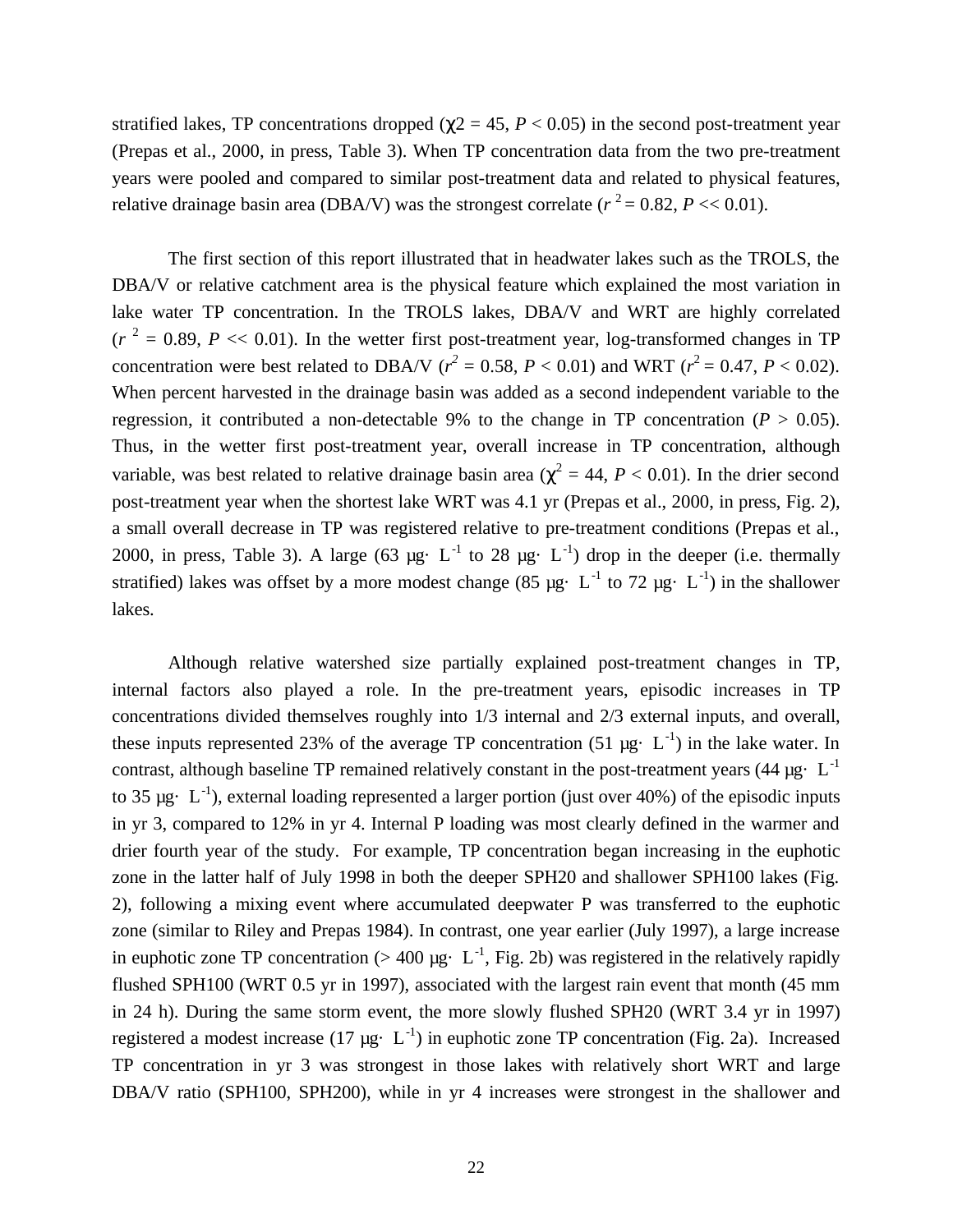more easily mixed lakes (SCL800, SPH800).

When the harvested lakes from the Western Aquatic project and TROLS were placed on the relative watershed area to TP graph generated in the first section of this report another trend emerged. For those lakes with a relatively large watershed area (CA/LV  $\geq 4$  km<sup>2</sup>/m<sup>3</sup> · 10<sup>6</sup>), logging near the rich fens connected to the lakes appears to enhance post treatment TP concentration in lake water (Fig. 4).

Dissolved IN concentrations were highly variable (e.g., 20-fold in LLB200, Fig. 3b) while the range of variation in mean DOC concentrations was narrow over all lakes and years (9 mg $\cdot$  L<sup>-1</sup> to 33 mg $\cdot$  L<sup>-1</sup>, Fig. 3c). The highest DIN and DOC concentrations were recorded in LLB200, which also registered high  $SO_4$  concentrations and colour (Fig. 3b and 3c). DIN increased in the post-treatment years in SPH200, likely related to removal of a beaver dam and a drop in water level of over 1 m in yr 3, a condition which persisted through yr 4. Episodic internal loading of N from decaying organic matter may explain the predominance of NH4 as the prevalent form of DIN (Prepas et al., 2000, in press, Table 2). DOC peaked only in the stratified lakes SCL20 and LLB100 (Fig. 3c), and in the non-stratified lake LLB200 having the highest colour (Prepas et al., 2000, in press, Table 2). DIN and DOC dynamics appear unrelated to drainage basin treatments.

Overall, during the first two post-treatment years in this study, evidence was strongest for a treatment TP effect in those lakes and years with a relatively short (1 yr) WRT. The nutrient response of lakes to changing weather conditions was influenced by thermal regime. Other studies of the influence of harvesting on water quality in northern forested areas have focused on relatively deep lakes which are characterized by soft waters (Carignan et al. 2000; Lamontagne et al. 2000; Rask et al. 1998). In these studies of dimictic lakes, TP, as well as other leachable nutrient (DOC, DIN) concentrations increased following generally greater watershed disturbance (average 40% and 24% respectively compared with 17% in this study). Ours is the first study we are aware of with relatively shallow lakes where the P response following watershed harvest was generally magnified where the water column was weakly or non-stratified, and DIN and DOC concentrations did not respond detectably.

Prior to harvesting, mean total chlorophyll *a* for all lakes (Tchl *a*) was 16  $\mu$ g· L<sup>-1</sup>, comprised equally of edible (EP) and non-edible (NEP) phytoplankton (8  $\mu$ g· L<sup>-1</sup>) (Prepas et al., 2000, in press, Table 3). Stratified and non-stratified lakes supported similar mean Tchl *a*, 16.8  $\mu$ g· L<sup>-1</sup> and 15.7  $\mu$ g· L<sup>-1</sup>, respectively. However, EP chl *a* represented 60% of Tchl *a* in the nonstratified lakes and only 42% in the stratified lakes. After harvest, overall Tchla was 20  $\mu$ g· L<sup>-1</sup>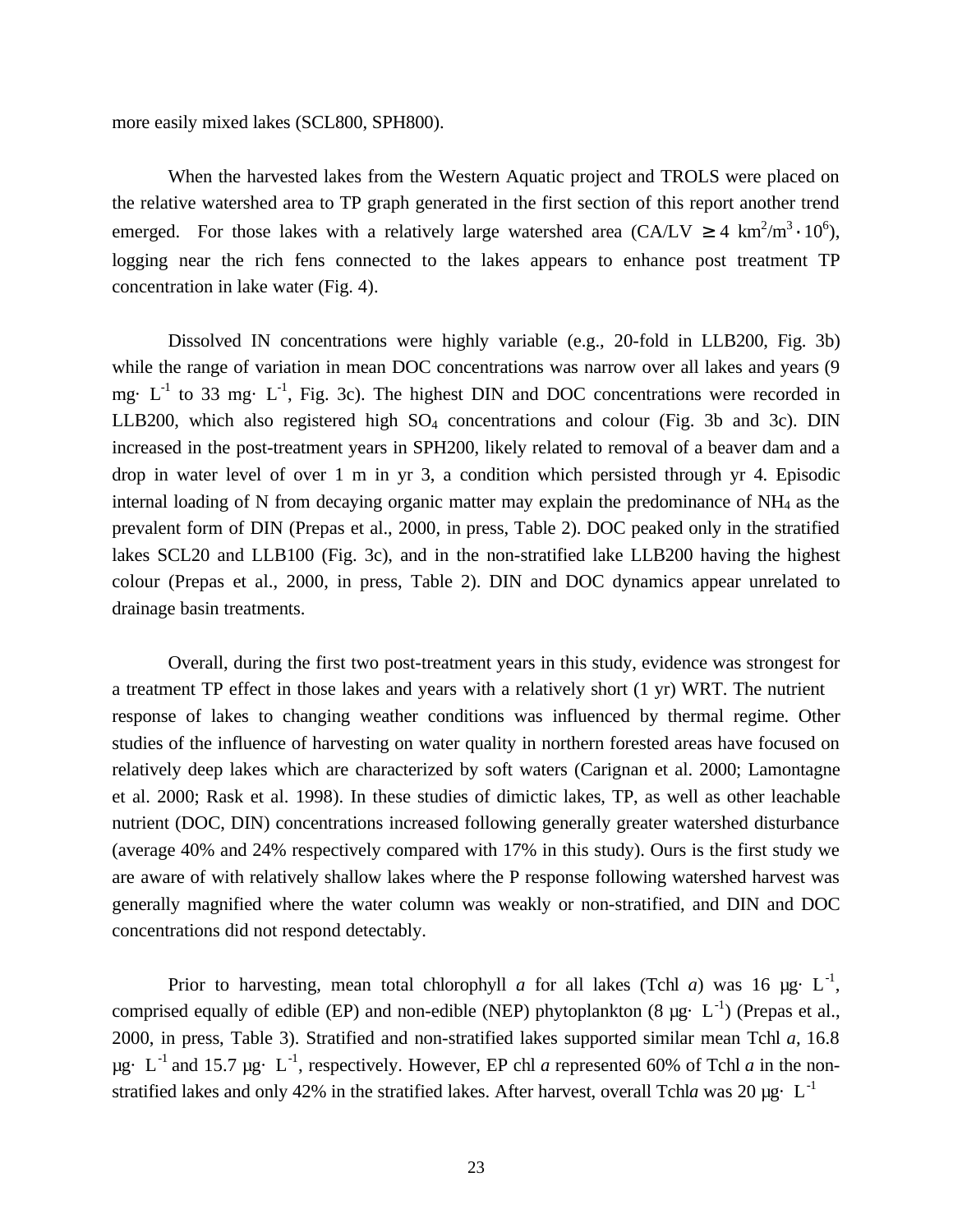

## **log (CA/LV)**

Figure 4. 95% confidence interval and regression of TP concentration (μg/L) and catchment area divided by lake volume  $(CA/LV km^2/m^3 \bullet 10^6)$  in upland dominated lakes on the Boreal Plain (from first section, this report). Circles represent lakes with a modest amount of harvesting in the watershed (20%) with  $CA/LV \ge 4$ . The lakes in the circle above the regression line have a relatively large amount of harvesting in the rich fens (>60%) connected to the lake, while lakes in the smaller circle below the regression line have no  $\left($ <10%) harvesting in fens connected to the lake. Lakes with smaller CA/LV  $(4)$  and harvesting  $(<20\%)$  fall within the 95% confidence intervals of the regression line.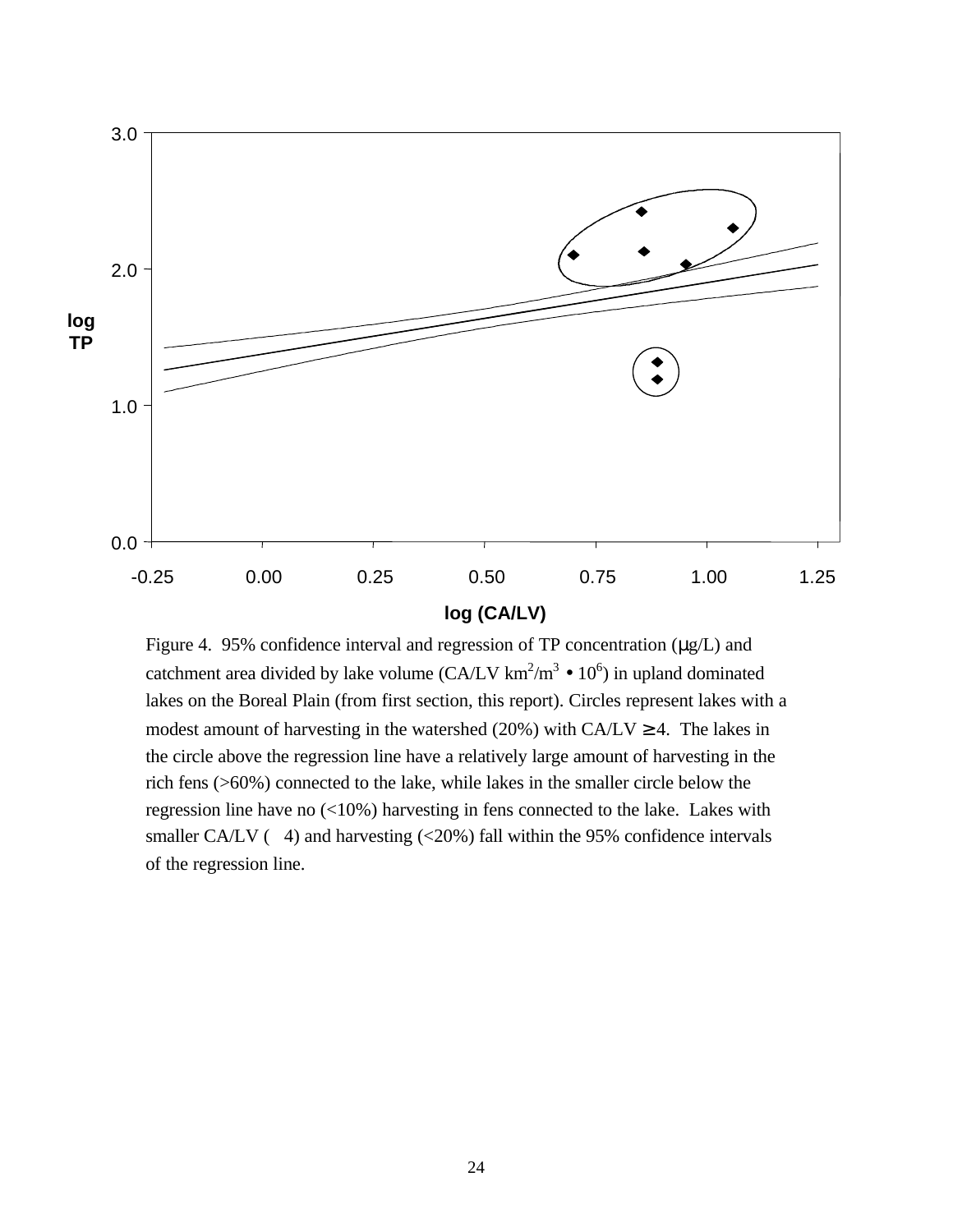and 22 µg· L<sup>-1</sup> in yr 3 and yr 4, respectively, for all lakes. Post-harvest Tchla, EP and NEP chl a were lower in the stratified than in the non-stratified lakes (Prepas et al., 2000, in press, Table 3 and Fig 5a), and EP chl *a* represented only 40% of Tchl*a* in all lakes overall.

Cyanobacteria (CYA) contributed 43% and 67% of phytoplankton biomass overall pre and post-harvest, respectively (Prepas et al., 2000, in press, Fig. 5b). In lakes where CYA were scarce or absent (LLB100 overall, LLB200 and SPH800 in pre-harvest years), the more abundant taxa were the flagellates (mainly Cryptophyta and Dinoflagellates). In lakes where CYA were present, heterocystous nitrogen-fixers  $(N<sub>2</sub>-fixers)$  (Nostocales) were the most abundant, with *Aphanizomenon-Anabaena* (Ap-An) being the most common species association (SCL20, LLB20, SHP200, SPH100), and *Gloeothrichia echinulata* being the dominant species in LLB800 (Prepas et al., 2000, in press, Fig. 5c). Within the CYA-dominated lakes, Oscillatoriales followed the  $N_2$ -fixers in importance; however, in SCL100 Oscillatoriales were the dominant algae.

Although NEP chl *a* increased overall after harvesting, phytoplankton response in the post-treatment years varied depending on lake thermal structure. In stratified lakes, EP and NEP chl *a* decreased after harvesting ( $P < 0.05$ ), whereas in non-stratified lakes NEP chl *a* increased  $(P < 0.01)$ . The increase in NEP chl *a* in weakly or non-stratified lakes corresponded with an increase in biomass of total cyanobacteria, mainly Nostocales and *Microcystis* (only during yr 4). Furthermore, MCLR, the most common cyanotoxin in prairie lakes, increased 10-fold in yr 3 relative to pre-treatment ( $t = 4.9, P < 0.001$ ), and remained high in yr  $4(2.9 \pm 1.4 \,\text{µg} \cdot \text{ g}^{-1}, 23 \pm 5.3 \cdot \text{m}^{-1})$  $\mu$ g· g<sup>-1</sup>, 39  $\pm$  28  $\mu$ g· g<sup>-1</sup> MCLR, respectively). The MCLR increase was primarily observed in the non-stratified lakes ( $t = 4.9$ ,  $P < 0.001$ ). Relationships between MCLR and phytoplankton were particularly strong with *Aphanizomenon gracile* ( $r^2 = 0.58$  and 0.51,  $P < 0.05, < 0.02$ ) and *Limnothrotix redeckii* ( $r^2 = 0.45$  and 0.43,  $P < 0.03$  in the stratified and non-stratified lakes respectively). Cyanobacteria and associated toxins have been identified previously south of our study lakes in regions with watershed disturbance (Kotak et al. 1995). In our study, pre-treatment MCLR concentrations were low, while both cyanobacterial biomass and the predominant cyanotoxin MCLR increased in the post-harvest period.

Increased cyanobacterial dominance is expected with enhanced P content of lake water, and has been reported elsewhere both in sedimentary and hardrock basins (Rask et al. 1998). However, no other study has monitored a cyanotoxin before and after watershed disturbance, nor within the context of contrasting mixing regimes. Given the variability within cyanobacterial and cyanotoxin communities (Kotak et al. 1995), and the dynamic biogeochemistry of these lakes, an in depth monitoring and expanded treatment program will be required to comprehend phytoplankton responses to watershed disturbance.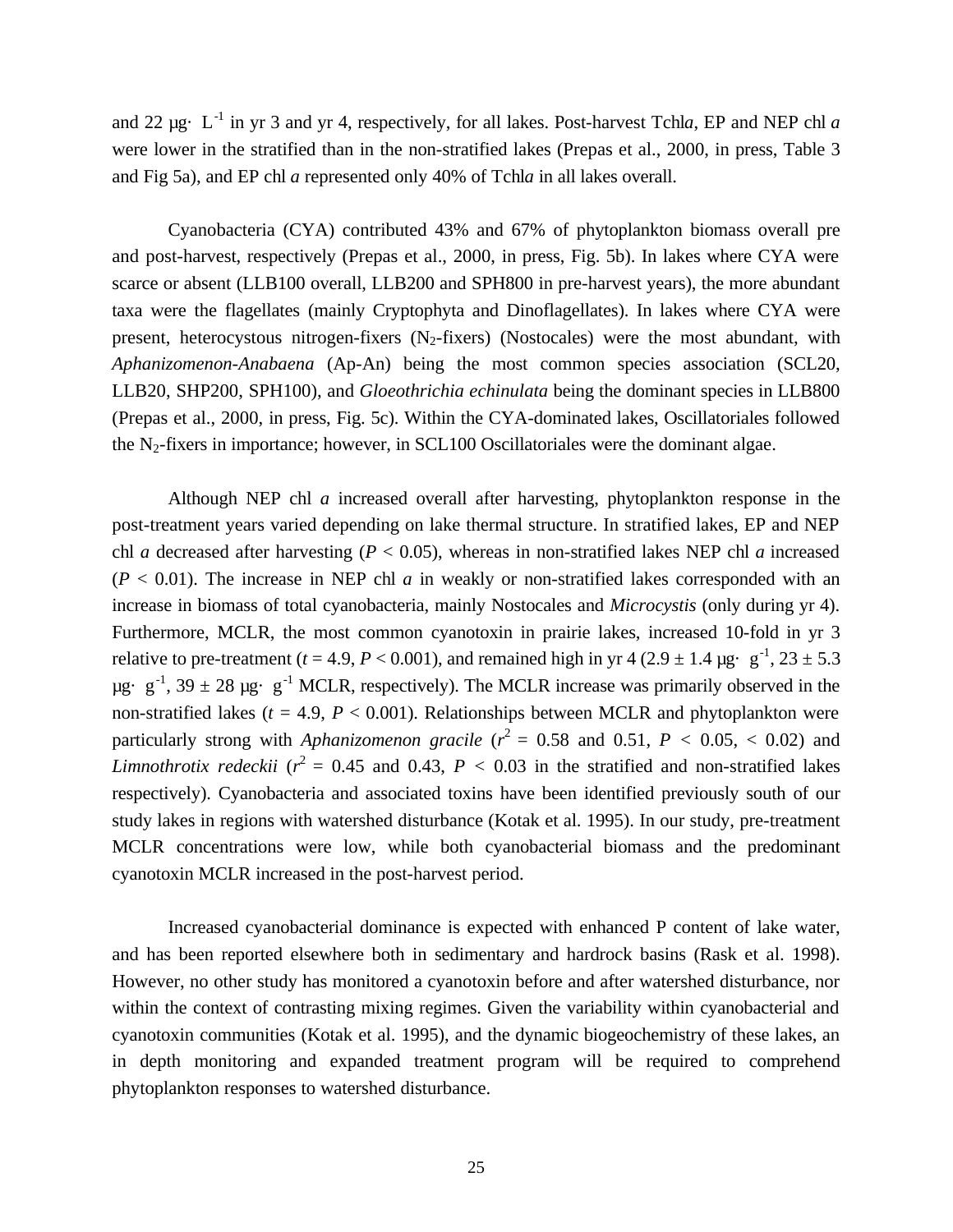## **FOREST FIRE INDUCED IMPACTS ON WATER QUALITY WITH EMPHASIS ON BOREAL SUBARCTIC LAKES**

Interest in fire as a natural disturbance impacting catchment biogeochemistry and surface water quality is rekindling as a relative benchmark for anthropogenic impacts. However, studies on the effects of fire on water quality suggest impacts are regionally or fire specific due to organic soil characteristics, severity of fire and hydrologic regime. The magnitude of ion flux from catchments is thought to depend on fire severity because of modifications to cation exchange and biochemical reactions in the organic soil layer (Grier 1975; Stark 1977; Schindler et al. 1980). In experimental fires where a third or less of the organic soil layer was burnt, no detectable changes in soil water and stream water carbon, nitrogen, phosphorus, their inorganic fractions or major cations were reported (e.g., Richter et al. 1982). Following more severe fires, increases in nutrient flux were large but usually short lived  $(< 5 \text{ yr})$  and changes in surface water concentrations did not exceed inter-annual variation (McColl and Grigal 1975; Bayley et al. 1992; Minshall et al. 1997). The 1995 fires in the province of Alberta were all based in wetlanddominated areas. The only fires left to burn somewhat freely were in the boreal subarctic, thus presenting an unusual opportunity to evaluate the impact of fire on surface waters.

Water chemistry has been studied in burnt catchments with small proportions of peatlands. A comparison of burnt and non-burnt portions of a *Sphagnum fallax / Picea mariana* mire demonstrated no detectable long-term (8 yr) impact of fire on water chemistry (Vitt and Bayley 1984). In a review of circumpolar studies MacLean et al. (1983) reported fire rarely burnt the entire organic layer and changes in soil water chemistry did not result in nutrient flux from peat-derived soils. However, wetland catchments had elevated phosphorus flux after severe fires (Bayley et al. 1992). The previous studies give little indication of potential impacts from forest fire in catchments with deep peat soils (0.5 m or more), underlain by glacial till and containing permafrost or seasonal frost lasting a majority of the summer.

A unique opportunity to examine extensive damage to peatlands was provided when 129 000 ha of the Caribou Mountains, a Sub-arctic plateau, were razed by fire in 1995. In this single event, one-third of the Plateau was burnt, equaling 50% of the mean annual area burnt in the province of Alberta between 1994 and 1998 (Alberta Environment unpubl. data). Impacts on lake water chemistry were expected because of high fire severity, large proportion of catchments burnt (between 60 and 100%) and hydrology dominated by flow through peatlands. We hypothesized that the 1995 fire in the Caribou Mountains would reduce base cation exchange capacity of peat and increase mineralization of nutrients to produce: a) increased base cation and nutrient concentrations in surface waters, b) corresponding increases in phytoplankton biomass,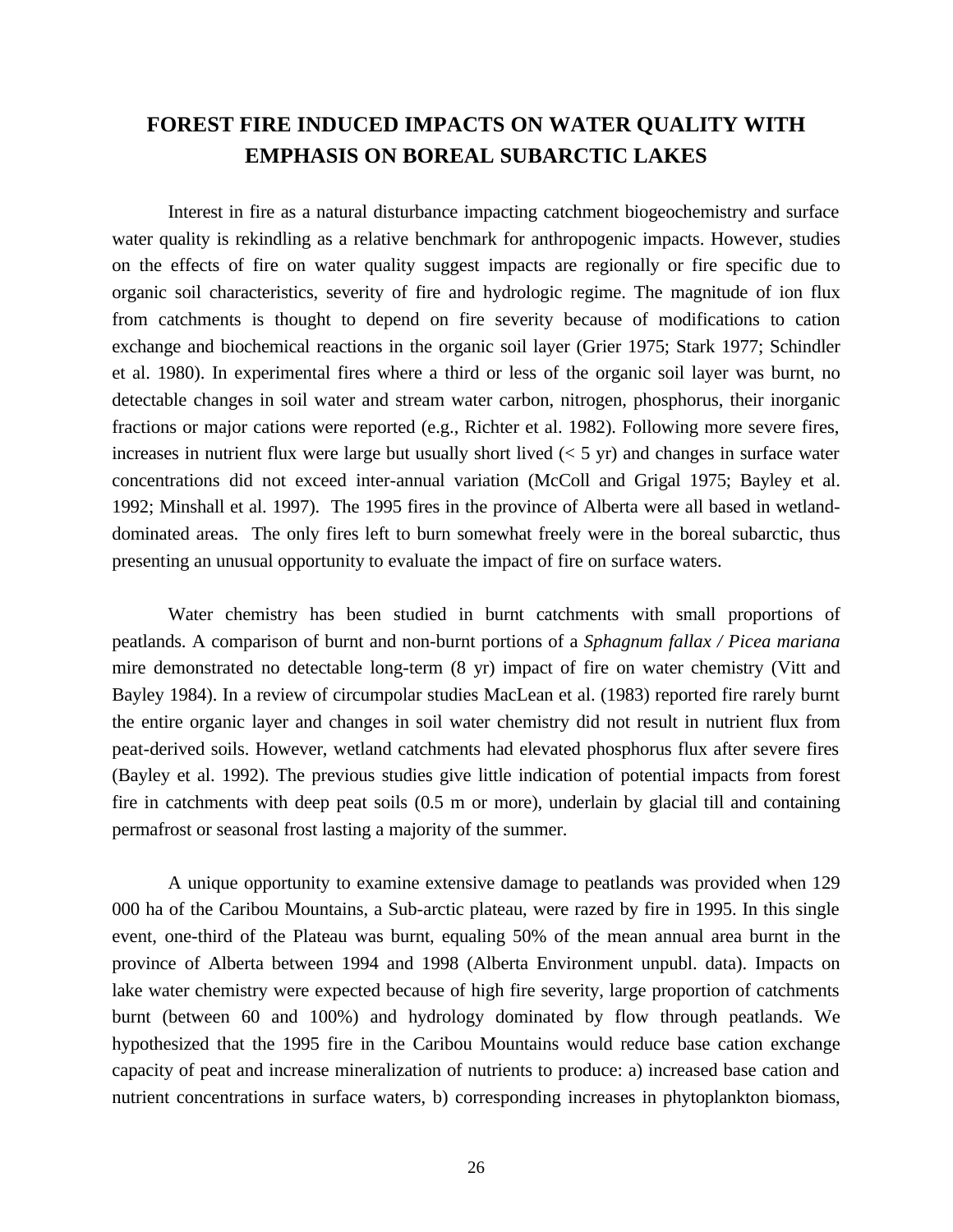and c) increased suspended organic and inorganic seston. We also examined long-term (decades) impacts from fire and relationships between catchment characteristics and lake water chemistry.

#### **Site Description**

The Caribou Mountains (59°N, 115°W) are an erosional remnant forming a large, relatively flat plateau 500 m above the Peace River valley. Peatlands cover 56% of the Caribou Mountains and are predominately underlain by poorly-drained cryosolic and brunisolic soils (Strong and Leggat 1992). Subsurface geology is shale, feldspathic sandstone, and siltstone of deltaic and marine origin. Open forest of black spruce (*Picea marianna*) and an understory of mixed *Sphagnum* spp., feathermosses, brown mosses and lichens dominate vegetation. Prior to the 1995 fire, most spruce stands in burnt and reference catchments originated between 1860 and 1910 (Alberta Vegetation Inventory 1:20,000 map series 1983) indicating there had not been a stand-replacing fire in 90 years. Aspen (*Populus tremuloides*) is concentrated in upland areas. Mean percent upland per catchment is less than 30%, but is 83% in one burnt catchment (McEachern et al., 2000, Table 1). Permafrost is estimated between 0.5 and 0.75 m beneath the organic soil surface within continental bogs (Strong and Leggat 1992) which cover an average of 62% of the study catchments. Collapse scars signify degraded permafrost (Vitt et al. 1994) and were present in bogs averaging an additional 19% of the study catchments prior to the fire. In the fire, understory herbaceous, sedge, and lichen cover were incinerated but damage to moss and peat varied. Impact from burning was mostly limited to 0 to 20 cm of peat. In some locations burning continued within deeper peat until the following summer. Late August testing in five catchments revealed no permafrost in the peat layer (down to mineral soil) of burnt areas, whereas it was present in five unburnt continental bogs. Mean May through August temperatures were 10.2 °C (automated climate station), typically with less than 800 growing degree days and between 400 and 450 mm of annual precipitation (Strong and Leggat 1992).

Ten headwater lakes were selected with catchments, where between 50 and 100% of the tree cover was killed by fire (mean 83%, median 90%, SD 15%). These, plus 14 headwater lakes in unburnt reference catchments and five headwater lakes in catchments (Fig. 1) burnt between 1961 and 1985, were sampled monthly after ice-out from late June to late August/early September. The lakes selected from previously burnt catchments were used in time-sincedisturbance and % disturbance analyses only. Among all combined lakes, differences in surface elevation were less than 90 m across the 120 Km distance of this study on the Plateau. The study lakes had zero to three neighbours within 20 Km that contributed the same larger drainage. Lakes within each of drainage groups were within 15 m surface elevation of their neigbours. Lake surface areas ranged from 2.6 to 1173 ha and mean depths from 0.3 to 11.6 m. All lakes were either polymictic or if stratification was observed (late July for deeper lakes) mixed conditions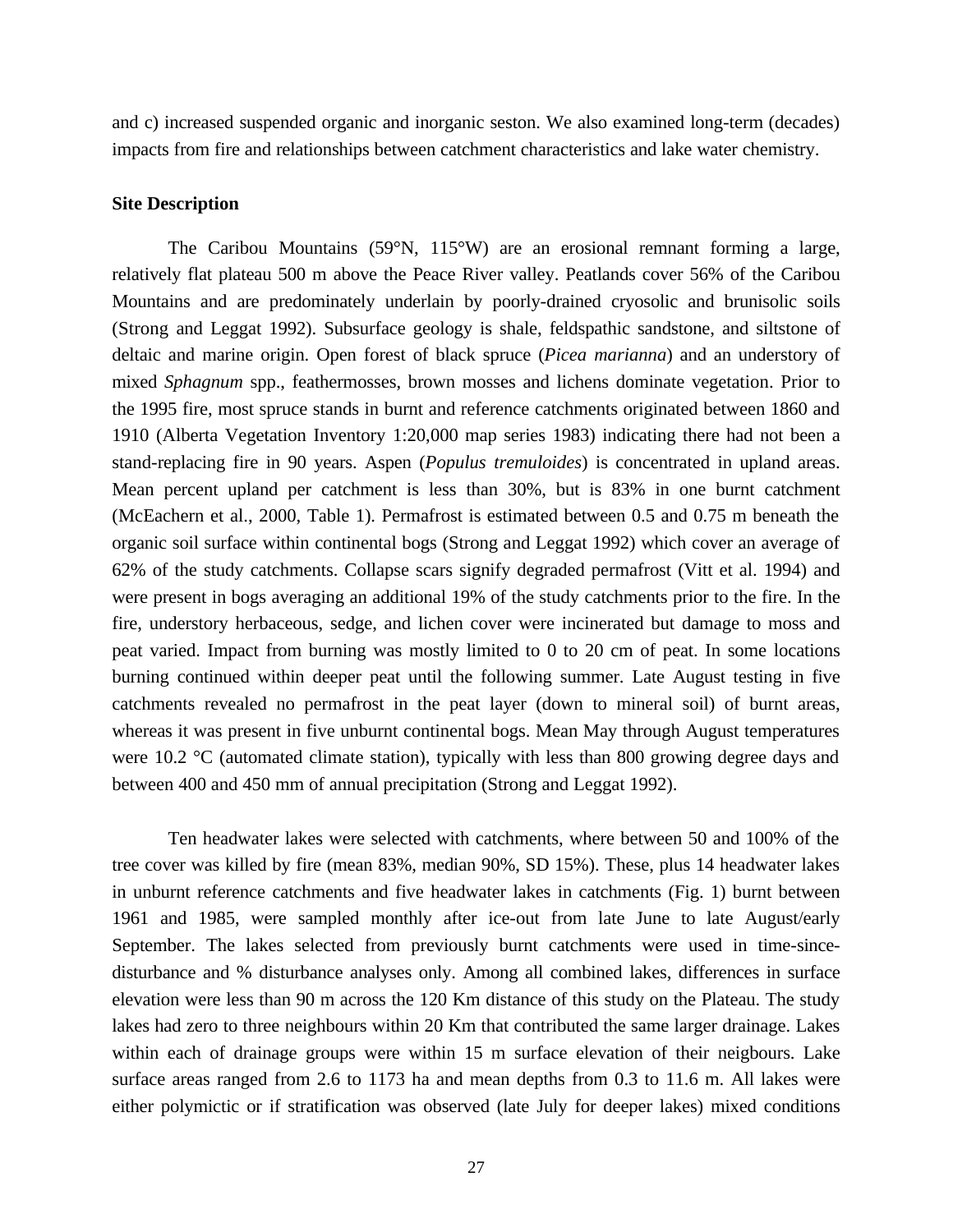were restored by the next sampling event (Aug./Sept.) In all lakes, dissolved oxygen concentrations exceeding 5 mg $\cdot L^{-1}$ , 0.5 m above the bottom through the summer. Three stream, four fen and six bog sites were also sampled during the summer of 1997. Two streams, MS1 and MS2, drained adjacent unburnt watersheds of 40 and 6 km<sup>2</sup>, respectively. MS3, drained a 1 km<sup>2</sup> watershed that was entirely burnt. Thus the watershed ratios were 40:6:1 for the three streams. MS2, was gauged for discharge calculations. Samples were collected from MS1, MS2 and MS3 on the same four sample dates which included bank full and baseflow conditions. Our limited data show the ratio of discharge from MS3 relative to the reference streams was 20:1.5: 1. Based on this limited data set the burnt catchment, MS3, released between 2- and 4-fold more catchment-weighted discharge than the two unburnt catchments.

Ground cover in each catchment was classified as upland-aspen, peatland or open water. Peatlands were subdivided into veneer bog, peat plateau, poor fen and rich fen based on vegetation and slope characteristics identified from 1994 - 1:20000 aerial photographs (Halsey et al. 1997). Percentage of fire disturbance per drainage basin was estimated from 1996 aerial photographs. Bathymetric maps were constructed from depth measurements along 5 to 15 transects on each lake. Depth measurements were recorded by echo-sounding at equal time intervals along transects while traveling at a constant velocity and used to interpolate depth contours with ArcInfo. Catchment slope was calculated by computing elevation gain divided by linear distance to lake shore (CS1: D'Arcy and Carignan 1997) with 10 to 30 transects from topographic high points and intermediate saddles around the watershed. Water samples were collected and analyzed as outlined by McEachern et al. (2000).

Eight lakes were sampled in central Alberta following the 1995 wetland-dominated Marianna lakes fire. These wetland-dominated lakes had on average 19% of their watershed burnt (SFMN reference report prepared July 1999).

#### **Results**

Several physical characteristics of lakes and their catchments differed between burnt and reference systems (McEachern et al., 2000, Table 1). Reference lakes tended towards larger surface areas (Mann-Whitney  $P = 0.02$ ), lake volumes (Mann-Whitney  $P = 0.05$ ) and percent open water cover per catchment (Mann-Whitney  $P = 0.01$ ). Percent open water averaged 5 and 1 % of reference and burnt catchments, respectively. The small proportion of open water and its concentration in collapse scars, areas of degraded permafrost, makes it unlikely that it contributed to chemical differences in the lakes. Drainage ratios ( $Wo \cdot Ao^{-1}$ ) and surface area to volume ratios, considered more important in determining land-water linkage than Wo or Ao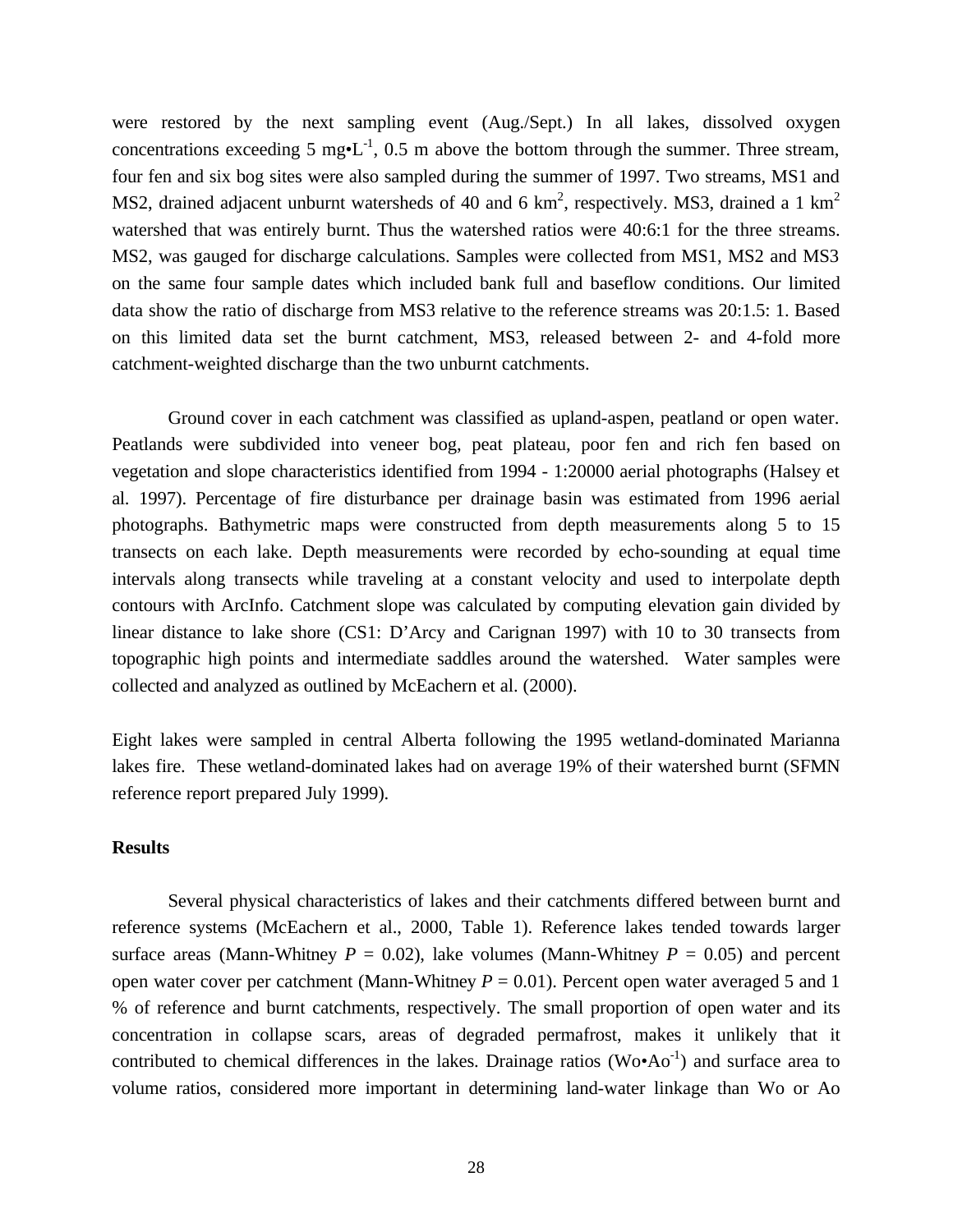alone, were not different between burn-impacted and reference lakes ( $P = 0.6, 0.3$  respectively). Slope was also not different between burn-impacted and reference catchments  $(P = 0.3)$ . Discriminant function analysis, containing drainage ratio, lake area : volume ratio, catchment slope and percent upland contained one root and was not significant (Wilks  $\lambda = 0.75$ , Canonical  $r = 0.5$ ,  $P = 0.3$ ). Likewise, substituting Ao, Wo and V for the Wo/V and Wo/Ao ratios did not produce a significant discriminant function  $(P = 0.2)$ . Therefore, it is unlikely that chemical differences observed between reference and burn-impacted lakes resulted from physical characteristics alone.

Total base cation concentrations  $(Ca^{2+}, Mg^{2+}, Na^+, K^+)$ , of Caribou Mountain lake water (median 0.52 meq $\cdot$  L<sup>-1</sup>) were all below the world average for fresh water (2.33 meq $\cdot$  L<sup>-1</sup>). There were no detectable differences in mean total base cation concentrations (McEachern et al., Fig. 2) between burnt (0.61 meq· L<sup>-1</sup>) and reference (0.72 meq· L<sup>-1</sup>) lakes ( $P = 0.53$ ). As a percentage of total cations,  $Ca^{2+}$  was lower and  $K^+$  was higher in burnt compared to reference lakes ( $P < 0.05$ ).

Fire affected lake acidity and ion balances possibly through increases in organic anions in burnt lakes. Lake water in burnt catchments was moderately acidic relative to reference lake water (mean  $pH = 6.9$  and 7.6 respectively,  $P = 0.04$ ). Burnt lakes demonstrated low total alkalinity compared to reference lakes, however, differences in means were not detectable (16.7 and 30.3 mg·  $L^{-1}$  CaCO<sub>3</sub>,  $P = 0.07$ ; McEachern et al., 2000, Fig. 2). Sulfate concentrations were elevated in burnt lakes (Mann-Whitney  $P = 0.01$ ) compared to reference lakes with median concentrations of 2.4 and 1.5 mg $\cdot$  L<sup>-1</sup>, respectively. Fire did not affect chloride concentrations, which averaged 0.15 and 0.13 mg·  $L^{-1}$ , for burnt and reference lake water, respectively ( $P = 0.3$ ). Mean total anions  $(SO<sub>4</sub><sup>2</sup>, CI, HCO<sub>3</sub>, NO<sub>3</sub>)$  balanced mean total cations in reference lake water (mean =  $0.723$  meq· L<sup>-1</sup>,  $P = 1.0$ ). All lakes in burnt catchments had a deficit in total anions (0.46) meq·  $L^{-1}$ ,  $P \ll 0.01$ ). The average deficit of 25% below mean total base cations, suggested a large pool of organic acids in burnt lakes. Most *Sphagnum*-derived acids contain –COOH groups which act as anions in solution while contributing protons (Clymo 1984). Anion deficits were linearly correlated with DOC in burnt ( $r^2 = 0.84$ ,  $P \ll 0.01$ ,  $n = 10$ ) and less so in reference lakes  $(r^2 = 0.26, P = 0.06, n = 14)$ . Fire apparently increased organic anion concentrations along a relationship with DOC that also existed in reference lakes.

Lake water in burnt catchments had elevated phosphorus and nitrogen concentrations. In reference lakes, mean TP, DP and SRP concentrations were 33, 14 and 4  $\mu$ g  $L^{-1}$ , respectively (McEachern et al., 2000, Fig. 3). Lake water in burnt catchments had 2.6, 3.2 and 6.8-fold higher TP, DP and SRP concentrations, respectively than reference lakes  $(P \ll 0.01)$ . In reference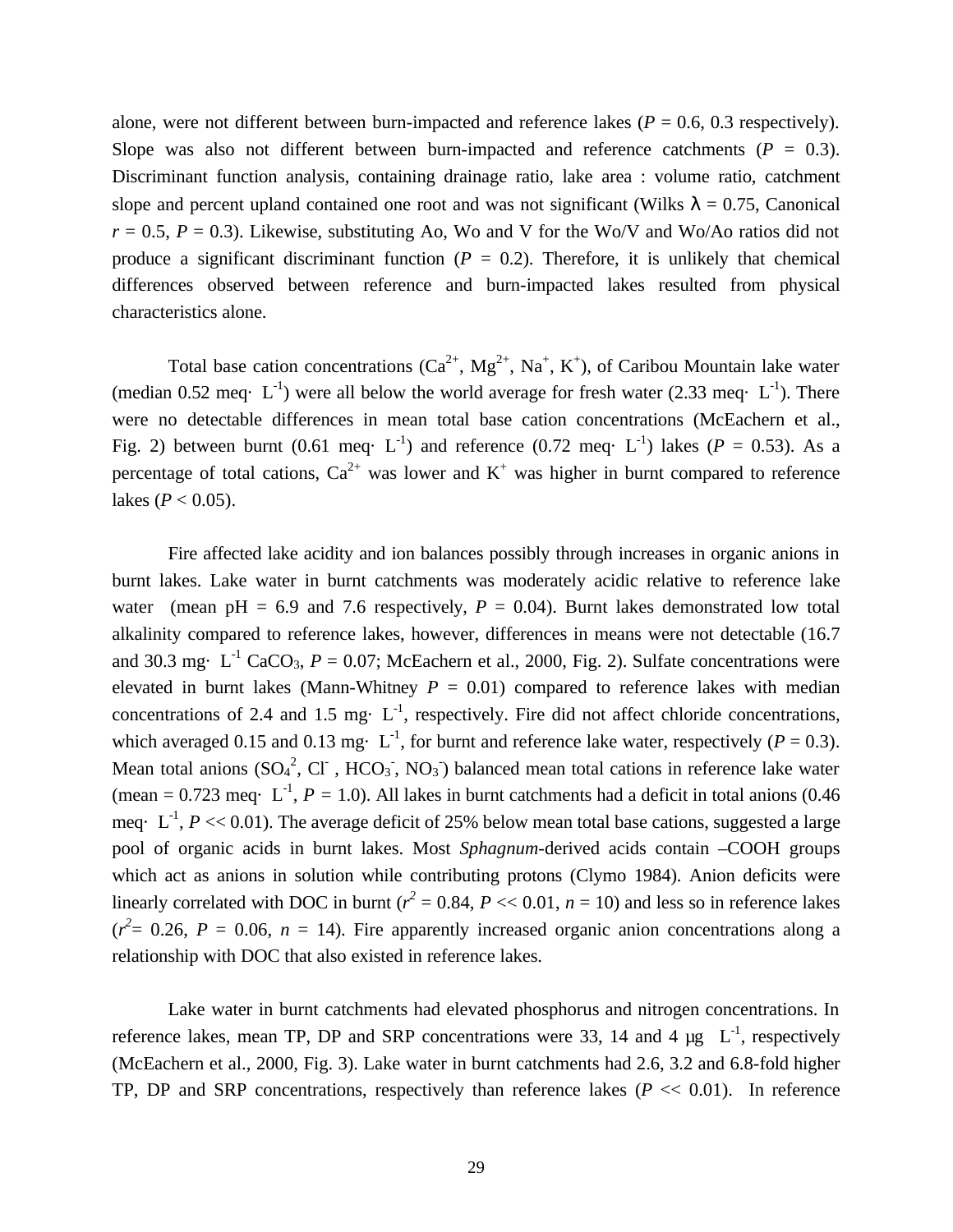lakes, mean TN, DN, NO<sub>3</sub>-N, and NH<sub>4</sub><sup>+</sup>-N were 655, 488, 3 and 15  $\mu$ g· L<sup>-1</sup>, respectively (McEachern et al., 2000, Fig. 4). Burn-impacted lake water contained 1.2-fold higher DN  $(P = 0.02)$ , 3-fold higher NO<sub>3</sub> -N ( $P = 0.04$ ) and 1.4-fold higher NH<sub>4</sub><sup>+</sup>-N (Mann-Whitney  $P =$ 0.03) concentrations. Mean TP and DP in the two reference streams (MS1 and MS2) were 48 and 28  $\mu$ g· L<sup>-1</sup> while the burn-impacted stream (MS3) contained 5.4-fold higher TP and half the DP. Mean TN and DN concentrations for water in MS1 and MS2 were 710 and 650  $\mu$ g L<sup>-1</sup>, respectively, while MS3 contained 2.2-fold higher TN and 1.2-fold higher DN concentrations. Increased export of phosphorus and nitrogen from burnt relative to reference watersheds was likely given the 2- to 4-fold higher catchment weighted discharge from MS3.

TP concentration in the Caribou Mountain reference lakes was on average 26  $\mu$ g· L<sup>-1</sup> lower than in the lakes with wetland dominated watersheds in central Alberta. Following fire TP concentrations in upland dominated watersheds changed similarly to the Caribou Mountains (Prepas et al 2000, SFMN report), however other ions and forms of phosphorus were different in upland versus wetland dominated sites. Response of lakes in watersheds of the weakly burned watersheds on t he Boreal Plain is in progress of review.

Caribou Mountain water had high concentrations of DOC, particularly in burnt systems. Lake mean DOC concentration in burn-impacted lake water  $(25 \text{ mg} \cdot \text{L}^{-1})$  was 1.6-fold higher  $(P \ll 0.01)$  than in reference lakes (16 mg· L<sup>-1</sup>). Further, in reference streams, MS1 and MS2, DOC concentrations averaged 33 and 37 mg $\cdot$  L<sup>-1</sup>, respectively. In MS3, which drains a burnt area, DOC averaged 28 mg $\cdot$  L<sup>-1</sup>. The three sampled fens contained almost identical DOC (45, 45, 48) mg $\cdot$  L<sup>-1</sup>) concentrations despite receiving drainage from burnt and unburnt areas. MS3 exported 3 and 2 times more DOC per unit catchment area than MS2 and MS1, respectively, given 2- to 4 fold higher weighted discharge from MS3.

Caribou Mountain water was highly coloured, especially within burnt catchments. Reference lake water mean colour was 151 and ranged from 26 to 388 mg $\cdot$  L<sup>-1</sup> Pt, comparable to lake water in the boreal mixedwood ecoregion to the south, where colour ranged from 8 to 358 mg·  $L^{-1}$  Pt (See section 1). Mean colour in burn-impacted lake waters (342 mg·  $L^{-1}$  Pt) was 2.3fold higher (*P*<< 0.01) than in reference lakes. Colour was related to DOC in all lake waters (McEachern et al., 2000, Table 3). Variance in light penetration was closely associated with colour of lake water; The natural logarithm of Secchi transparencies were negatively related to colour while light extinction coefficients were positively related to colour (McEachern et al., 2000, Table 3). Mean Secchi transparencies in burn-impacted lakes (0.73 m) were 54% of those in reference lakes ( $P \ll 0.01$ ), while the mean light extinction coefficient (0.787 m<sup>-1</sup>) was 1.7fold higher in burn-impacted lakes ( $P \ll 0.01$ ) compared to reference lakes. Secchi depth and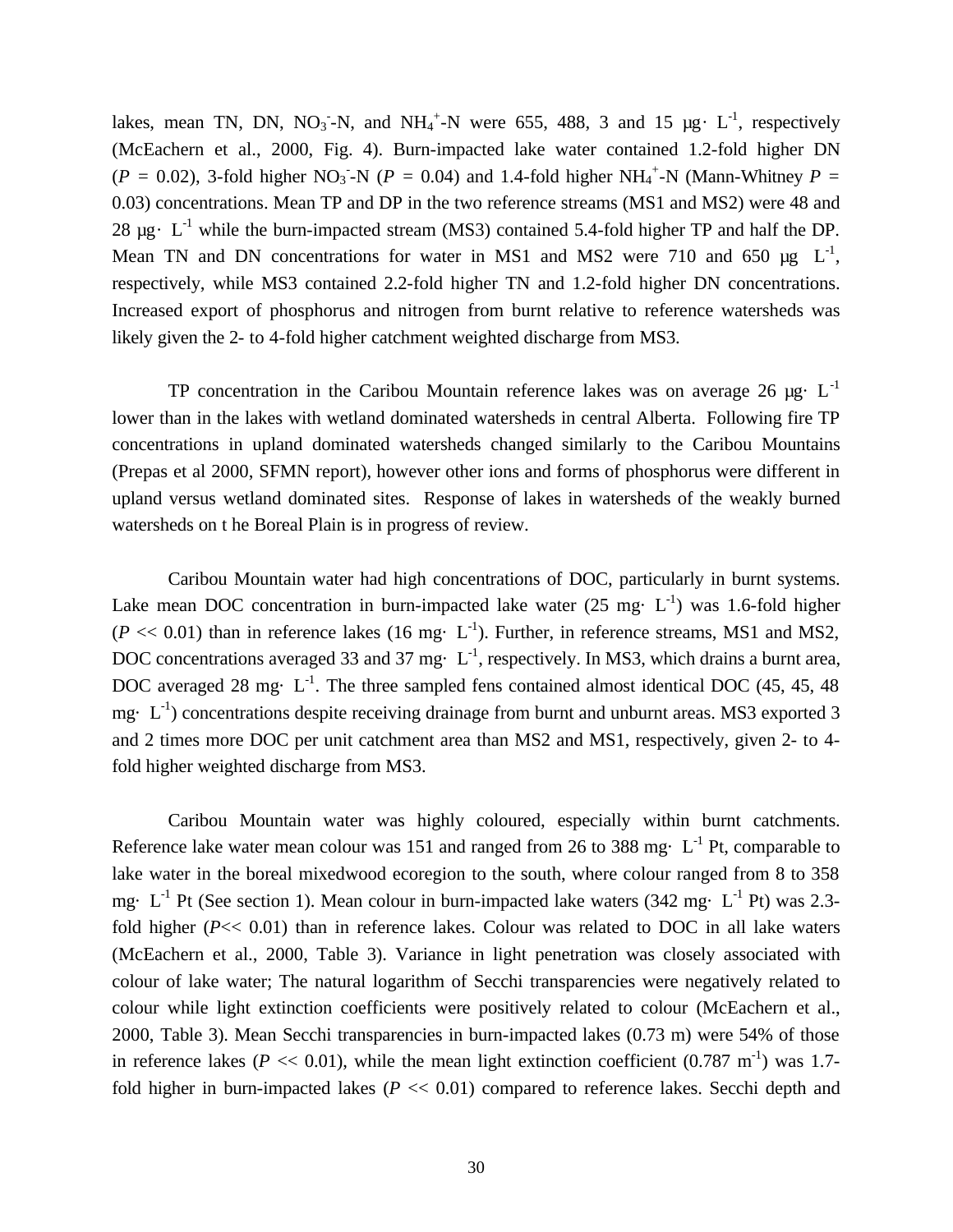light extinction were correlated ( $r^2 = 0.36$ ,  $P < 0.01$ ,  $n = 24$ ); when lakes C24 and C45 were removed the relationship was stronger ( $r^2 = 0.85$ ,  $P \ll 0.01$ ,  $n = 22$ ). Lake C24 had a high extinction coefficient  $(1.28 \text{ m}^{-1})$  for its Secchi depth  $(1.0 \text{ m})$  due to continuous surface bloom of Aphanizomenon sp. as flakes. Lake C45 had a high extinction  $(0.54 \text{ m}^{\text{-1}})$  for its Secchi depth  $(2.8 \text{ m}^{\text{-1}})$ m) due to wind conditions during sampling. Elevated DOC and colour in burn-impacted lakes reduced transparency and likely enhanced the potential for light limitation of phytoplankton growth after fire.

Fire affected inorganic suspended solids concentrations. Mean nonvolatile suspended solids (NVSS) in reference lakes was 0.65 mg·  $L^{-1}$ , whereas burnt lakes contained 2-fold higher NVSS (Mann-Whitney,  $P = 0.04$ ). Volatile suspended solids (VSS) were not different between reference and burnt lakes, averaging 2.6 and 2.7 mg·  $L^{-1}$  respectively ( $P = 0.88$ ). Increased transport of inorganic particles from burnt catchments is inferred.

Fire did not appear to affect lake water CHL concentrations. Among reference lakes, mean CHL was 12  $\mu$ g•L<sup>-1</sup> and log<sub>10</sub>-transformed values were strongly related to TP ( $r^2 = 0.83$ ,  $P \ll 0.01$ ,  $n = 13$ ; McEachern et al., 2000, Fig. 5). Despite the much higher phosphorus concentrations observed in burn-impacted lake waters, CHL was not elevated, averaging 13  $\mu$ g· L<sup>-1</sup>. There was no detectable relationship between CHL and TP concentrations for burnimpacted lakes ( $r^2 = 0.06$ ,  $P = 0.5$ ). We predicted CHL concentrations for burn-impacted lakes with the CHL-TP model for reference lakes. The residuals between predicted and observed values were positively related to Secchi depth ( $r^2 = 0.44$ ,  $P < 0.01$ ,  $n = 10$ ) and to TN:TP ratio ( $r^2$ )  $= 0.69$ ,  $P \ll 0.01$ ,  $n = 10$ ). The lack of response in CHL to elevated phosphorus in burnimpacted lake waters and the relationship with Secchi depth is consistent with light limitation.

General patterns relating lake chemistry to catchment features were poor. There were no detectable relationships between nitrogen or phosphorus concentrations of lake waters with drainage ratio ( $r^2$  < 0.25,  $P > 0.3$ ). However, colour and DOC were linearly related to logdrainage ratio (McEachern et al., 2000, Table 3). Colour and DOC tended to increase at a faster rate with drainage ratio in burnt lakes compared to reference lakes (McEachern et al., 2000, Table 3), however, the slopes of these relationships were not distinguishable (ANCOVA, *P =*0.09 and *P =* 0.20 respectively).

Water in the previously (1961-1985) burnt lakes had phosphorus concentrations intermediate between recently (1995) and non-burnt lakes. TP and DP concentrations for burnt lakes increased in a positive-linear relationship with percent disturbance (intercept forced through mean TP and DP for reference lakes). TP and DP appeared to decline with the natural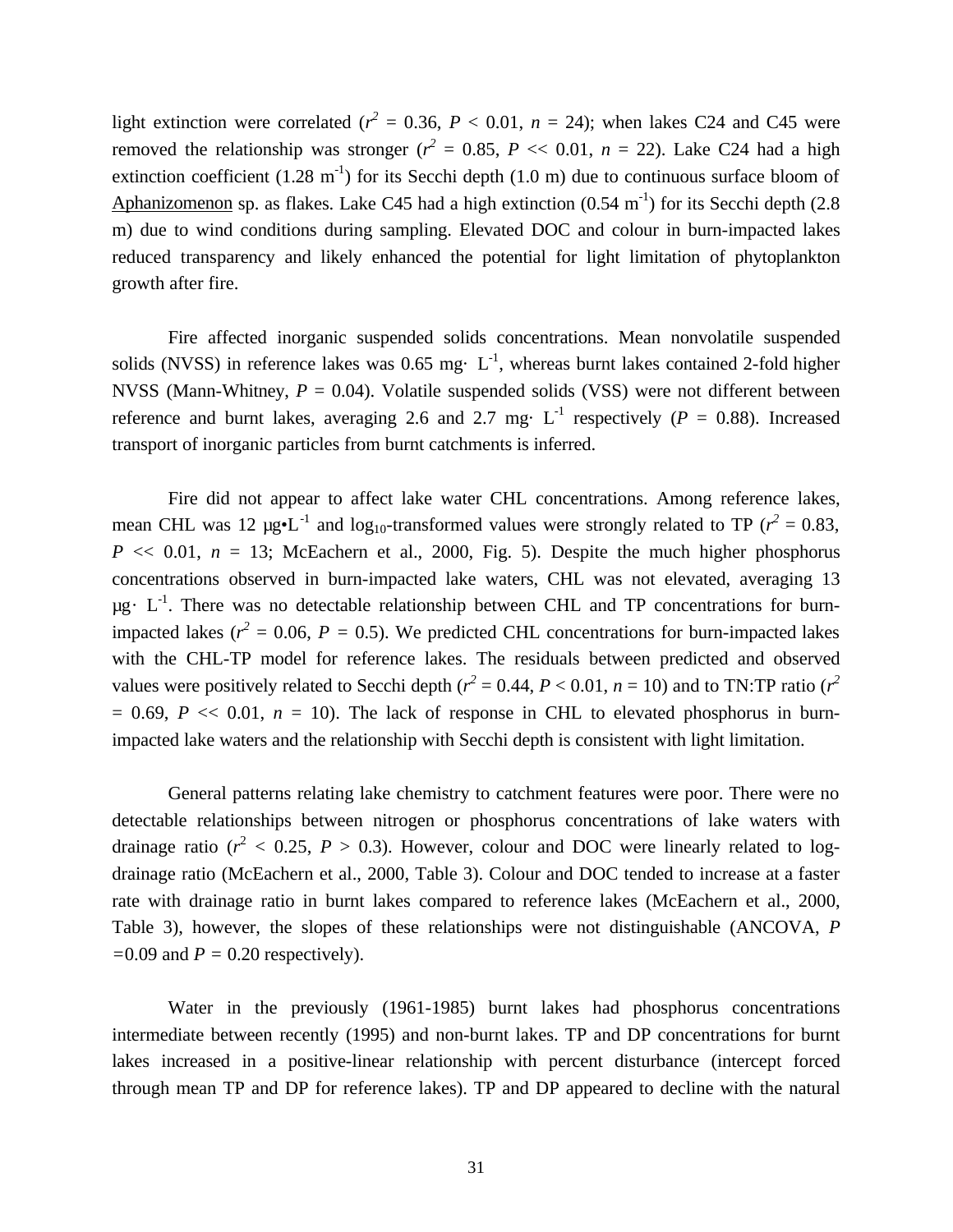logarithm of time-since-disturbance. Data were not normally distributed in time or percent disturbance and contained zero values for reference lakes so we combined both hypothesized disturbance patterns into a single disturbance index (DI):  $DI = \%$ Disturbance ·  $e^{-Kt}$ , where t = time since disturbance (90 yr for reference lakes) and  $K =$  decay constant. The value for K was predicted from an exponential decay function  $K = 0.693$  · T<sup>-1</sup> where T = half-life which was estimated from the relationship between  $log_{10}$  DP and TP with the natural logarithm of timesince-disturbance. The half-life was estimated at 11 and 20 yr for DP and TP, respectively. The disturbance index explained 74 and 76% (*P* << 0.01) of the variance in TP and DP, respectively, among the 15 impacted lakes (McEachern et al., 2000, Table 3). We included reference conditions in the analysis by forcing the intercept through mean TP and DP concentrations for reference lakes assuming they represented a zero DI.

#### **Discussion**

Catchments in the Caribou Mountains are fundamentally different from those where fire effects have historically been studied. The large proportion of inundated peatlands in the Caribou Mountains created unique nutrient responses following fire. For example, forest fire usually augments nitrate and to a lesser degree, phosphorus export from granitic regions (Lewis 1974, McColl and Grigal 1975, Wright 1976). The relatively severe Caribou Mountains fire caused elevated phosphorus, and to a lesser degree, nitrogen concentrations in lakes which suggested higher phosphorus compared to nitrogen export following fire. The increase in TP concentrations in the burnt lakes with respect to those in the reference lakes was relatively large, considering that TP as well as TN concentrations in the Caribou Mountain reference lakes were, on average, lower than those in the other reference study lakes (see section 1). Elevated phosphorus and nitrogen concentrations following fire have also been reported from other wetland systems. Burnt fens exported phosphorus and retained nitrogen, while burnt upland catchments exported nitrogen and held phosphorus in the granitic Experimental Lakes Area (Bayley et al. 1992). Nitrogen retention in Alberta peatlands typically exceeds 98% (Li and Vitt 1997), a value comparable to the > 85% retention reported by Bayley et al. (1992) for burnt fens. Surface water in northern Alberta, where peatlands dominate, could be more sensitive to eutrophication from elevated TP following fire than indicated by upland fire studies because of reduced phosphorus retention in peatlands after fire.

Increase in the flux of divalent cations and potassium from organic soils usually occurs after fire (Tiedmann et al. 1978). Increased flux rates of divalent ions from burnt peat likely occurred in the Caribou Mountains. However, the cation exchange capacity of both living and dead peat likely remained intact, liberating protons as cations were exchanged (Clymo 1984). The result was a 5-fold median increase in [H<sup>+</sup>], decreased pH and reduced alkalinity in burnt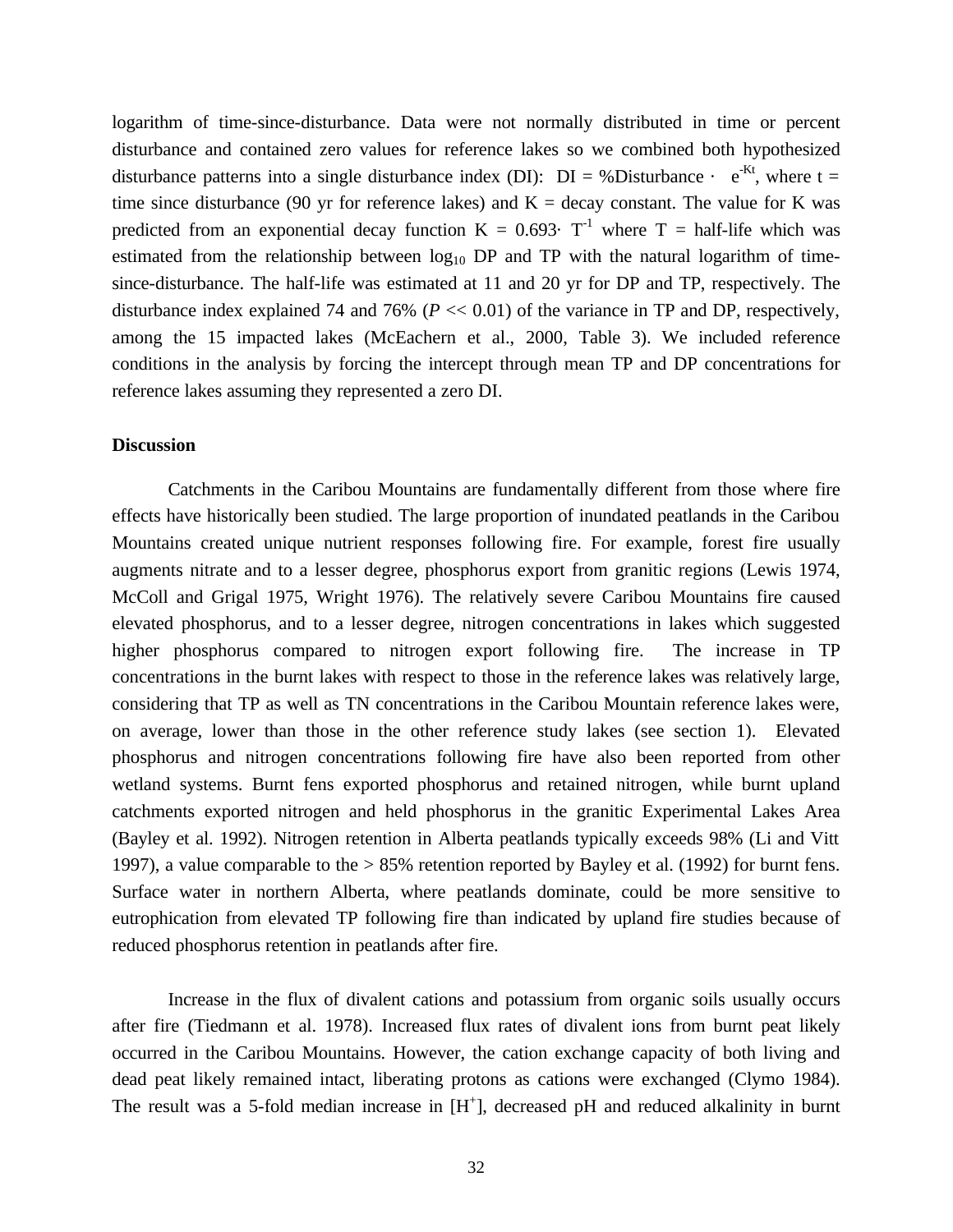lakes while base cation concentrations did not change. Organic acids associated with elevated DOC in burn-impacted lakes possibly added to overall acidification while contributing organic anions (presumably R-COO<sup>-</sup>).

The relationship between CHL and TP in reference lakes on the plateau indicates a strong association between phytoplankton biomass and total phosphorus. The slope for  $log_{10}$ transformed values (2.31) was more positive and the intercept (-2.46) more negative than values reported for North America (Nurnberg 1996).

#### **CONCLUSION**

In conclusion, this study found that bogs release more phosphorus than other vegetation categories, while rich fens appear to sequester more phosphorus and nitrogen than other vegetation categories in undisturbed lakes on the Boreal Plain. In upland-dominated lakes, the relative size of the watershed (DBA/LV) was the strongest predictive factor for TP concentration. In contrast, lakewater colour concentration was strongly linked with the wetland connectivity parameter eDBA/LV. *In situ* nitrogen concentrations were positively linked to % wetland cover. Phytoplankton community composition in these lakes was consistent with greater availability of inorganic nitrogen in the lakes with wetland-dominated catchments.

Although the effects of harvesting were not related to buffer strip width, we found that even a modest disturbance in the watershed can enhance euphotic zone TP under specific climatic and watershed or lake conditions. In this two post-treatment year study, lakes with the relatively largest drainage basin, and thus shorter residence time, had the strongest response which was both magnified and extended in the weakly or non-thermally stratified lakes. Changes in the nutrients status of the lakes were reflected immediately in the phytoplankton and associated toxin communities. We predict that in these slowly flushed systems, where P cycling from bottom sediments is the norm, the response may continue for a decade or more and be positively related to runoff.

Our results suggest forest fire had a profound impact on surface water quality in lakes of the Caribou Mountains. These lakes responded to fire with elevated nutrient concentrations because phosphorus and to a lesser degree, nitrogen, liberated during fire and subsequent decomposition was not retained by peat. Though base cations were likely liberated from burnt material, cation exchange with peat resulted in an increase in the flux of protons. Elevated phosphorus concentrations slowly returned to reference conditions depending on both the magnitude of disturbance (% disturbance) and time-since-disturbance. A single disturbance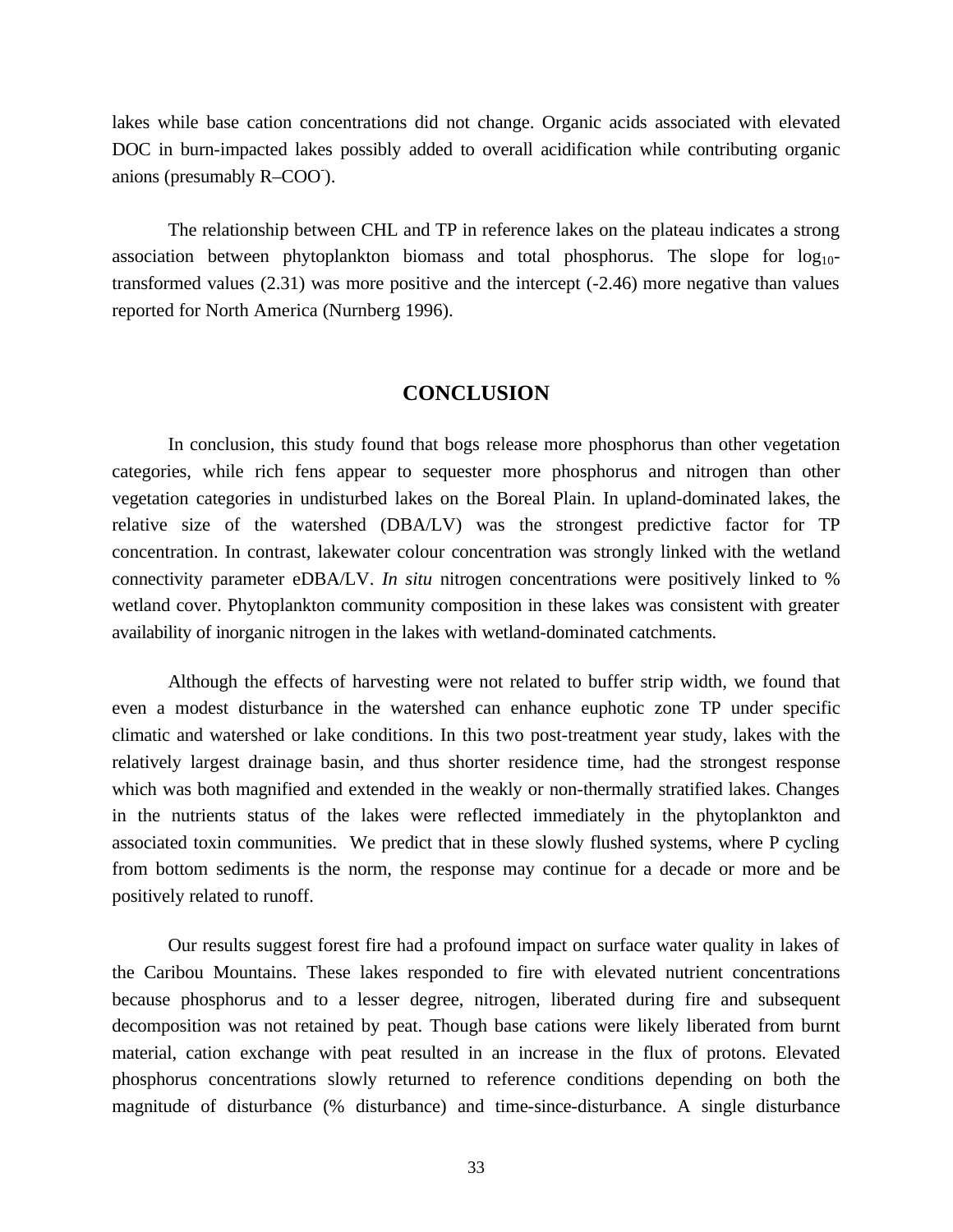index combining %disturbance and time proved effective, however, a larger range in time is needed to test the hypothesized exponential and linear components of this model. The effects of fire on water chemistry may be larger in peatland dominated catchments than elsewhere, due to elevated export of phosphorus and long recovery periods.

#### **REFERENCES**

- Ahtiainen, M. 1992. The effects of forest clear-cutting and scarification on the water quality of small brooks. Hydrobiologia 243/244: 465-473.
- Bayley, S.E., Schindler, D.W., Beaty, K.G., Parker, B.R., and Stainton, M.P. 1992. Effects of multiple fires on nutrient yields from streams draining boreal forest and fen catchments nitrogen and phosphorus. Can. J. Fish. Aquat. Sci. 49: 584-596.
- Byron, E.R., and Goldman, C.R. 1989. Land-use and water quality in tributary streams of Lake Tahoe, California-Nevada. J. Environ. Qual. 18: 84-88.
- Canadian Council of Forest Ministers (CCFM). 1997. Compendium of Canadian Forestry Statistics 1996. National Forestry Database Program.
- Carignan, R., D'Arcy, P., and Lamontagne, S. 2000. Comparative impacts of fire and forest harvesting on water quality in Boreal Shield lakes. Can. J. Fish. Aquat. Sci. 57(Suppl. 2): 105-117.
- Chambers, P.A., and Prepas, E.E. 1988. Underwater spectral attenuation and its effect on the maximum depth of angiosperm colonisation. Can. J. Fish. Aquat. Sci. 45: 1010-1017.
- Clymo, R.S. 1984. *Sphagnum*-dominated peat bog: a naturally acid ecosystem. Phil. Trans, R. Soc. Lond. B305: 487-499.
- Curtis, P.J., and Prepas, E.E. 1993. Trends of dissolved organic carbon (DOC) concentrations from freshwater to saltwater. Verh. Internat. Verein. Limnol. 25: 75-81.
- Cooke, S.E., and Prepas, E.E. 1998. Stream phosphorus and nitrogen export from agricultural and forested watersheds on the northern Boreal Plain. Can. J. Fish. Aquat. Sci. 55: 2292-2299.
- Dillon, P.J., and Kirchner, W.B. 1975. The effects of geology and land use on the export of phosphorus from drainage basins. Wat. Res. 9: 135-148.
- Dillon, P.J., Molot, L.A., and Scheider, W.A. 1991. Phosphorus and nitrogen export from forested stream catchments in Central Ontario. J. Environ. Qual. 20: 857-864.
- Dinsmore, W.P., Scrimgeour, G.J., and Prepas, E.E. 1999. Empirical relationships between profundal macroinvertebrate biomass and environmental variables in boreal lakes of Alberta, Canada. Freshwat. Biol. 41: 91-100.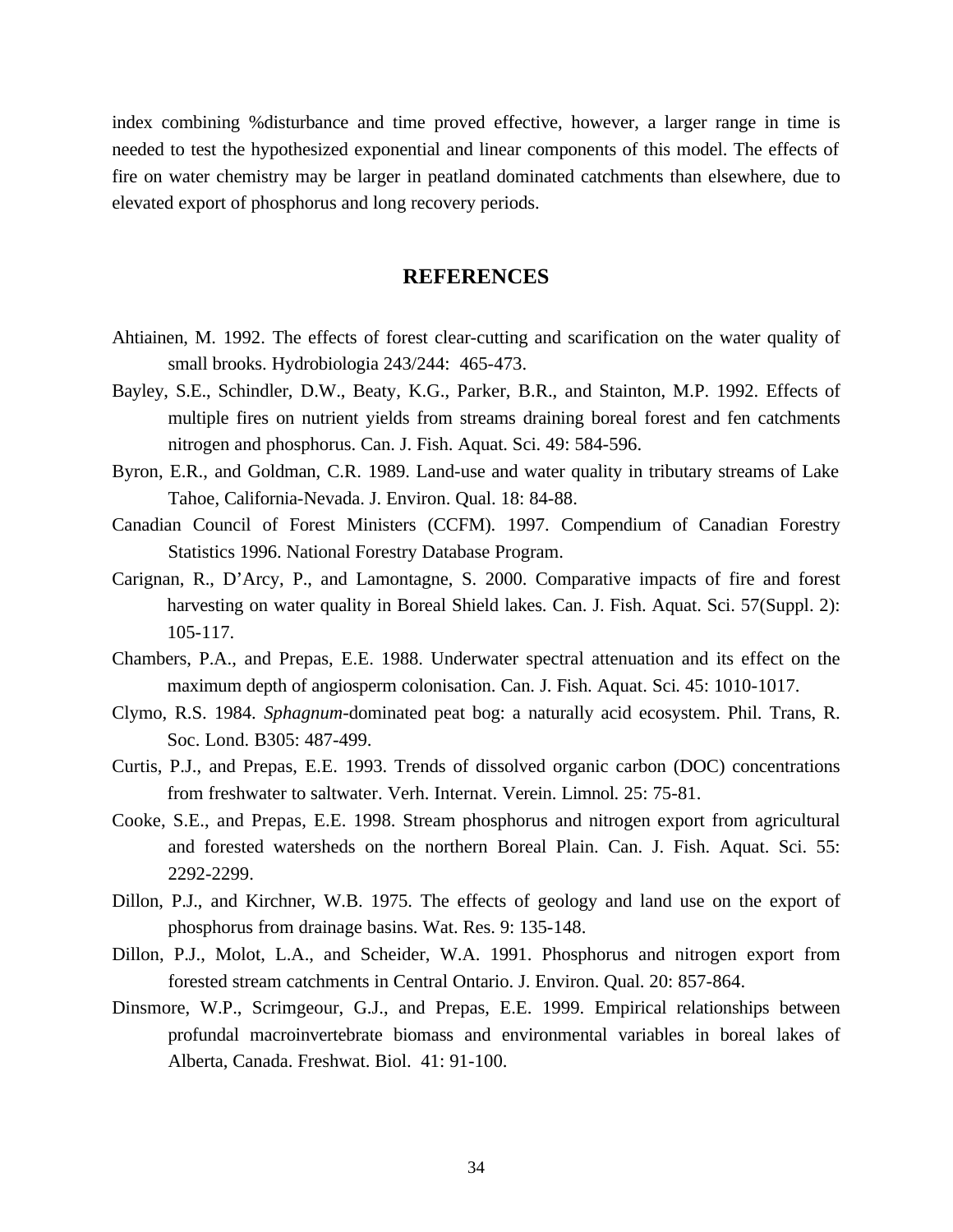- D'Arcy, P., and Carignan, R. 1997. Influence of catchment topography on water chemistry in southeastern Québec Shield lakes. Can. J. Fish. Aquat. Sci. 54: 2215-2227.
- Duarte, C.M., and Kalff, J. 1989. The influence of catchment geology and lake depth on phytoplankton biomass. Archiv Hydrobiol. 115: 27-40.
- Engstrom, D. 1987. Influence of vegetation and hydrology on the humus budgets of Labrador lakes. Can. J. Fish. Aquat. Sci. 44: 1306-1314.
- Environment Canada. n.d. Unpublished data. Environmental and atmospheric services.
- Evans, J.E., Prepas, E.E., Devito, K.J., and Kotak, B.G. 2000. Phosphorus dynamics in shallow subsurface waters in an uncut and cut subcatchment of a lake on the Boreal Plain. Can. J. Fish. Aquat. Sci. 57(Suppl. 2): 60.72.
- Gibson, J.J., and Prowse, T.D. 1998. Water balance trends across northern treeline inferred from isotopic enrichment in lakes. In Isotope techniques in the study of environmental change. IAEA-SM-349/22. International Atomic Energy Agency, Vienna. pp. 204-224.
- Ghadouani, A., Pinel-Alloul, B., Zhang, Y., and Prepas, E.E. 1998. Relationships between zooplankton community structure and phytoplankton in two lime-treated eutrophic hardwater. Freshwater Biol. 39: 775-790.
- Grier, C.C. 1975. Wildfire effects on nutrient distribution and leaching in a coniferous ecosystem. Can. J. For. Res. 5: 599-607.
- Halsey, L., Vitt, D.V. and Trew, D.O. 1997. Influence of peatlands on the acidity of lakes in northeastern Alberta, Canada. Water, Air, and Soil Pollut. 96: 17-38
- Hill, A.R. 1993. Base cation chemistry of storm runoff in a forested headwater wetland. Wat. Resources Res. 29: 266-273.
- Holopainen, A., and Huttunen, P. 1998. Impact of forestry practises on ecology of algal communities in small brooks in the Nurmes experimental forest area, Finland. Boreal Env. Res. 3: 63-73.
- Keenan, R.J., and Kimmins, J.P. 1993. The ecological effects of clear-cutting. Environ. Rev. 1: 121-144.
- Kotak, B.G., Lam, A.K-Y., and Prepas, E.E. 1995. Variability of the hepatotoxin Microcystin-LR in hypereutrophic drinking water lakes. J. Phycol. 31: 248-263.
- Kortelainen, P. 1993. Content of total organic carbon in Finnish lakes and its relationship to catchment characteristics. Can. J. Fish. Aquat. Sci. 50: 1477-1483.
- Kling, H.J., and Holgrem, S.K. 1972. Species composition and seasonal distribution in the Experimental Lakes Area, northwestern Ontario. Fish. Mar. Serv. Res. Dev. Tech. Rep. 337.
- Kotak, B. G., Lam, A. K.-Y., Prepas, E.E., Kenefick, S.L., and Hrudey, S.E. 1995. Variability of the hepatotoxin microcystin-LR in hypereutrophic drinking water lakes. J. Phycol. 31: 248-263.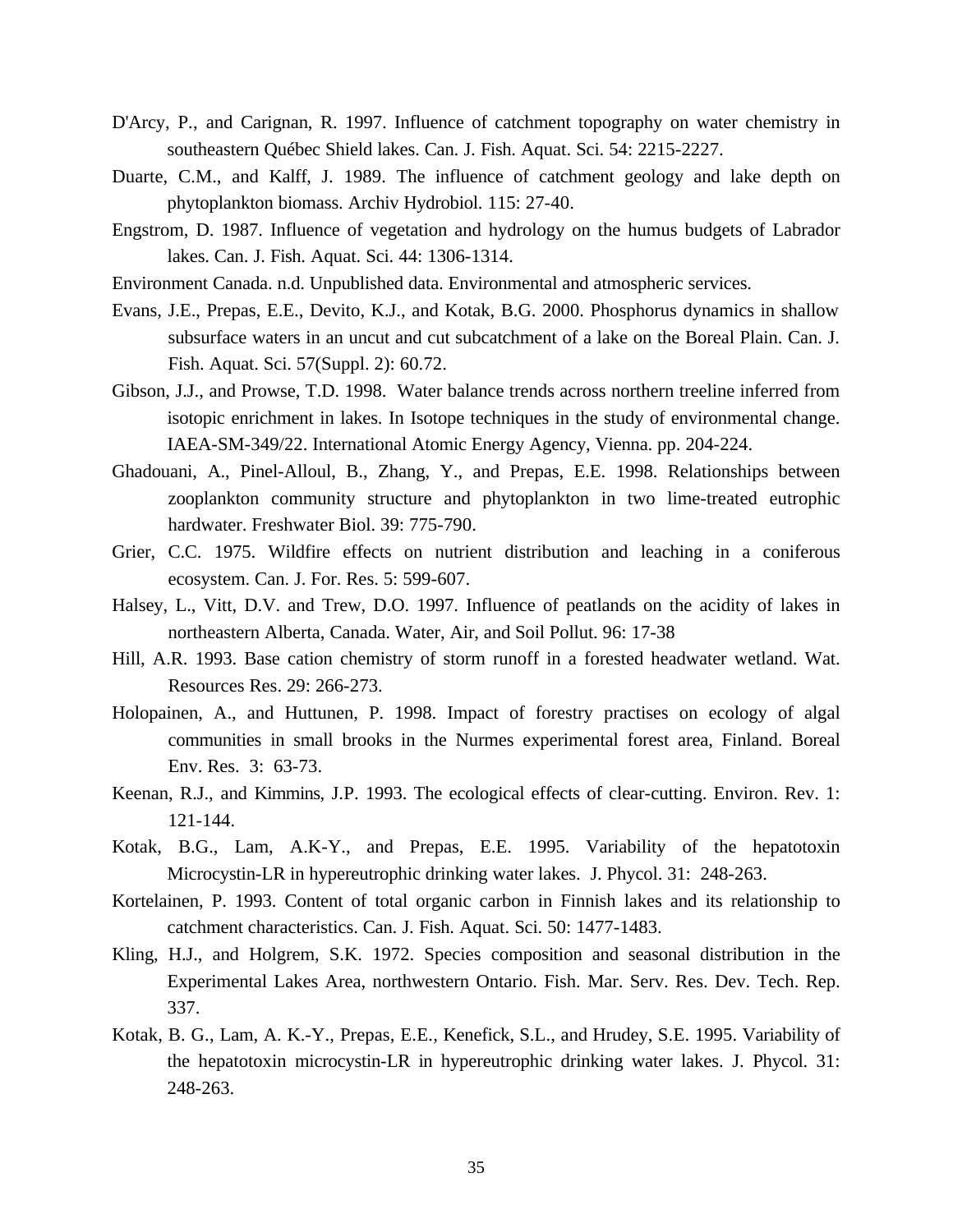- Lamontagne S., Carignan, R., D'Arcy P., Prairie Y., and Paré, D. 2000. Element export in runoff from eastern Canadian Boreal Shield drainage basins following forest harvesting and wildfires. Can. J. Fish. Aquat. Sci. 57(Suppl. 2): 118-128.
- Lewis, W.M., Jr. 1974. Effects of fire on nutrient movement in a South Carolina pine forest. Ecology 55: 1120-1127
- Li, Y., and Vitt, D.H. 1997. Patterns of retention and utilization of aerially deposited nitrogen in Boreal Peatlands. Ecoscience 4: 106-116.
- Likens, G.E. 1984. Beyond the shoreline: A drainage basin-ecosystem approach. Verhandl. Intern. Verein. Theor. Angew. Limnol. 22: 1-22.
- Likens, G.E., Bormann, F.H., Johnson, N.M., Fisher, D.W., and Pierce, R.S. 1970. Effects of forest cutting and herbicide treatment on nutrient budgets in the Hubbard Brook drainage basin ecosystem. Ecol. Monogr. 40: 23-47.
- MacLean, D.A., Woodley, S.J., Weber, M.G., and Wein, R.W. 1983. Fire and nutrient cycling. In The role of fire in northern circumpolar ecosystems. Edited by R.W. Wein and D.A. MacLean. pp. 111-132.
- Manning, P.G., Prepas, E.E., and Serediak, M.S. 1999. Pyrite and vivanite intervals in the bottom sediments of eutrophic Baptiste Lake, Alberta. Can. Mineral. 37: 593-601.
- McColl, J.G. Grigal, D.F. 1975. Forest fire: Effects on phosphorus movement to lakes. Science 188: 1109-1111.
- McEachern, P., Prepas, E.E., Gibson, J.J., and Dinsmore, W.P. 2000. Forest fire induced impacts on phosphorus, nitrogen, and chlorophyll *a* concentrations in boreal subarctic lakes of northern Alberta. Can. J. Fish. Aquat. Sci. 57(Suppl. 2): 73-81.
- Minshall, G.W., Robinson, C.T., and Lawrence, D.E. 1997. Postfire responses of lotic ecosystems in Yellowstone National Park, U.S.A. Can. J. Fish. Aquat. Sci. 54: 2509- 2525.
- Mitchell, P.A., and Prepas, E.E. 1990. Atlas of Alberta Lakes. University of Alberta Press, Edmonton, Alberta, Canada.
- Munn, H., and E.E. Prepas. 1986. Seasonal dynamics of phosphorus partitioning and export in two streams in Alberta, Canada. Can. J. Fish. Aquat. Sci. 43: 2464-2471
- National Wetlands Working Group (NWWG). 1998. Wetlands of Canada. Sustainable Development Branch, Canadian Wildlife Service, Environment Canada, Ecological Land Classification Series No. 24, Polyscience Publications Inc., Montreal, Quebec, Canada.
- Newbold, J.M., Erman, D.C., and Roby, K.B. 1980. Effects of logging on macroinvertebrates in streams with and without buffer strips. Can. J. Fish. Aquat. Sci. 37: 1076-1085.
- Nurnberg, G. 1996. Trophic state of clear and colored, soft- and hardwater lakes with special consideration of nutrients, anoxia, phytoplankton and fish. Lake Reserv. Man. 12(4): 432- 447.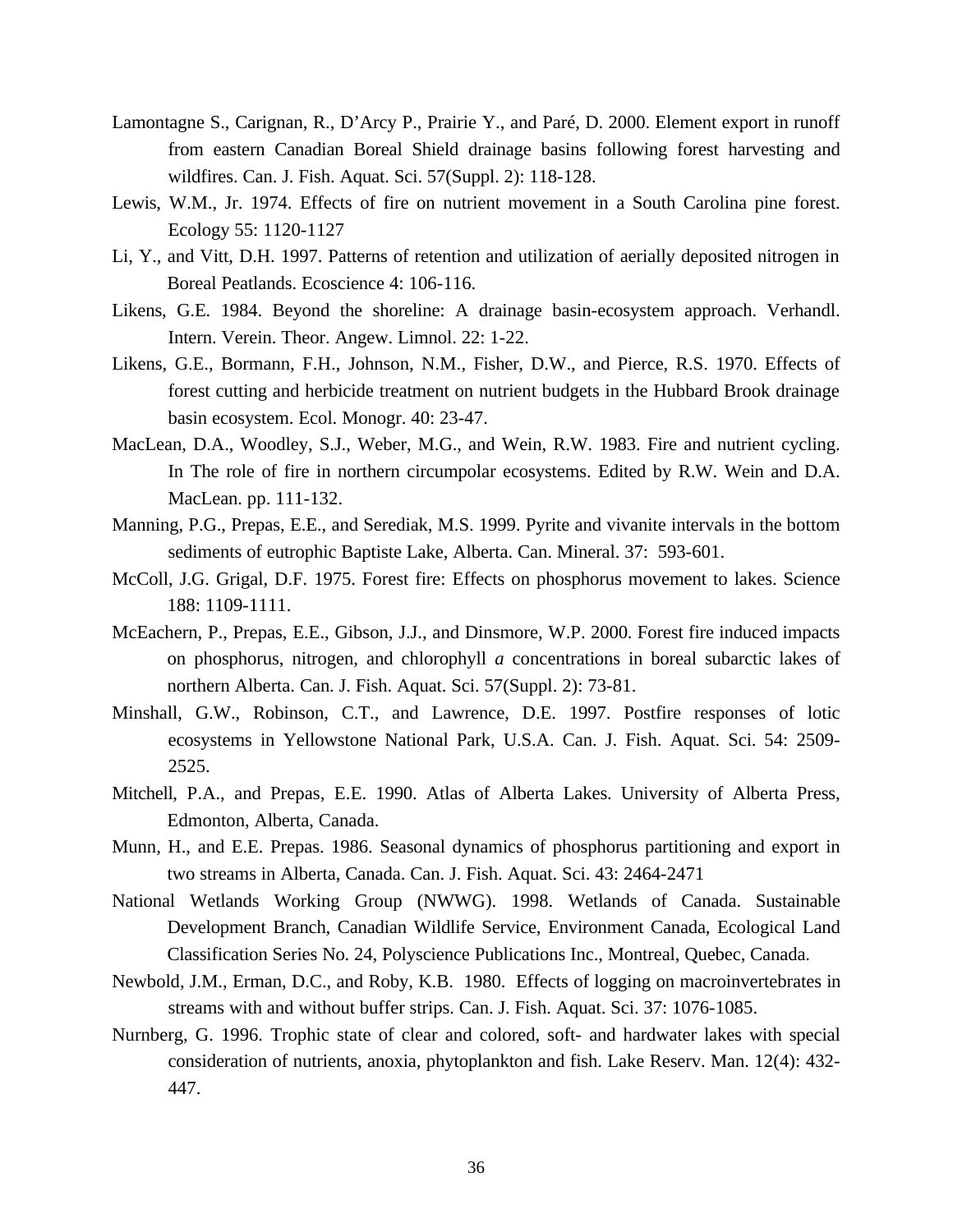- Prepas, E.E. and P. Dinsmore. 1999. Influence of landscape features on the water quality of Boreal Plain lakes: The land-aquatic interface.SFM Network Project Report 1999-18. 36 pp.
- Prepas, E.E., K. Gibson, E. Allen, M. Holst, P. McEachern and D. Millions. 2000. The Virginia Hills fire of 1998 and the opportunity to evaluate the impact of fire on water quality in upland stands on the Boreal Plain. SFM Network Final Report. Submitted to SFMN November 2000. 16 pp.
- Prepas, E.E., Murphy, T.W., Dinsmore, W.P., Burke, J.M., Chambers, P.A., and Reedyk, S. 1997. Lake management based on lime application and hypolimnetic oxygenation: the experience in eutrophic hardwater lakes in Alberta. Water Qual. Res. J. Canada 32: 273- 293.
- Prepas, E.E., Pinel-Alloul, B., Planas, D., Méthot, G., Paquet, S., and Reedyk, S. 2000. In press. Forest harvest impacts on water quality and aquatic biota on the Boreal Plain: Introduction to the TROLS Lake Program. Can. J. Fish. Aquat. Sci.  $(30 \text{ ms pp} + 4 \text{ tables})$  $+ 6$  figs.)
- Prepas, E.E., Planas, D., Gibson, J.J., Vitt, D.H., Prowse, T.D., Dinsmore, W.P., Halsey, L.A., McEachern, P.M., Paquet, S., Scrimgeour, G.J., Tonn, W.M., Paszkowski, C.A., and Wolfstein, K. 2000. In prep. Landscape variables influencing nutrients and phytoplankton communities in Boreal Plain lakes of northern Alberta: a comparison of wetland- and upland-dominated catchments (26 ms  $pp + 4$  tables  $+ 6$  figs) Submitted to Can. J. Fish. Aquat. Sci.
- Rask, J., Arvola, L., and Salonen, K. 1993. Effects of catchment deforestation and burning on the limnology of a small forest lake in southern Finland. Verh. Internat. Verein. Limnol. 25: 525-528.
- Rask, M., Nyberg, K., Markkanen, S-L., and Ojala, A. 1998. Forestry in catchments: Effects on water quality, plankton, zoobenthos and fish in small lakes. Boreal Env. Res. 3: 75-86.
- Rasmussen, J. B., Godbout, L., and Schallenberg, M. 1989. The humic content of lake water and its relationship to drainage basin and lake morphometry. Limnol. Oceanogr. 34: 1336- 1343.
- Richardson, C.J. 1989. Freshwater wetlands: transformers, filters, or sinks? Freshwater wetlands and wildlife, DOE Symposium Ser. No. 61. Edited by R.R. Sharitz and J.W. Gibbons, USDOE office of scientific and technical information, Oak Ridge Tennessee.
- Richter, D.D., Ralston, C.W., and Harms, W.R. 1982. Prescribed fire: Effects on water quality and forest nutrient cycling. Science 215: 661-663.
- Riley, E.T., and Prepas, E.E. 1984. Role of internal phosphorus loading in two shallow, productive lakes in Alberta, Canada. Can. J. Fish. Aquat. Sci. 41: 845-855.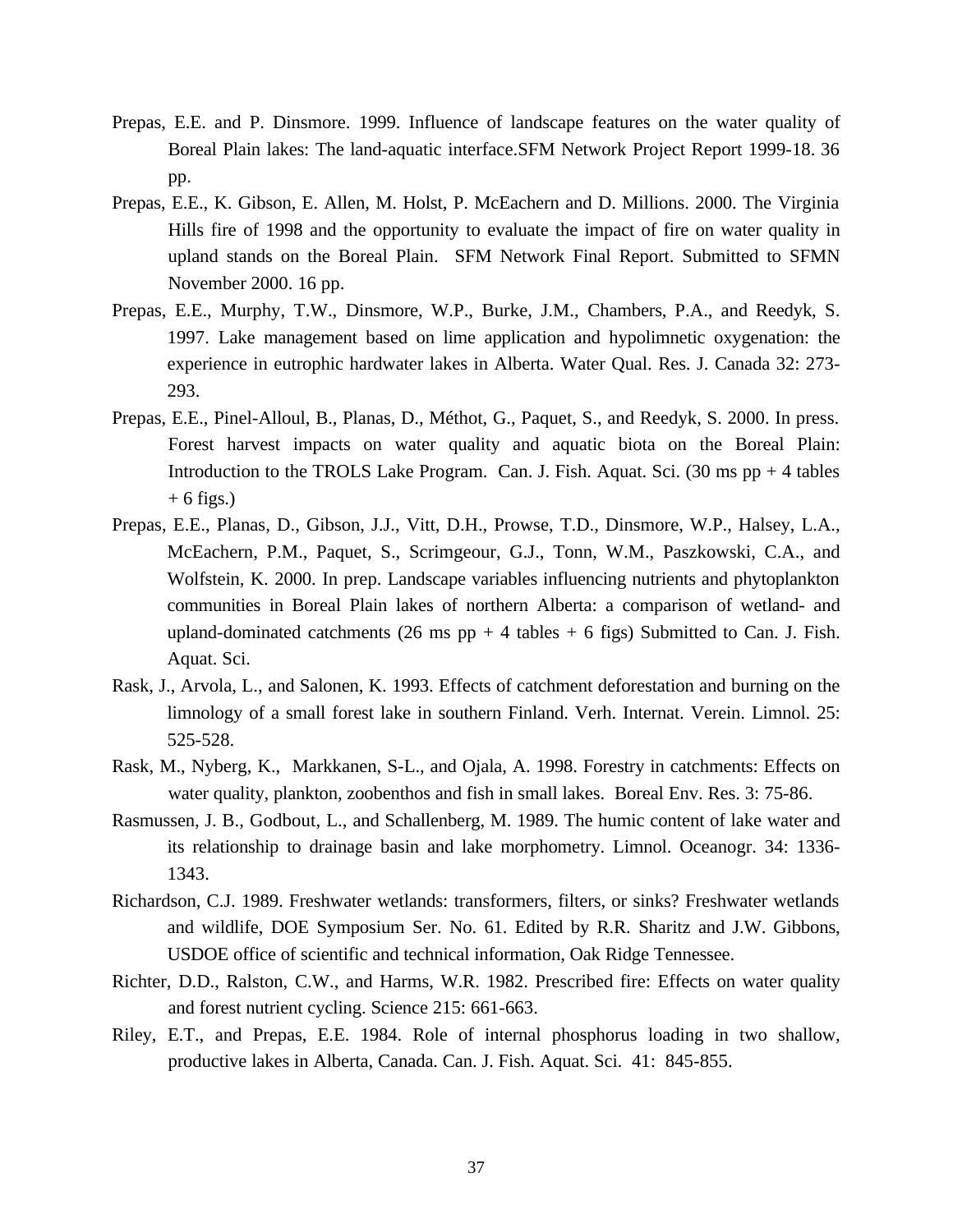- Schindler, D.W. 1971. A hypothesis to explain differences and similarities among lakes in the Experimental Lakes Area, northwestern Ontario. J. Fish. Res. Bd. Can. 28: 295-301.
- Schindler, D.W. 1987. Detecting ecosystem responses to anthropogenic stress. Can. J. Fish. Aquat. Sci. 44: 6-25.
- Schindler, D.W., Newbury, R.W., Beaty,K.G., Prokopowich, J., Ruszcynski, T., and Dalton, J.A. 1980. Effects of a windstorm and forest fire on chemical losses from forested catchments and on the quality of receiving streams. Can. J. Fish. Aquat. Sci. 37: 328-334.
- Shaw, J.F.H., and Prepas, E.E. 1990. Exchange of P from shallow sediments at nine Alberta lakes. J. Environ. Qual. 19: 249-256.
- Shaw, R.D., Trimbee, A.M., Minty, A., Fricker, H., and Prepas, E.E. 1989. Atmospheric deposition of phosphorus and nitrogen in central Alberta with emphasis on Narrow Lake. Water, Air and Soil Pollut. 43: 119-134.
- Soranno, P.A., Hubler, S.R., Carpenter, S.R., and Lathrop, R.C. 1996. Phosphorus loads to surface waters: A simple model to account for spatial patterns of land use. Ecol. Appl. 6: 865-878.
- Stark, N.M. 1977. Fire and nutrient cycling in a Douglas-fir/larch forest. Ecology 58: 16-30
- Strong, W.L. 1992. Ecoregions and ecodistricts of Alberta. Volumes 1 and 2. Alberta Forestry, Lands and Wildlife, Land Information Services Division, Edmonton, Alberta, Canada.
- Strong, W.L., and Leggat, K.R. 1992. Ecoregions of Alberta. Alberta Energy and Natural Resources.
- Tiedemann, A.R., Helvey, J.D, and Anderson, T.D. 1978. Stream chemistry and catchment nutrient economy following wildfire and fertilization in eastern Washington. J. Environ. Qual. 7: 580-588.
- Trimbee, A.M., and Prepas, E.E. 1987. Evaluation of total phosphorus as a predictor of the relative biomass of blue-green algae with emphasis on Alberta lakes. Can. J. Fish. Aquat. Sci. 44: 1337-1342.
- Vitt, D.H., and Bayley, S.E. 1984. The vegetation and water chemistry of four oligotrophic basin mires in northwestern Ontario. Can. J. Bot. 62: 1485-1500.
- Vitt, D.H., Halsey, L.A, and Zoltai, S.C. 1994. The bog landforms of continental western Canada in relation to climate and permafrost patterns. Arctic Alpine Res. 26: 1-13.
- Wright, R.F. 1976. The impact of forest fire on the nutrient influxes to small lakes in northeastern Minnesota. Ecology 57: 649-663.
- Zhang Y., and Prepas E.E. 1996. Regulation of the dominance of planktonic diatoms and cyanobacteria in four shallow eutrophic hardwater lakes by nutrients, water-column stability and temperature. Can. J. Fish. Aquat. Sci. 53: 621-633.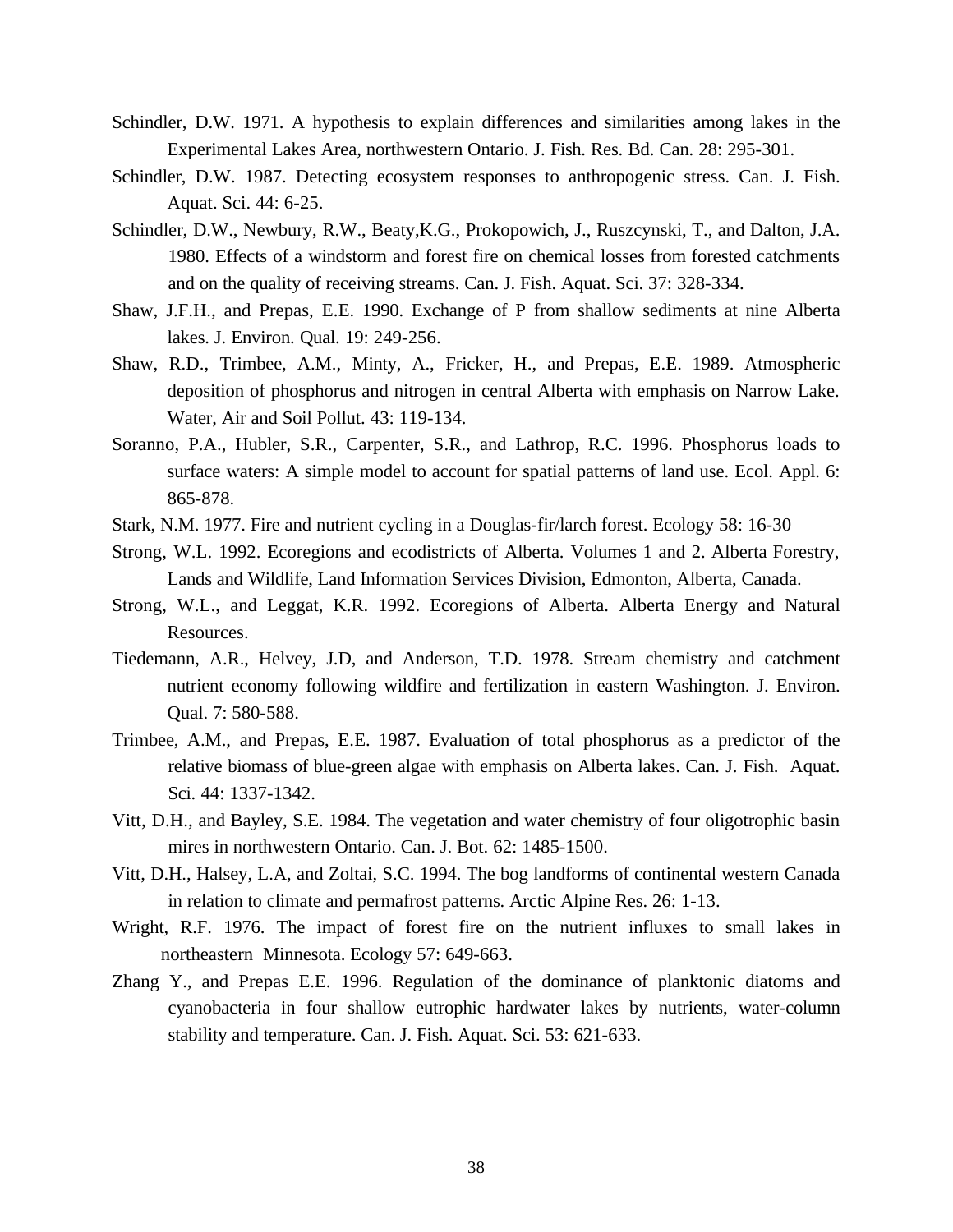Zurawell, R.W., Kotak, B.G., and Prepas, E.E. 1999. Influence of lake trophic status on the occurrence of microcystin-LR in the tissue of pulmonate snails. Freshwater Biology 42: 707-718.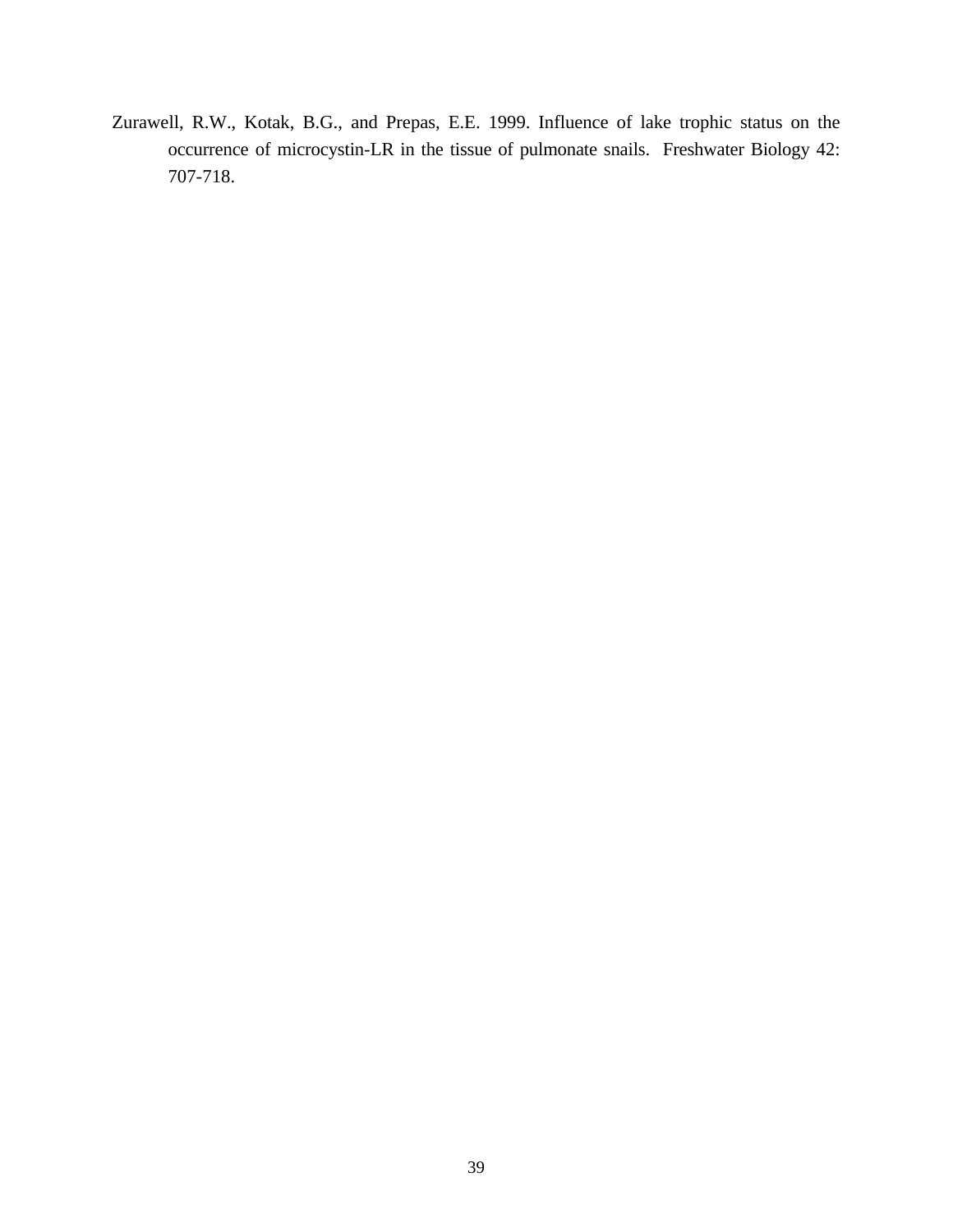## **Appendix I**

| <b>Student</b> | <b>Degree</b> | <b>Date</b> | <b>Supervisor</b> | <b>Project Title</b>                       |
|----------------|---------------|-------------|-------------------|--------------------------------------------|
| E. Allen       | M.Sc.         | 1999-2002   | Prepas            | Methyl mercury quantification in           |
|                |               |             |                   | disturbed lakes                            |
| N. Armstrong*  | M.Sc.         | Completed   | Prepas, Planas    | Contribution of littoral and pelagic algal |
|                |               | April 2000  |                   | photosynthesis in Boreal Plain lakes       |
| T. Charette    | M.Sc.         | 1998-2001   | Prepas            | Long-term response of phytoplankton to     |
|                |               |             |                   | fire in the Boreal Plain                   |
| P. McEachern   | Ph.D.         | 1996-2001   | Prepas            | Contributing area disturbance and surface  |
|                |               |             |                   | water response in a permafrost area        |
| S. Nicopoulos  | M.Sc.         | 1998-2001   | Planas, Prepas    | Effects of forest harvesting on epiphytic  |
|                |               |             |                   | communities                                |
| A. Patoine     | Ph.D.         | 1995-2001   | Pinel-Alloul,     | Impact of watershed disturbance on         |
|                |               |             | Prepas            | zooplankton communities                    |
| I. Whitson     | Ph.D.         | 1996-2001   | Prepas            | The soil-water interface in a disturbed    |
|                |               |             |                   | landscape                                  |

#### **SFM Network Students Supervised by E.E. Prepas 1996-2000**

\* N. Armstrong is currently employed as a Water Quality Specialist with Manitoba Environment.

## **SFM Network Publications by E.E. Prepas as of Dec. 2000**

| Category                                    | Number |
|---------------------------------------------|--------|
| <b>Refereed Publications</b>                | 10     |
| Publications submitted to refereed journals | 5      |
| Conference presentations                    | 30     |
| Workshop presentation and invited talks     | 21     |
| Technical reports                           | 8      |

| <b>Summary of SFM Network Publications</b> |  |  |  |  |
|--------------------------------------------|--|--|--|--|
|--------------------------------------------|--|--|--|--|

### *Published and In Press Manuscripts:*

Chen, Weiping, D. Schopflocher, B. Fowler, J. White, E.E. Prepas, D. Prince, S. Gabos. 1999. Polycyclic aromatic hydrocarbons in sediment following forest fires. Organohalogen Compounds. 43:417-420.